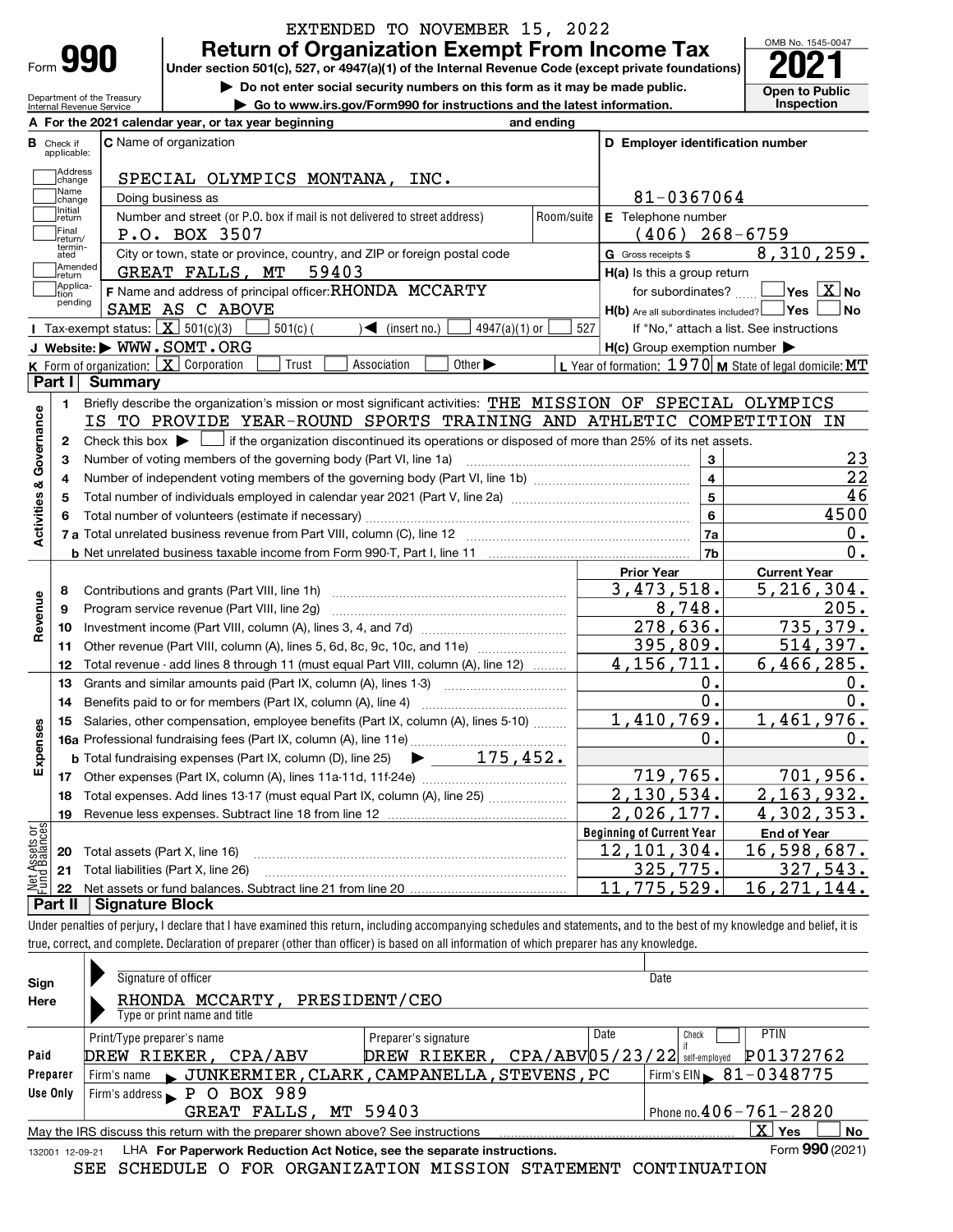|              | SPECIAL OLYMPICS MONTANA, INC.<br>Form 990 (2021)                                                                                            | 81-0367064 | Page 2                                        |
|--------------|----------------------------------------------------------------------------------------------------------------------------------------------|------------|-----------------------------------------------|
|              | Part III Statement of Program Service Accomplishments                                                                                        |            |                                               |
|              |                                                                                                                                              |            | $\boxed{\text{X}}$                            |
| 1.           | Briefly describe the organization's mission:                                                                                                 |            |                                               |
|              | THE MISSION OF SPECIAL OLYMPICS IS TO PROVIDE YEAR-ROUND SPORTS                                                                              |            |                                               |
|              | TRAINING AND ATHLETIC COMPETITION IN A VARIETY OF OLYMPIC-TYPE SPORTS                                                                        |            |                                               |
|              | FOR CHILDREN AND ADULTS WITH INTELLECTUAL DISABILITIES, GIVING THEM                                                                          |            |                                               |
|              | CONTINUING OPPORTUNITIES TO DEVELOP PHYSICAL FITNESS, DEMONSTRATE                                                                            |            |                                               |
| $\mathbf{2}$ | Did the organization undertake any significant program services during the year which were not listed on the                                 |            |                                               |
|              | prior Form 990 or 990-EZ?                                                                                                                    |            | $\overline{\ }$ Yes $\overline{\rm \bf X}$ No |
|              | If "Yes," describe these new services on Schedule O.                                                                                         |            |                                               |
| 3            | Did the organization cease conducting, or make significant changes in how it conducts, any program services?                                 |            | $\exists$ Yes $\boxed{\text{X}}$ No           |
|              | If "Yes," describe these changes on Schedule O.                                                                                              |            |                                               |
| 4            | Describe the organization's program service accomplishments for each of its three largest program services, as measured by expenses.         |            |                                               |
|              | Section 501(c)(3) and 501(c)(4) organizations are required to report the amount of grants and allocations to others, the total expenses, and |            |                                               |
|              | revenue, if any, for each program service reported.<br>and the control of the control of the                                                 |            |                                               |
| 4a           | $1,693,395$ a including grants of \$<br>) (Revenue \$<br>$\left(\text{Code:}\right)$ $\left(\text{Expenses \$}\right)$                       |            | 205.                                          |
|              | SPECIAL OLYMPICS MONTANA, INC HELD STATE GAME EVENTS FOR PERSONS WITH                                                                        |            |                                               |
|              | INTELLECTUAL DISABILITIES.                                                                                                                   |            |                                               |
|              |                                                                                                                                              |            |                                               |
|              |                                                                                                                                              |            |                                               |
|              |                                                                                                                                              |            |                                               |
|              |                                                                                                                                              |            |                                               |
|              |                                                                                                                                              |            |                                               |
|              |                                                                                                                                              |            |                                               |
|              |                                                                                                                                              |            |                                               |
|              |                                                                                                                                              |            |                                               |
|              |                                                                                                                                              |            |                                               |
|              |                                                                                                                                              |            |                                               |
|              |                                                                                                                                              |            |                                               |
| 4b           |                                                                                                                                              |            |                                               |
|              |                                                                                                                                              |            |                                               |
|              |                                                                                                                                              |            |                                               |
|              |                                                                                                                                              |            |                                               |
|              |                                                                                                                                              |            |                                               |
|              |                                                                                                                                              |            |                                               |
|              |                                                                                                                                              |            |                                               |
|              |                                                                                                                                              |            |                                               |
|              |                                                                                                                                              |            |                                               |
|              |                                                                                                                                              |            |                                               |
|              |                                                                                                                                              |            |                                               |
|              |                                                                                                                                              |            |                                               |
|              |                                                                                                                                              |            |                                               |
| 4c           | (Code: ) (Expenses \$<br>$\blacksquare$ including grants of $\$\hspace{0.5cm}\blacksquare$                                                   |            |                                               |
|              |                                                                                                                                              |            |                                               |
|              |                                                                                                                                              |            |                                               |
|              |                                                                                                                                              |            |                                               |
|              |                                                                                                                                              |            |                                               |
|              |                                                                                                                                              |            |                                               |
|              |                                                                                                                                              |            |                                               |
|              |                                                                                                                                              |            |                                               |
|              |                                                                                                                                              |            |                                               |
|              |                                                                                                                                              |            |                                               |
|              |                                                                                                                                              |            |                                               |
|              |                                                                                                                                              |            |                                               |
|              |                                                                                                                                              |            |                                               |
|              |                                                                                                                                              |            |                                               |
| 4d           | Other program services (Describe on Schedule O.)                                                                                             |            |                                               |
|              | (Expenses \$<br>(Revenue \$<br>including grants of \$                                                                                        |            |                                               |
| 4е           | 1,693,395.<br>Total program service expenses $\blacktriangleright$                                                                           |            |                                               |
|              |                                                                                                                                              |            | Form 990 (2021)                               |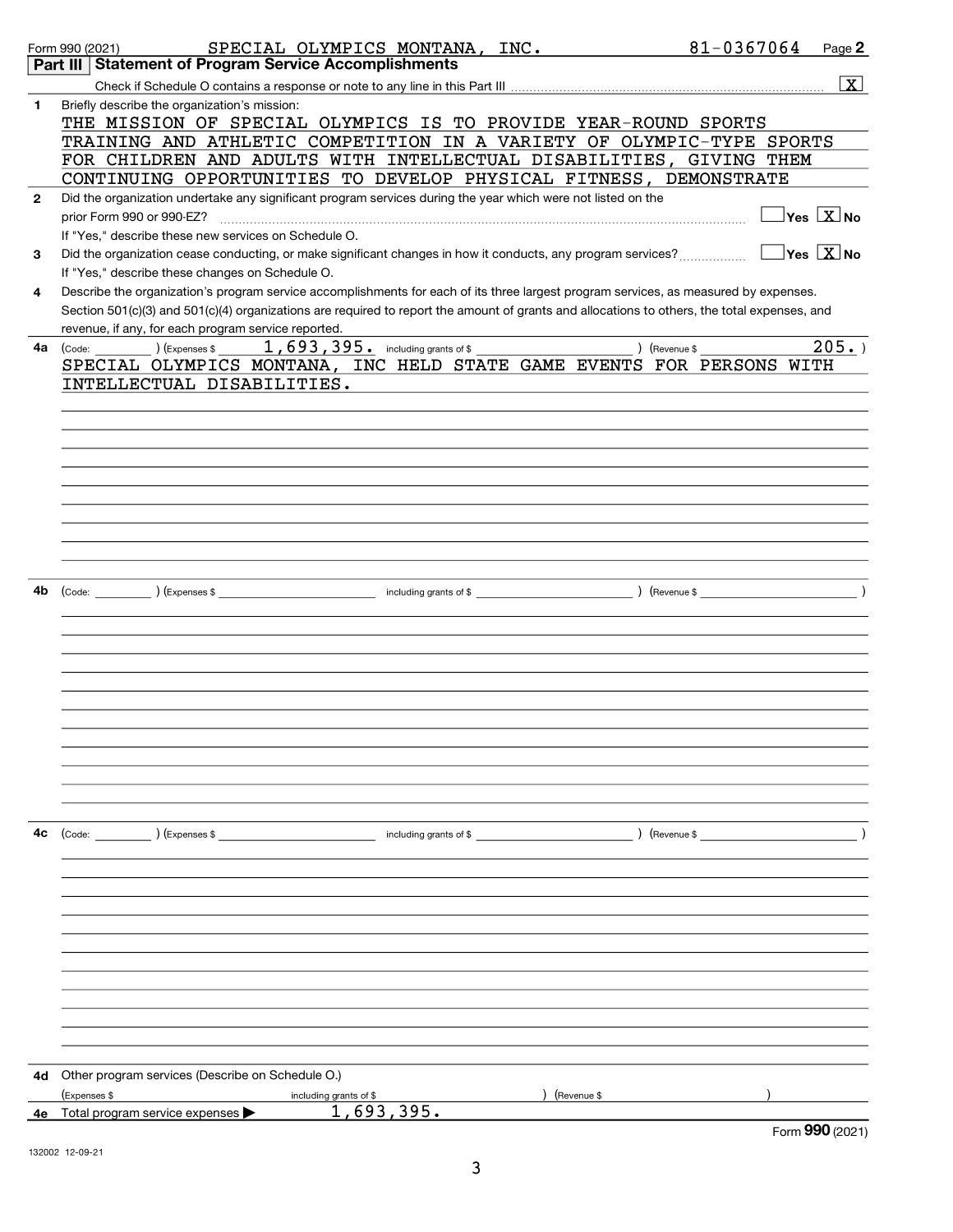|  | Form 990 (2021) |
|--|-----------------|
|  |                 |

#### Form 990 (2021) **Page 19 SPECIAL OLYMPICS MONTANA, INC.** 81-0367064 Page **Part IV Checklist of Required Schedules**

|     |                                                                                                                                                                                                                                                   |                 | Yes $ $ | No |
|-----|---------------------------------------------------------------------------------------------------------------------------------------------------------------------------------------------------------------------------------------------------|-----------------|---------|----|
| 1   | Is the organization described in section $501(c)(3)$ or $4947(a)(1)$ (other than a private foundation)?                                                                                                                                           |                 |         |    |
|     | If "Yes," complete Schedule A                                                                                                                                                                                                                     | 1               | х       |    |
| 2   |                                                                                                                                                                                                                                                   | $\mathbf{2}$    | X       |    |
| 3   | Did the organization engage in direct or indirect political campaign activities on behalf of or in opposition to candidates for                                                                                                                   |                 |         |    |
|     |                                                                                                                                                                                                                                                   | 3               |         | X  |
| 4   | Section 501(c)(3) organizations. Did the organization engage in lobbying activities, or have a section 501(h) election in effect                                                                                                                  | 4               |         | X  |
| 5   | Is the organization a section 501(c)(4), 501(c)(5), or 501(c)(6) organization that receives membership dues, assessments, or                                                                                                                      |                 |         |    |
|     |                                                                                                                                                                                                                                                   | 5               |         | X  |
| 6   | Did the organization maintain any donor advised funds or any similar funds or accounts for which donors have the right to                                                                                                                         |                 |         |    |
|     | provide advice on the distribution or investment of amounts in such funds or accounts? If "Yes," complete Schedule D, Part I                                                                                                                      | 6               |         | X  |
| 7   | Did the organization receive or hold a conservation easement, including easements to preserve open space,                                                                                                                                         |                 |         |    |
|     |                                                                                                                                                                                                                                                   | $\overline{7}$  |         | X  |
| 8   | Did the organization maintain collections of works of art, historical treasures, or other similar assets? If "Yes," complete<br>Schedule D, Part III <b>www.community.community.community.community.community.community.com</b>                   | 8               |         | X  |
| 9   | Did the organization report an amount in Part X, line 21, for escrow or custodial account liability, serve as a custodian for                                                                                                                     |                 |         |    |
|     | amounts not listed in Part X; or provide credit counseling, debt management, credit repair, or debt negotiation services?                                                                                                                         |                 |         |    |
|     |                                                                                                                                                                                                                                                   | 9               |         | X  |
| 10  | Did the organization, directly or through a related organization, hold assets in donor-restricted endowments                                                                                                                                      |                 |         |    |
|     |                                                                                                                                                                                                                                                   | 10              | х       |    |
| 11  | If the organization's answer to any of the following questions is "Yes," then complete Schedule D, Parts VI, VII, VIII, IX, or X,                                                                                                                 |                 |         |    |
|     | as applicable.                                                                                                                                                                                                                                    |                 |         |    |
| a   | Did the organization report an amount for land, buildings, and equipment in Part X, line 10? If "Yes," complete Schedule D,                                                                                                                       |                 |         |    |
|     | Part VI                                                                                                                                                                                                                                           | 11a             | х       |    |
|     | Did the organization report an amount for investments - other securities in Part X, line 12, that is 5% or more of its total                                                                                                                      |                 |         |    |
|     |                                                                                                                                                                                                                                                   | 11b             |         | X  |
| c   | Did the organization report an amount for investments - program related in Part X, line 13, that is 5% or more of its total                                                                                                                       |                 |         |    |
|     |                                                                                                                                                                                                                                                   | 11c             |         | X  |
|     | d Did the organization report an amount for other assets in Part X, line 15, that is 5% or more of its total assets reported in                                                                                                                   |                 |         |    |
|     |                                                                                                                                                                                                                                                   | 11d             | х       | X  |
|     |                                                                                                                                                                                                                                                   | 11e             |         |    |
| f   | Did the organization's separate or consolidated financial statements for the tax year include a footnote that addresses<br>the organization's liability for uncertain tax positions under FIN 48 (ASC 740)? If "Yes," complete Schedule D, Part X |                 |         | X  |
|     | 12a Did the organization obtain separate, independent audited financial statements for the tax year? If "Yes," complete                                                                                                                           | 11f             |         |    |
|     |                                                                                                                                                                                                                                                   | 12a             | x       |    |
|     | <b>b</b> Was the organization included in consolidated, independent audited financial statements for the tax year?                                                                                                                                |                 |         |    |
|     | If "Yes," and if the organization answered "No" to line 12a, then completing Schedule D, Parts XI and XII is optional                                                                                                                             | 12 <sub>b</sub> |         | Δ. |
| 13  | Is the organization a school described in section $170(b)(1)(A)(ii)?$ If "Yes," complete Schedule E                                                                                                                                               | 13              |         | x  |
| 14a | Did the organization maintain an office, employees, or agents outside of the United States?                                                                                                                                                       | 14a             |         | X  |
| b   | Did the organization have aggregate revenues or expenses of more than \$10,000 from grantmaking, fundraising, business,                                                                                                                           |                 |         |    |
|     | investment, and program service activities outside the United States, or aggregate foreign investments valued at \$100,000                                                                                                                        |                 |         |    |
|     |                                                                                                                                                                                                                                                   | 14b             |         | X  |
| 15  | Did the organization report on Part IX, column (A), line 3, more than \$5,000 of grants or other assistance to or for any                                                                                                                         |                 |         |    |
|     |                                                                                                                                                                                                                                                   | 15              |         | X  |
| 16  | Did the organization report on Part IX, column (A), line 3, more than \$5,000 of aggregate grants or other assistance to                                                                                                                          |                 |         |    |
|     | or for foreign individuals? If "Yes," complete Schedule F, Parts III and IV [11] marries and intermal contains the subset of the Schedule F, Parts III and IV [11] matter successfully and the subset of the subset of the sub                    | 16              |         | X  |
| 17  | Did the organization report a total of more than \$15,000 of expenses for professional fundraising services on Part IX,                                                                                                                           |                 |         |    |
|     |                                                                                                                                                                                                                                                   | 17              |         | X  |
| 18  | Did the organization report more than \$15,000 total of fundraising event gross income and contributions on Part VIII, lines                                                                                                                      |                 |         |    |
|     |                                                                                                                                                                                                                                                   | 18              | х       |    |
| 19  | Did the organization report more than \$15,000 of gross income from gaming activities on Part VIII, line 9a? If "Yes,"                                                                                                                            |                 |         |    |
|     |                                                                                                                                                                                                                                                   | 19              | х       |    |
| 20a |                                                                                                                                                                                                                                                   | 20a             |         | X  |
| b   |                                                                                                                                                                                                                                                   | 20 <sub>b</sub> |         |    |
| 21  | Did the organization report more than \$5,000 of grants or other assistance to any domestic organization or                                                                                                                                       |                 |         |    |
|     |                                                                                                                                                                                                                                                   | 21              |         | X  |

132003 12-09-21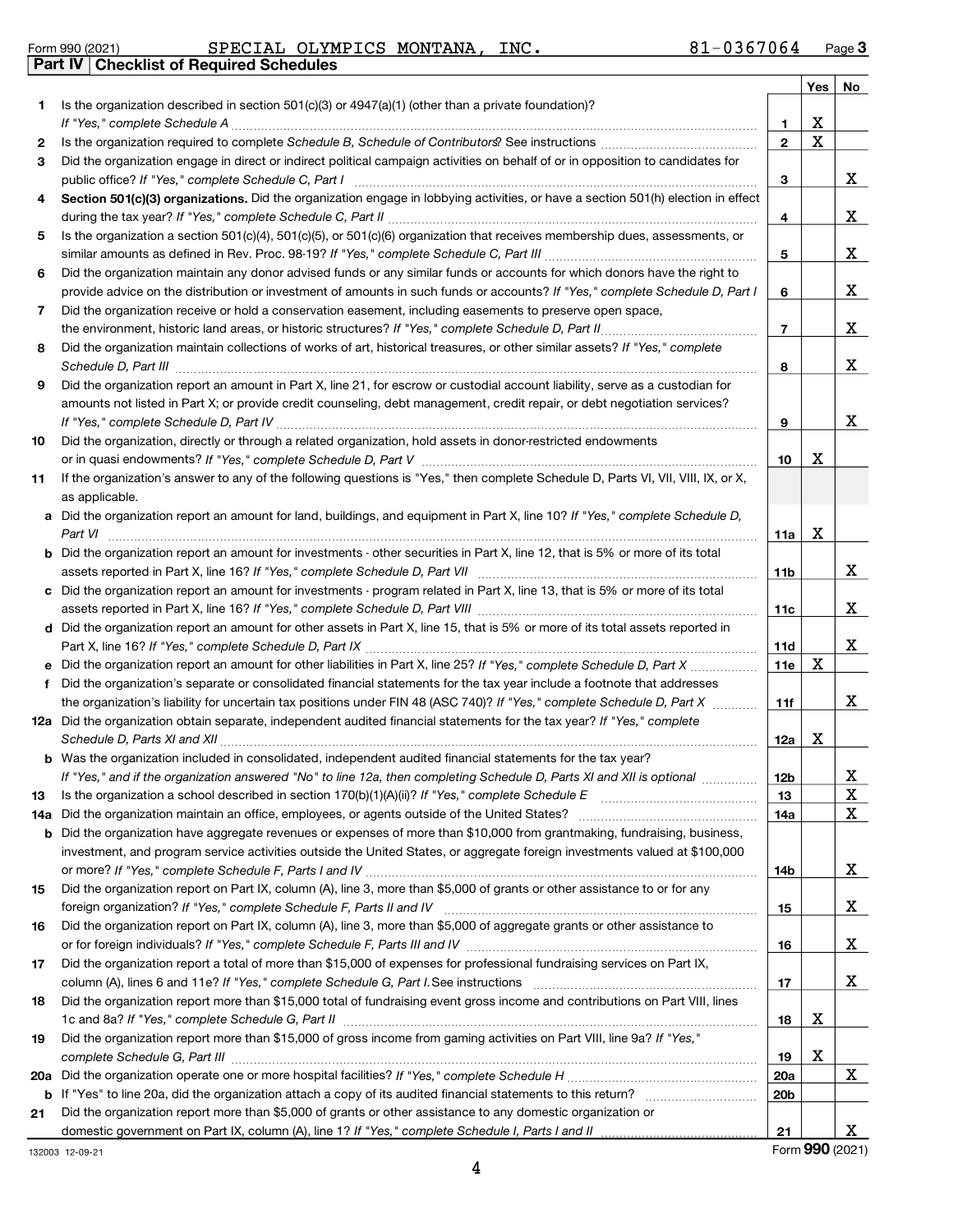|  | Form 990 (2021) |
|--|-----------------|
|  |                 |

### Form 990 (2021) **Page 19 SPECIAL OLYMPICS MONTANA, INC.** 81-0367064 Page

Part IV | Checklist of Required Schedules (continued)

|        |                                                                                                                                                                                                                                                       |                 | Yes | No              |
|--------|-------------------------------------------------------------------------------------------------------------------------------------------------------------------------------------------------------------------------------------------------------|-----------------|-----|-----------------|
| 22     | Did the organization report more than \$5,000 of grants or other assistance to or for domestic individuals on                                                                                                                                         |                 |     |                 |
|        | Part IX, column (A), line 2? If "Yes," complete Schedule I, Parts I and III [11]] [11]] [11] [11] [11] [11] [1                                                                                                                                        | 22              |     | X               |
| 23     | Did the organization answer "Yes" to Part VII, Section A, line 3, 4, or 5, about compensation of the organization's current                                                                                                                           |                 |     |                 |
|        | and former officers, directors, trustees, key employees, and highest compensated employees? If "Yes," complete                                                                                                                                        |                 |     |                 |
|        | Schedule J [11] March 1998 (12] March 1998 (13] March 1998 (13] March 1998 (13] March 1998 (13] March 1998 (13] March 1998 (13] March 1998 (13] March 1998 (13] March 1998 (13] March 1998 (13] March 1998 (13] March 1998 (13                        | 23              |     | X               |
|        | 24a Did the organization have a tax-exempt bond issue with an outstanding principal amount of more than \$100,000 as of the                                                                                                                           |                 |     |                 |
|        | last day of the year, that was issued after December 31, 2002? If "Yes," answer lines 24b through 24d and complete                                                                                                                                    |                 |     |                 |
|        |                                                                                                                                                                                                                                                       | 24a             |     | X               |
|        |                                                                                                                                                                                                                                                       | 24b             |     |                 |
|        | c Did the organization maintain an escrow account other than a refunding escrow at any time during the year to defease                                                                                                                                |                 |     |                 |
|        |                                                                                                                                                                                                                                                       | 24c             |     |                 |
|        |                                                                                                                                                                                                                                                       | 24d             |     |                 |
|        | 25a Section 501(c)(3), 501(c)(4), and 501(c)(29) organizations. Did the organization engage in an excess benefit                                                                                                                                      |                 |     | x               |
|        |                                                                                                                                                                                                                                                       | 25a             |     |                 |
|        | b Is the organization aware that it engaged in an excess benefit transaction with a disqualified person in a prior year, and<br>that the transaction has not been reported on any of the organization's prior Forms 990 or 990-EZ? If "Yes," complete |                 |     |                 |
|        | Schedule L, Part I                                                                                                                                                                                                                                    | 25b             |     | X               |
| 26     | Did the organization report any amount on Part X, line 5 or 22, for receivables from or payables to any current                                                                                                                                       |                 |     |                 |
|        | or former officer, director, trustee, key employee, creator or founder, substantial contributor, or 35%                                                                                                                                               |                 |     |                 |
|        | controlled entity or family member of any of these persons? If "Yes," complete Schedule L, Part II                                                                                                                                                    | 26              |     | X               |
| 27     | Did the organization provide a grant or other assistance to any current or former officer, director, trustee, key employee,                                                                                                                           |                 |     |                 |
|        | creator or founder, substantial contributor or employee thereof, a grant selection committee member, or to a 35% controlled                                                                                                                           |                 |     |                 |
|        | entity (including an employee thereof) or family member of any of these persons? If "Yes," complete Schedule L, Part III                                                                                                                              | 27              |     | X               |
| 28     | Was the organization a party to a business transaction with one of the following parties (see the Schedule L, Part IV,                                                                                                                                |                 |     |                 |
|        | instructions for applicable filing thresholds, conditions, and exceptions):                                                                                                                                                                           |                 |     |                 |
|        | a A current or former officer, director, trustee, key employee, creator or founder, or substantial contributor? If                                                                                                                                    |                 |     |                 |
|        |                                                                                                                                                                                                                                                       | 28a             |     | X               |
|        |                                                                                                                                                                                                                                                       | 28 <sub>b</sub> |     | X               |
|        | c A 35% controlled entity of one or more individuals and/or organizations described in line 28a or 28b? If                                                                                                                                            |                 |     |                 |
|        |                                                                                                                                                                                                                                                       | 28c             |     | X               |
| 29     |                                                                                                                                                                                                                                                       | 29              | X   |                 |
| 30     | Did the organization receive contributions of art, historical treasures, or other similar assets, or qualified conservation                                                                                                                           |                 |     |                 |
|        |                                                                                                                                                                                                                                                       | 30              |     | X               |
| 31     | Did the organization liquidate, terminate, or dissolve and cease operations? If "Yes," complete Schedule N, Part I                                                                                                                                    | 31              |     | X               |
| 32     | Did the organization sell, exchange, dispose of, or transfer more than 25% of its net assets? If "Yes," complete                                                                                                                                      |                 |     |                 |
|        |                                                                                                                                                                                                                                                       | 32              |     | X               |
| 33     | Did the organization own 100% of an entity disregarded as separate from the organization under Regulations                                                                                                                                            |                 |     |                 |
|        | sections 301.7701-2 and 301.7701-3? If "Yes," complete Schedule R, Part I                                                                                                                                                                             | 33              |     | x               |
| 34     | Was the organization related to any tax-exempt or taxable entity? If "Yes," complete Schedule R, Part II, III, or IV, and                                                                                                                             |                 |     |                 |
|        | Part V, line 1                                                                                                                                                                                                                                        | 34              |     | x               |
|        | 35a Did the organization have a controlled entity within the meaning of section 512(b)(13)?                                                                                                                                                           | 35a             |     | X               |
|        | b If "Yes" to line 35a, did the organization receive any payment from or engage in any transaction with a controlled entity                                                                                                                           |                 |     |                 |
|        |                                                                                                                                                                                                                                                       | 35b             |     |                 |
| 36     | Section 501(c)(3) organizations. Did the organization make any transfers to an exempt non-charitable related organization?                                                                                                                            | 36              |     | X               |
| 37     | Did the organization conduct more than 5% of its activities through an entity that is not a related organization                                                                                                                                      |                 |     |                 |
|        |                                                                                                                                                                                                                                                       | 37              |     | x               |
| 38     | Did the organization complete Schedule O and provide explanations on Schedule O for Part VI, lines 11b and 19?                                                                                                                                        |                 |     |                 |
|        | Note: All Form 990 filers are required to complete Schedule O                                                                                                                                                                                         | 38              | х   |                 |
| Part V | <b>Statements Regarding Other IRS Filings and Tax Compliance</b>                                                                                                                                                                                      |                 |     |                 |
|        | Check if Schedule O contains a response or note to any line in this Part V                                                                                                                                                                            |                 |     |                 |
|        |                                                                                                                                                                                                                                                       |                 | Yes | No              |
|        | 12<br>1a                                                                                                                                                                                                                                              |                 |     |                 |
| b      | 10<br>Enter the number of Forms W-2G included on line 1a. Enter -0- if not applicable<br>1 <sub>b</sub>                                                                                                                                               |                 |     |                 |
| C.     | Did the organization comply with backup withholding rules for reportable payments to vendors and reportable gaming                                                                                                                                    |                 |     |                 |
|        | (gambling) winnings to prize winners?                                                                                                                                                                                                                 | 1c              | х   |                 |
|        | 132004 12-09-21                                                                                                                                                                                                                                       |                 |     | Form 990 (2021) |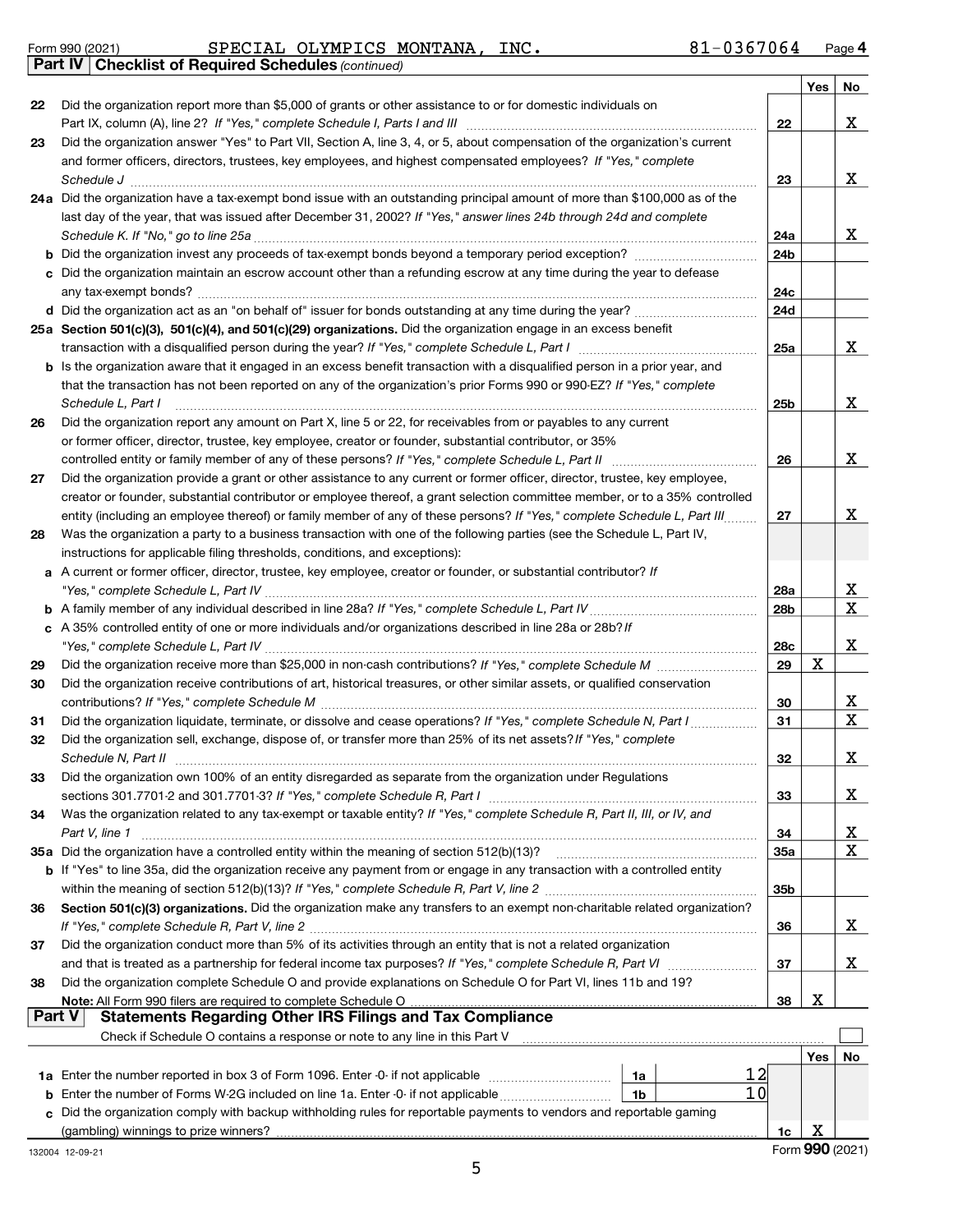|               | Form 990 (2021)                                                                                                                                                                                                                            | SPECIAL OLYMPICS MONTANA, INC.                                                                                                                                                                                |                 | $81 - 0367064$ |                |         | Page 5 |
|---------------|--------------------------------------------------------------------------------------------------------------------------------------------------------------------------------------------------------------------------------------------|---------------------------------------------------------------------------------------------------------------------------------------------------------------------------------------------------------------|-----------------|----------------|----------------|---------|--------|
| <b>Part V</b> |                                                                                                                                                                                                                                            | Statements Regarding Other IRS Filings and Tax Compliance (continued)                                                                                                                                         |                 |                |                |         |        |
|               |                                                                                                                                                                                                                                            |                                                                                                                                                                                                               |                 |                |                | Yes $ $ | No     |
|               |                                                                                                                                                                                                                                            | 2a Enter the number of employees reported on Form W-3, Transmittal of Wage and Tax Statements,                                                                                                                |                 |                |                |         |        |
|               |                                                                                                                                                                                                                                            | filed for the calendar year ending with or within the year covered by this return <i>manumumumum</i>                                                                                                          | 2a              | 46             |                |         |        |
|               |                                                                                                                                                                                                                                            |                                                                                                                                                                                                               |                 |                | 2 <sub>b</sub> | x       |        |
|               |                                                                                                                                                                                                                                            | Note: If the sum of lines 1a and 2a is greater than 250, you may be required to e-file. See instructions.                                                                                                     |                 |                |                |         |        |
|               |                                                                                                                                                                                                                                            | 3a Did the organization have unrelated business gross income of \$1,000 or more during the year?                                                                                                              |                 |                | 3a             |         | X      |
|               |                                                                                                                                                                                                                                            |                                                                                                                                                                                                               |                 |                | 3 <sub>b</sub> |         |        |
|               |                                                                                                                                                                                                                                            | 4a At any time during the calendar year, did the organization have an interest in, or a signature or other authority over, a                                                                                  |                 |                |                |         |        |
|               |                                                                                                                                                                                                                                            | financial account in a foreign country (such as a bank account, securities account, or other financial account)?                                                                                              |                 |                | 4a             |         | X      |
|               |                                                                                                                                                                                                                                            | <b>b</b> If "Yes," enter the name of the foreign country $\blacktriangleright$                                                                                                                                |                 |                |                |         |        |
|               |                                                                                                                                                                                                                                            | See instructions for filing requirements for FinCEN Form 114, Report of Foreign Bank and Financial Accounts (FBAR).                                                                                           |                 |                |                |         |        |
|               |                                                                                                                                                                                                                                            |                                                                                                                                                                                                               |                 |                | 5a             |         | x      |
| b             |                                                                                                                                                                                                                                            |                                                                                                                                                                                                               |                 |                | 5 <sub>b</sub> |         | X      |
|               |                                                                                                                                                                                                                                            |                                                                                                                                                                                                               |                 |                | 5 <sub>c</sub> |         |        |
|               |                                                                                                                                                                                                                                            | 6a Does the organization have annual gross receipts that are normally greater than \$100,000, and did the organization solicit<br>any contributions that were not tax deductible as charitable contributions? |                 |                | 6a             |         | X      |
|               |                                                                                                                                                                                                                                            | b If "Yes," did the organization include with every solicitation an express statement that such contributions or gifts                                                                                        |                 |                |                |         |        |
|               |                                                                                                                                                                                                                                            | were not tax deductible?                                                                                                                                                                                      |                 |                | 6b             |         |        |
| 7             |                                                                                                                                                                                                                                            | Organizations that may receive deductible contributions under section 170(c).                                                                                                                                 |                 |                |                |         |        |
| a             |                                                                                                                                                                                                                                            | Did the organization receive a payment in excess of \$75 made partly as a contribution and partly for goods and services provided to the payor?                                                               |                 |                | 7a             | х       |        |
| b             |                                                                                                                                                                                                                                            |                                                                                                                                                                                                               |                 |                | 7b             | X       |        |
| с             |                                                                                                                                                                                                                                            | Did the organization sell, exchange, or otherwise dispose of tangible personal property for which it was required                                                                                             |                 |                |                |         |        |
|               |                                                                                                                                                                                                                                            | to file Form 8282?                                                                                                                                                                                            |                 |                | 7c             |         | x      |
| d             |                                                                                                                                                                                                                                            | If "Yes," indicate the number of Forms 8282 filed during the year manufactured in the water of the number of Forms 8282 filed during the year manufactured in the number of Forms 8282 filed during the year. | 7d              |                |                |         |        |
| е             |                                                                                                                                                                                                                                            |                                                                                                                                                                                                               |                 |                | 7e             |         |        |
| f             |                                                                                                                                                                                                                                            | Did the organization, during the year, pay premiums, directly or indirectly, on a personal benefit contract?                                                                                                  |                 |                | 7f             |         |        |
| g             |                                                                                                                                                                                                                                            | If the organization received a contribution of qualified intellectual property, did the organization file Form 8899 as required?                                                                              |                 |                | 7g<br>7h       |         |        |
| h<br>8        | If the organization received a contribution of cars, boats, airplanes, or other vehicles, did the organization file a Form 1098-C?<br>Sponsoring organizations maintaining donor advised funds. Did a donor advised fund maintained by the |                                                                                                                                                                                                               |                 |                |                |         |        |
|               |                                                                                                                                                                                                                                            | sponsoring organization have excess business holdings at any time during the year?                                                                                                                            |                 |                | 8              |         |        |
| 9             |                                                                                                                                                                                                                                            | Sponsoring organizations maintaining donor advised funds.                                                                                                                                                     |                 |                |                |         |        |
| а             |                                                                                                                                                                                                                                            | Did the sponsoring organization make any taxable distributions under section 4966?                                                                                                                            |                 |                | 9а             |         |        |
| b             |                                                                                                                                                                                                                                            | Did the sponsoring organization make a distribution to a donor, donor advisor, or related person? [111] Did the sponsoring organization make a distribution to a donor, donor advisor, or related person?     |                 |                | 9b             |         |        |
| 10            |                                                                                                                                                                                                                                            | Section 501(c)(7) organizations. Enter:                                                                                                                                                                       |                 |                |                |         |        |
| a             |                                                                                                                                                                                                                                            |                                                                                                                                                                                                               | 10a             |                |                |         |        |
|               |                                                                                                                                                                                                                                            | <b>b</b> Gross receipts, included on Form 990, Part VIII, line 12, for public use of club facilities <i>managerecipts</i> ,                                                                                   | ∣ 10b           |                |                |         |        |
| 11            |                                                                                                                                                                                                                                            | Section 501(c)(12) organizations. Enter:                                                                                                                                                                      |                 |                |                |         |        |
| a             |                                                                                                                                                                                                                                            |                                                                                                                                                                                                               | 11a             |                |                |         |        |
|               |                                                                                                                                                                                                                                            | Gross income from other sources. (Do not net amounts due or paid to other sources against                                                                                                                     |                 |                |                |         |        |
|               |                                                                                                                                                                                                                                            |                                                                                                                                                                                                               | 11b             |                |                |         |        |
|               |                                                                                                                                                                                                                                            | 12a Section 4947(a)(1) non-exempt charitable trusts. Is the organization filing Form 990 in lieu of Form 1041?                                                                                                |                 |                | 12a            |         |        |
|               |                                                                                                                                                                                                                                            | <b>b</b> If "Yes," enter the amount of tax-exempt interest received or accrued during the year                                                                                                                | 12b             |                |                |         |        |
| 13            |                                                                                                                                                                                                                                            | Section 501(c)(29) qualified nonprofit health insurance issuers.                                                                                                                                              |                 |                |                |         |        |
|               |                                                                                                                                                                                                                                            | a Is the organization licensed to issue qualified health plans in more than one state?                                                                                                                        |                 |                | 13а            |         |        |
|               |                                                                                                                                                                                                                                            | Note: See the instructions for additional information the organization must report on Schedule O.                                                                                                             |                 |                |                |         |        |
|               |                                                                                                                                                                                                                                            | <b>b</b> Enter the amount of reserves the organization is required to maintain by the states in which the                                                                                                     |                 |                |                |         |        |
|               |                                                                                                                                                                                                                                            |                                                                                                                                                                                                               | 13 <sub>b</sub> |                |                |         |        |
| c             |                                                                                                                                                                                                                                            |                                                                                                                                                                                                               | 13с             |                |                |         | x      |
|               |                                                                                                                                                                                                                                            | 14a Did the organization receive any payments for indoor tanning services during the tax year?                                                                                                                |                 |                | 14a            |         |        |
|               |                                                                                                                                                                                                                                            |                                                                                                                                                                                                               |                 |                | 14b            |         |        |
| 15            |                                                                                                                                                                                                                                            | Is the organization subject to the section 4960 tax on payment(s) of more than \$1,000,000 in remuneration or                                                                                                 |                 |                |                |         | x      |
|               |                                                                                                                                                                                                                                            | If "Yes," see the instructions and file Form 4720, Schedule N.                                                                                                                                                |                 |                | 15             |         |        |
| 16            |                                                                                                                                                                                                                                            | Is the organization an educational institution subject to the section 4968 excise tax on net investment income?                                                                                               |                 |                | 16             |         | X      |
|               |                                                                                                                                                                                                                                            | If "Yes," complete Form 4720, Schedule O.                                                                                                                                                                     |                 |                |                |         |        |
| 17            |                                                                                                                                                                                                                                            | Section 501(c)(21) organizations. Did the trust, any disqualified person, or mine operator engage in any                                                                                                      |                 |                |                |         |        |
|               |                                                                                                                                                                                                                                            |                                                                                                                                                                                                               |                 |                | 17             |         |        |
|               |                                                                                                                                                                                                                                            | If "Yes," complete Form 6069.                                                                                                                                                                                 |                 |                |                |         |        |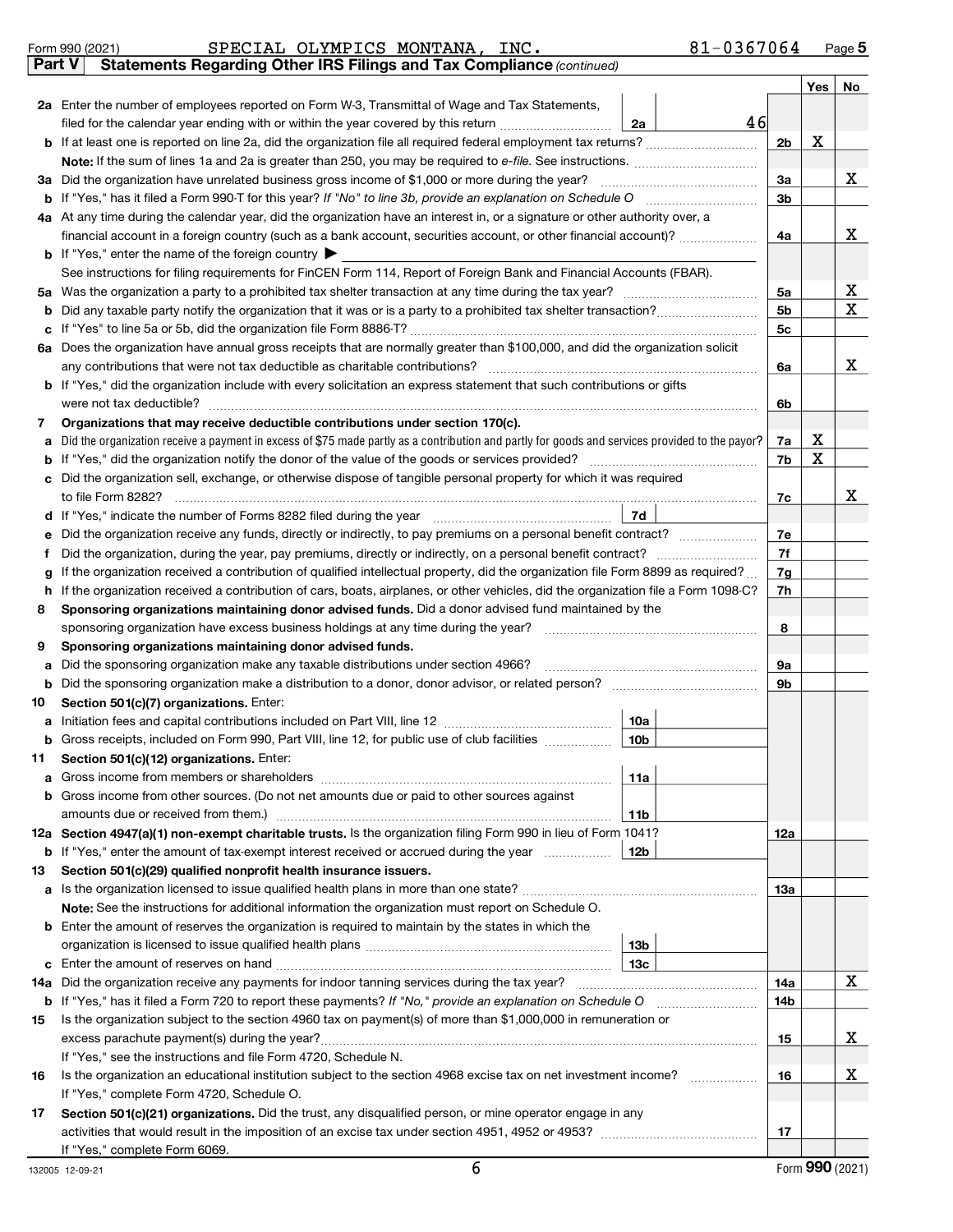|  | Form 990 (2021) |
|--|-----------------|
|  |                 |

Form 990 (2021) **Page 19 SPECIAL OLYMPICS MONTANA, INC.** 81-0367064 Page

Page 6

Check if Schedule O contains a response or note to any line in this Part VI

| LOITTI AAN (COCT) |                                                                                                                              | OF BULLE UPINE ICS MONIANA, INC. |  | r aye |
|-------------------|------------------------------------------------------------------------------------------------------------------------------|----------------------------------|--|-------|
|                   | Part VI Governance, Management, and Disclosure. For each "Yes" response to lines 2 through 7b below, and for a "No" response |                                  |  |       |
|                   | to line 8a, 8b, or 10b below, describe the circumstances, processes, or changes on Schedule O. See instructions.             |                                  |  |       |

| Check if Schedule O contains a response or note to any line in this Part VI | . |
|-----------------------------------------------------------------------------|---|
| <b>Section A. Governing Body and Management</b>                             |   |

 $\lfloor x \rfloor$ 

|     |                                                                                                                                                                                                                                |                 | Yes | No |
|-----|--------------------------------------------------------------------------------------------------------------------------------------------------------------------------------------------------------------------------------|-----------------|-----|----|
|     | 23<br><b>1a</b> Enter the number of voting members of the governing body at the end of the tax year <i>manumum</i><br>1a                                                                                                       |                 |     |    |
|     | If there are material differences in voting rights among members of the governing body, or if the governing                                                                                                                    |                 |     |    |
|     | body delegated broad authority to an executive committee or similar committee, explain on Schedule O.                                                                                                                          |                 |     |    |
| b   | 22<br>Enter the number of voting members included on line 1a, above, who are independent<br>1b                                                                                                                                 |                 |     |    |
| 2   | Did any officer, director, trustee, or key employee have a family relationship or a business relationship with any other                                                                                                       |                 |     |    |
|     | officer, director, trustee, or key employee?                                                                                                                                                                                   | $\mathbf{2}$    |     | x  |
| 3   | Did the organization delegate control over management duties customarily performed by or under the direct supervision                                                                                                          |                 |     |    |
|     |                                                                                                                                                                                                                                | 3               |     | х  |
| 4   | Did the organization make any significant changes to its governing documents since the prior Form 990 was filed?                                                                                                               | 4               |     | X  |
| 5   |                                                                                                                                                                                                                                | 5               |     | х  |
| 6   | Did the organization have members or stockholders?                                                                                                                                                                             | 6               |     | X  |
| 7a  | Did the organization have members, stockholders, or other persons who had the power to elect or appoint one or                                                                                                                 |                 |     |    |
|     | more members of the governing body?                                                                                                                                                                                            | 7a              |     | x  |
|     | <b>b</b> Are any governance decisions of the organization reserved to (or subject to approval by) members, stockholders, or                                                                                                    |                 |     |    |
|     | persons other than the governing body?                                                                                                                                                                                         | 7b              |     | X  |
| 8   | Did the organization contemporaneously document the meetings held or written actions undertaken during the year by the following:                                                                                              |                 |     |    |
| a   |                                                                                                                                                                                                                                | 8a              | х   |    |
| b   |                                                                                                                                                                                                                                | 8b              | X   |    |
| 9   | Is there any officer, director, trustee, or key employee listed in Part VII, Section A, who cannot be reached at the                                                                                                           |                 |     |    |
|     |                                                                                                                                                                                                                                | 9               |     | X  |
|     | Section B. Policies (This Section B requests information about policies not required by the Internal Revenue Code.)                                                                                                            |                 |     |    |
|     |                                                                                                                                                                                                                                |                 | Yes | No |
|     |                                                                                                                                                                                                                                | <b>10a</b>      | х   |    |
|     | b If "Yes," did the organization have written policies and procedures governing the activities of such chapters, affiliates,                                                                                                   |                 |     |    |
|     |                                                                                                                                                                                                                                | 10 <sub>b</sub> | х   |    |
|     | 11a Has the organization provided a complete copy of this Form 990 to all members of its governing body before filing the form?                                                                                                | 11a             | х   |    |
| b   | Describe on Schedule O the process, if any, used by the organization to review this Form 990.                                                                                                                                  |                 |     |    |
| 12a |                                                                                                                                                                                                                                | 12a             | х   |    |
| b   |                                                                                                                                                                                                                                | 12 <sub>b</sub> | х   |    |
| c   | Did the organization regularly and consistently monitor and enforce compliance with the policy? If "Yes," describe                                                                                                             |                 |     |    |
|     |                                                                                                                                                                                                                                | 12c             | х   |    |
| 13  |                                                                                                                                                                                                                                | 13              | х   |    |
| 14  | Did the organization have a written document retention and destruction policy? [11] manufaction manufaction in                                                                                                                 | 14              | х   |    |
| 15  | Did the process for determining compensation of the following persons include a review and approval by independent                                                                                                             |                 |     |    |
|     | persons, comparability data, and contemporaneous substantiation of the deliberation and decision?                                                                                                                              |                 |     |    |
|     | a The organization's CEO, Executive Director, or top management official                                                                                                                                                       | 15a             | х   |    |
|     | b Other officers or key employees of the organization manufactured content to the organization of the organization manufactured content of the organization manufactured content of the organization manufactured content of t | 15b             | х   |    |
|     | If "Yes" to line 15a or 15b, describe the process on Schedule O. See instructions.                                                                                                                                             |                 |     |    |
|     | 16a Did the organization invest in, contribute assets to, or participate in a joint venture or similar arrangement with a                                                                                                      |                 |     |    |
|     | taxable entity during the year?                                                                                                                                                                                                | 16a             |     | X  |
|     | <b>b</b> If "Yes," did the organization follow a written policy or procedure requiring the organization to evaluate its participation                                                                                          |                 |     |    |
|     | in joint venture arrangements under applicable federal tax law, and take steps to safeguard the organization's                                                                                                                 |                 |     |    |
|     |                                                                                                                                                                                                                                | 16b             |     |    |
|     | <b>Section C. Disclosure</b>                                                                                                                                                                                                   |                 |     |    |
| 17  | <b>NONE</b><br>List the states with which a copy of this Form 990 is required to be filed $\blacktriangleright$                                                                                                                |                 |     |    |
| 18  | Section 6104 requires an organization to make its Forms 1023 (1024 or 1024-A, if applicable), 990, and 990-T (section 501(c)(3)s only) available                                                                               |                 |     |    |
|     | for public inspection. Indicate how you made these available. Check all that apply.<br>$X$ Own website<br>$X$ Upon request                                                                                                     |                 |     |    |
|     | Another's website<br>Other (explain on Schedule O)                                                                                                                                                                             |                 |     |    |
| 19  | Describe on Schedule O whether (and if so, how) the organization made its governing documents, conflict of interest policy, and financial                                                                                      |                 |     |    |
|     |                                                                                                                                                                                                                                |                 |     |    |
|     | statements available to the public during the tax year.                                                                                                                                                                        |                 |     |    |
| 20  | State the name, address, and telephone number of the person who possesses the organization's books and records<br>THE ORGANIZATION - (406) 268-6759                                                                            |                 |     |    |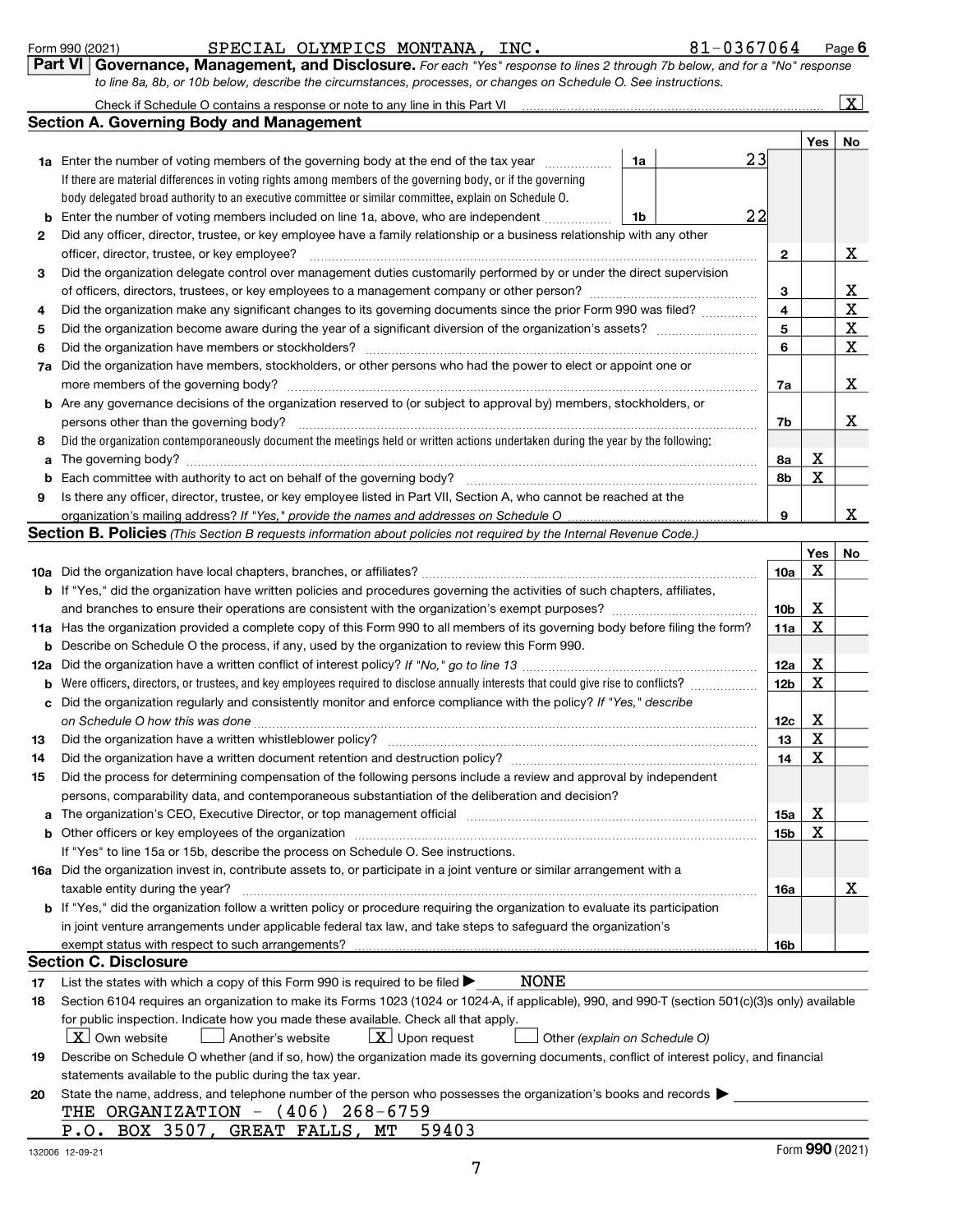| Form 990 (2021) | SPECIAL OLYMPICS MONTANA, INC.                                                                                                                             | 81-0367064<br>Page 7 |  |  |  |  |  |  |
|-----------------|------------------------------------------------------------------------------------------------------------------------------------------------------------|----------------------|--|--|--|--|--|--|
|                 | Part VII Compensation of Officers, Directors, Trustees, Key Employees, Highest Compensated                                                                 |                      |  |  |  |  |  |  |
|                 | <b>Employees, and Independent Contractors</b>                                                                                                              |                      |  |  |  |  |  |  |
|                 | Check if Schedule O contains a response or note to any line in this Part VII                                                                               |                      |  |  |  |  |  |  |
|                 | Section A. Officers, Directors, Trustees, Key Employees, and Highest Compensated Employees                                                                 |                      |  |  |  |  |  |  |
|                 | 1a Complete this table for all persons required to be listed. Report compensation for the calendar year ending with or within the organization's tax year. |                      |  |  |  |  |  |  |
|                 | • List all of the organization's current officers, directors, trustees (whether individuals or organizations), regardless of amount of compensation.       |                      |  |  |  |  |  |  |
|                 | Enter -0- in columns (D), (E), and (F) if no compensation was paid.                                                                                        |                      |  |  |  |  |  |  |
|                 | • List all of the organization's current key employees, if any. See the instructions for definition of "key employee."                                     |                      |  |  |  |  |  |  |

current ● List all of the organization's **current** key employees, if any. See the instructions for definition of "key employee."

 current able compensation (box 5 of Form W-2, Form 1099-MISC, and/or box 1 of Form 1099-NEC) of more than \$100,000 from the organization and any related organizations. • List the organization's five current highest compensated employees (other than an officer, director, trustee, or key employee) who received report-

List all of the organization's former officers, key employees, and highest compensated employees who received more than \$100,000 of reportable compensation from the organization and any related organizations.

• List all of the organization's former directors or trustees that received, in the capacity as a former director or trustee of the organization, more than \$10,000 of reportable compensation from the organization and any related organizations. See the instructions for the order in which to list the persons above.

Check this box if neither the organization nor any related organization compensated any current officer, director, or trustee.

| (A)                          | (B)                    |                                |                                 | (C)         |              |                                 |        | (D)              | (E)             | (F)                          |
|------------------------------|------------------------|--------------------------------|---------------------------------|-------------|--------------|---------------------------------|--------|------------------|-----------------|------------------------------|
| Name and title               | Average                |                                | (do not check more than one     |             | Position     |                                 |        | Reportable       | Reportable      | Estimated                    |
|                              | hours per              |                                | box, unless person is both an   |             |              |                                 |        | compensation     | compensation    | amount of                    |
|                              | week                   |                                | officer and a director/trustee) |             |              |                                 |        | from             | from related    | other                        |
|                              | (list any              |                                |                                 |             |              |                                 |        | the              | organizations   | compensation                 |
|                              | hours for              |                                |                                 |             |              |                                 |        | organization     | (W-2/1099-MISC/ | from the                     |
|                              | related                |                                |                                 |             |              |                                 |        | (W-2/1099-MISC/  | 1099-NEC)       | organization                 |
|                              | organizations<br>below |                                |                                 |             |              |                                 |        | 1099-NEC)        |                 | and related<br>organizations |
|                              | line)                  | Individual trustee or director | Institutional trustee           | Officer     | key employee | Highest compensated<br>employee | Former |                  |                 |                              |
| RHONDA MCCARTY<br>(1)        | 40.00                  |                                |                                 |             |              |                                 |        |                  |                 |                              |
| PRESIDENT                    |                        | X                              |                                 | $\mathbf X$ |              |                                 |        | 105,819.         | $\mathbf 0$ .   | $0_{.}$                      |
| PAT MCCRANEY<br>(2)          | 40.00                  |                                |                                 |             |              |                                 |        |                  |                 |                              |
| VP FINANCE                   |                        |                                |                                 | X           |              |                                 |        | 75,386.          | $\mathbf 0$ .   | 0.                           |
| <b>BOB NORBIE</b><br>(3)     | 40.00                  |                                |                                 |             |              |                                 |        |                  |                 |                              |
| EXECUTIVE DIRECTOR OF ENDO   |                        |                                |                                 | $\mathbf X$ |              |                                 |        | 48,724           | $\mathbf 0$ .   | $0_{.}$                      |
| DARRYL SEYMOUR<br>(4)        | 1.00                   |                                |                                 |             |              |                                 |        |                  |                 |                              |
| CHAIRMAN                     |                        | X                              |                                 | X           |              |                                 |        | $\mathbf 0$ .    | $\mathbf 0$ .   | $\mathbf 0$ .                |
| RENEE NEWMAN<br>(5)          | 1.00                   |                                |                                 |             |              |                                 |        |                  |                 |                              |
| VICE CHAIRMAN                |                        | X                              |                                 | X           |              |                                 |        | 0.               | $\mathbf 0$ .   | $\mathbf 0$ .                |
| MICHAEL COMBO<br>(6)         | 1.00                   |                                |                                 |             |              |                                 |        |                  |                 |                              |
| <b>TREASURER</b>             |                        | X                              |                                 | $\rm X$     |              |                                 |        | $\mathbf 0$ .    | 0.              | $0_{\cdot}$                  |
| (7)<br>RANDY SIMKINS         | 1.00                   |                                |                                 |             |              |                                 |        |                  |                 |                              |
| <b>SECRETARY</b>             |                        | X                              |                                 | $\mathbf X$ |              |                                 |        | $\mathbf 0$ .    | $\mathbf 0$ .   | $\mathbf 0$ .                |
| DON CAPE, JR.<br>(8)         | 1.00                   |                                |                                 |             |              |                                 |        |                  |                 |                              |
| <b>DIRECTOR</b>              |                        | X                              |                                 |             |              |                                 |        | 0.               | $\mathbf 0$ .   | 0.                           |
| MICHELLE COHENS<br>(9)       | 1.00                   |                                |                                 |             |              |                                 |        |                  |                 |                              |
| <b>DIRECTOR</b>              |                        | X                              |                                 |             |              |                                 |        | $\mathbf 0$ .    | $\mathbf 0$ .   | 0.                           |
| (10) JOE DAHINDEN            | 1.00                   |                                |                                 |             |              |                                 |        |                  |                 |                              |
| <b>DIRECTOR</b>              |                        | X                              |                                 |             |              |                                 |        | $\mathbf 0$ .    | 0.              | $0_{.}$                      |
| $(11)$ TIM FOX               | 1.00                   |                                |                                 |             |              |                                 |        |                  |                 |                              |
| <b>DIRECTOR</b>              |                        | X                              |                                 |             |              |                                 |        | $\mathbf 0$ .    | $\mathbf 0$ .   | $0_{\cdot}$                  |
| (12) DENNIS FRANKS           | 1.00                   |                                |                                 |             |              |                                 |        |                  |                 |                              |
| <b>DIRECTOR</b>              |                        | X                              |                                 |             |              |                                 |        | $\mathbf 0$ .    | $\mathbf 0$ .   | $0_{.}$                      |
| (13) GARY FULLER             | 1.00                   |                                |                                 |             |              |                                 |        |                  |                 |                              |
| <b>DIRECTOR</b>              |                        | X                              |                                 |             |              |                                 |        | О.               | $\mathbf 0$ .   | $\mathbf 0$ .                |
| (14) BOB HERMES              | 1.00                   |                                |                                 |             |              |                                 |        |                  |                 |                              |
| <b>DIRECTOR</b>              |                        | X                              |                                 |             |              |                                 |        | $\overline{0}$ . | $\mathbf 0$ .   | $0_{.}$                      |
| (15) STACEY JOHNSTON-GLEASON | 1.00                   |                                |                                 |             |              |                                 |        |                  |                 |                              |
| <b>DIRECTOR</b>              |                        | X                              |                                 |             |              |                                 |        | 0.               | $\mathbf 0$ .   | $0_{.}$                      |
| (16) JOCELYN LANE            | 1.00                   |                                |                                 |             |              |                                 |        |                  |                 |                              |
| <b>DIRECTOR</b>              |                        | X                              |                                 |             |              |                                 |        | $\mathbf 0$ .    | $\mathbf 0$ .   | $\mathbf 0$ .                |
| (17) MAUREEN LANG            | 1.00                   |                                |                                 |             |              |                                 |        |                  |                 |                              |
| <b>DIRECTOR</b>              |                        | X                              |                                 |             |              |                                 |        | $\mathbf 0$ .    | $\mathbf 0$ .   | 0.                           |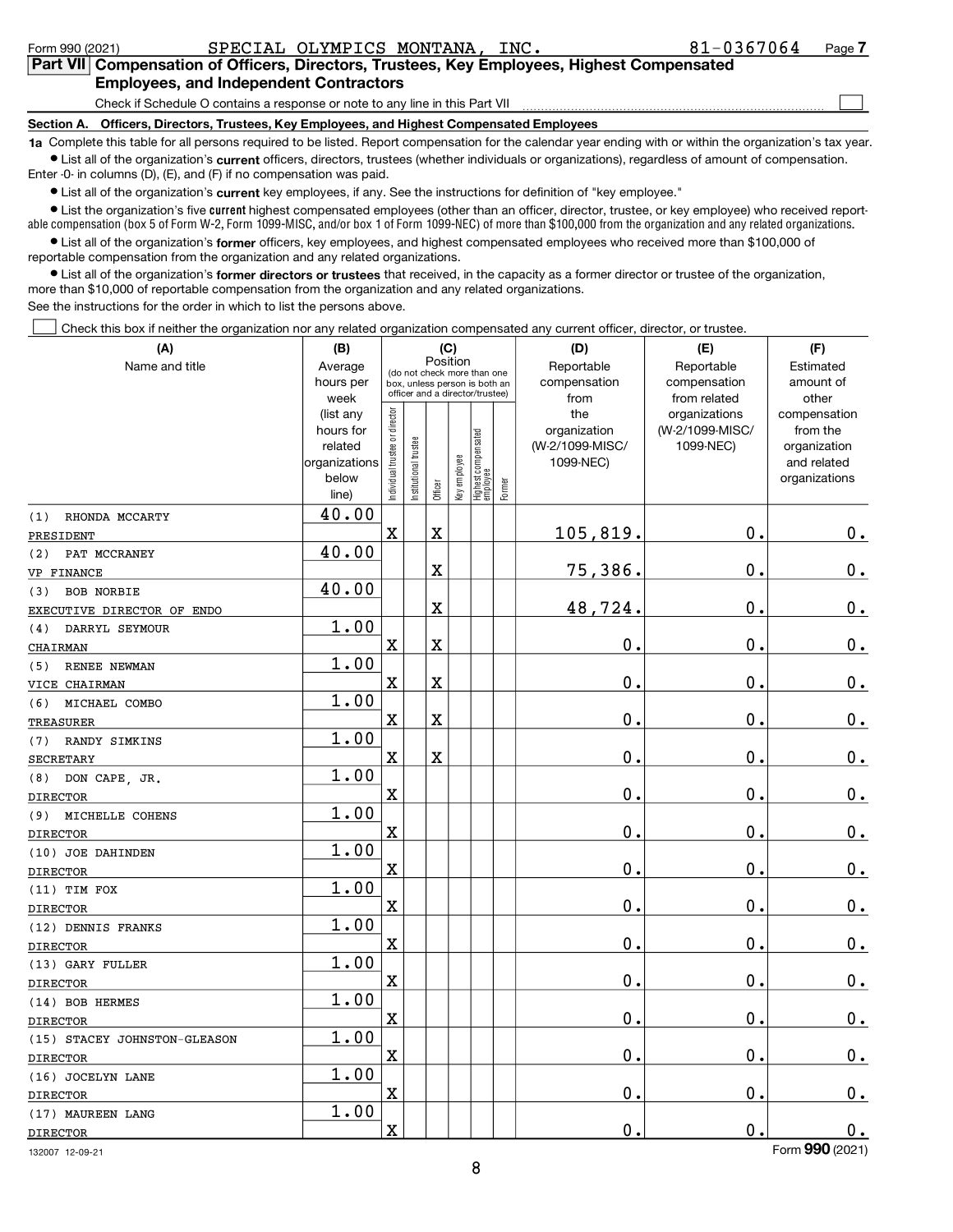| SPECIAL OLYMPICS MONTANA, INC.<br>Form 990 (2021)                                                                                            |                        |                               |                       |          |              |                                                                  |        |                         | 81-0367064                   |   |                        | Page 8        |
|----------------------------------------------------------------------------------------------------------------------------------------------|------------------------|-------------------------------|-----------------------|----------|--------------|------------------------------------------------------------------|--------|-------------------------|------------------------------|---|------------------------|---------------|
| Part VII<br>Section A. Officers, Directors, Trustees, Key Employees, and Highest Compensated Employees (continued)                           |                        |                               |                       |          |              |                                                                  |        |                         |                              |   |                        |               |
| (A)                                                                                                                                          | (B)                    |                               |                       | Position | (C)          |                                                                  |        | (D)                     | (E)                          |   | (F)                    |               |
| Name and title                                                                                                                               | Average<br>hours per   |                               |                       |          |              | (do not check more than one                                      |        | Reportable              | Reportable                   |   | Estimated<br>amount of |               |
|                                                                                                                                              | week                   |                               |                       |          |              | box, unless person is both an<br>officer and a director/trustee) |        | compensation<br>from    | compensation<br>from related |   | other                  |               |
|                                                                                                                                              | (list any              |                               |                       |          |              |                                                                  |        | the                     | organizations                |   | compensation           |               |
|                                                                                                                                              | hours for              |                               |                       |          |              |                                                                  |        | organization            | (W-2/1099-MISC/              |   | from the               |               |
|                                                                                                                                              | related                |                               |                       |          |              |                                                                  |        | (W-2/1099-MISC/         | 1099-NEC)                    |   | organization           |               |
|                                                                                                                                              | organizations<br>below |                               |                       |          |              |                                                                  |        | 1099-NEC)               |                              |   | and related            |               |
|                                                                                                                                              | line)                  | ndividual trustee or director | Institutional trustee | Officer  | Key employee | Highest compensated<br>employee                                  | Former |                         |                              |   | organizations          |               |
| (18) ART MALISANI                                                                                                                            | 1.00                   |                               |                       |          |              |                                                                  |        |                         |                              |   |                        |               |
| <b>DIRECTOR</b>                                                                                                                              |                        | X                             |                       |          |              |                                                                  |        | 0.                      | 0.                           |   |                        | $0_{.}$       |
| (19) COREY MCGREEVEY                                                                                                                         | 1.00                   |                               |                       |          |              |                                                                  |        |                         |                              |   |                        |               |
| <b>DIRECTOR</b>                                                                                                                              |                        | X                             |                       |          |              |                                                                  |        | 0.                      | $\mathbf 0$ .                |   |                        | $0_{.}$       |
| (20) KATHY SAMPSON                                                                                                                           | 1.00                   |                               |                       |          |              |                                                                  |        |                         |                              |   |                        |               |
| <b>DIRECTOR</b>                                                                                                                              |                        | X                             |                       |          |              |                                                                  |        | 0.                      | 0.                           |   |                        | $0_{.}$       |
| (21) ROD SOUZA                                                                                                                               | 1.00                   |                               |                       |          |              |                                                                  |        |                         |                              |   |                        |               |
| <b>DIRECTOR</b>                                                                                                                              |                        | X                             |                       |          |              |                                                                  |        | 0.                      | 0.                           |   |                        | $\mathbf 0$ . |
| (22) CHRIS SPIKER                                                                                                                            | 1.00                   |                               |                       |          |              |                                                                  |        |                         |                              |   |                        |               |
| <b>DIRECTOR</b>                                                                                                                              |                        | X                             |                       |          |              |                                                                  |        | 0.                      | 0.                           |   |                        | $\mathbf 0$ . |
| (23) NINA STEFANI                                                                                                                            | 1.00                   |                               |                       |          |              |                                                                  |        |                         |                              |   |                        |               |
| <b>DIRECTOR</b>                                                                                                                              |                        | X                             |                       |          |              |                                                                  |        | $\mathbf 0$ .           | $\mathbf 0$ .                |   |                        | $\mathbf 0$ . |
| (24) TRUMAN TOLSON                                                                                                                           | 1.00                   |                               |                       |          |              |                                                                  |        |                         |                              |   |                        |               |
| <b>DIRECTOR</b>                                                                                                                              |                        | X                             |                       |          |              |                                                                  |        | $\mathbf 0$ .           | $\mathbf 0$ .                |   |                        | $\mathbf 0$ . |
| (25) ASHLEY WHITNEY                                                                                                                          | 1.00                   |                               |                       |          |              |                                                                  |        |                         |                              |   |                        |               |
| <b>DIRECTOR</b>                                                                                                                              |                        | X                             |                       |          |              |                                                                  |        | 0.                      | 0.                           |   |                        | $\mathbf 0$ . |
|                                                                                                                                              |                        |                               |                       |          |              |                                                                  |        |                         |                              |   |                        |               |
| 1b Subtotal                                                                                                                                  |                        |                               |                       |          |              |                                                                  |        | 229,929.                | 0.                           |   |                        | 0.            |
|                                                                                                                                              |                        |                               |                       |          |              |                                                                  |        | 0.                      | 0.                           |   |                        | $\mathbf 0$ . |
|                                                                                                                                              |                        |                               |                       |          |              |                                                                  |        | 229,929.                | 0.                           |   |                        | $\mathbf 0$ . |
| Total number of individuals (including but not limited to those listed above) who received more than \$100,000 of reportable<br>$\mathbf{2}$ |                        |                               |                       |          |              |                                                                  |        |                         |                              |   |                        |               |
| compensation from the organization >                                                                                                         |                        |                               |                       |          |              |                                                                  |        |                         |                              |   |                        | 1             |
|                                                                                                                                              |                        |                               |                       |          |              |                                                                  |        |                         |                              |   | Yes                    | No            |
| Did the organization list any former officer, director, trustee, key employee, or highest compensated employee on<br>3                       |                        |                               |                       |          |              |                                                                  |        |                         |                              |   |                        |               |
|                                                                                                                                              |                        |                               |                       |          |              |                                                                  |        |                         |                              | 3 |                        | X             |
| 4<br>For any individual listed on line 1a, is the sum of reportable compensation and other compensation from the organization                |                        |                               |                       |          |              |                                                                  |        |                         |                              |   |                        |               |
| and related organizations greater than \$150,000? If "Yes," complete Schedule J for such individual                                          |                        |                               |                       |          |              |                                                                  |        |                         |                              | 4 |                        | X             |
| Did any person listed on line 1a receive or accrue compensation from any unrelated organization or individual for services<br>5              |                        |                               |                       |          |              |                                                                  |        |                         |                              |   |                        |               |
| <b>Section B. Independent Contractors</b>                                                                                                    |                        |                               |                       |          |              |                                                                  |        |                         |                              | 5 |                        | X             |
| Complete this table for your five highest compensated independent contractors that received more than \$100,000 of compensation from<br>1    |                        |                               |                       |          |              |                                                                  |        |                         |                              |   |                        |               |
| the organization. Report compensation for the calendar year ending with or within the organization's tax year.                               |                        |                               |                       |          |              |                                                                  |        |                         |                              |   |                        |               |
| (A)                                                                                                                                          |                        |                               |                       |          |              |                                                                  |        | (B)                     |                              |   | (C)                    |               |
| Name and business address                                                                                                                    |                        |                               | NONE                  |          |              |                                                                  |        | Description of services |                              |   | Compensation           |               |
|                                                                                                                                              |                        |                               |                       |          |              |                                                                  |        |                         |                              |   |                        |               |
|                                                                                                                                              |                        |                               |                       |          |              |                                                                  |        |                         |                              |   |                        |               |
|                                                                                                                                              |                        |                               |                       |          |              |                                                                  |        |                         |                              |   |                        |               |
|                                                                                                                                              |                        |                               |                       |          |              |                                                                  |        |                         |                              |   |                        |               |
|                                                                                                                                              |                        |                               |                       |          |              |                                                                  |        |                         |                              |   |                        |               |
|                                                                                                                                              |                        |                               |                       |          |              |                                                                  |        |                         |                              |   |                        |               |
|                                                                                                                                              |                        |                               |                       |          |              |                                                                  |        |                         |                              |   |                        |               |
|                                                                                                                                              |                        |                               |                       |          |              |                                                                  |        |                         |                              |   |                        |               |

| Total number of independent contractors (including but not limited to those listed above) who received more than |  |
|------------------------------------------------------------------------------------------------------------------|--|
| \$100,000 of compensation from the organization                                                                  |  |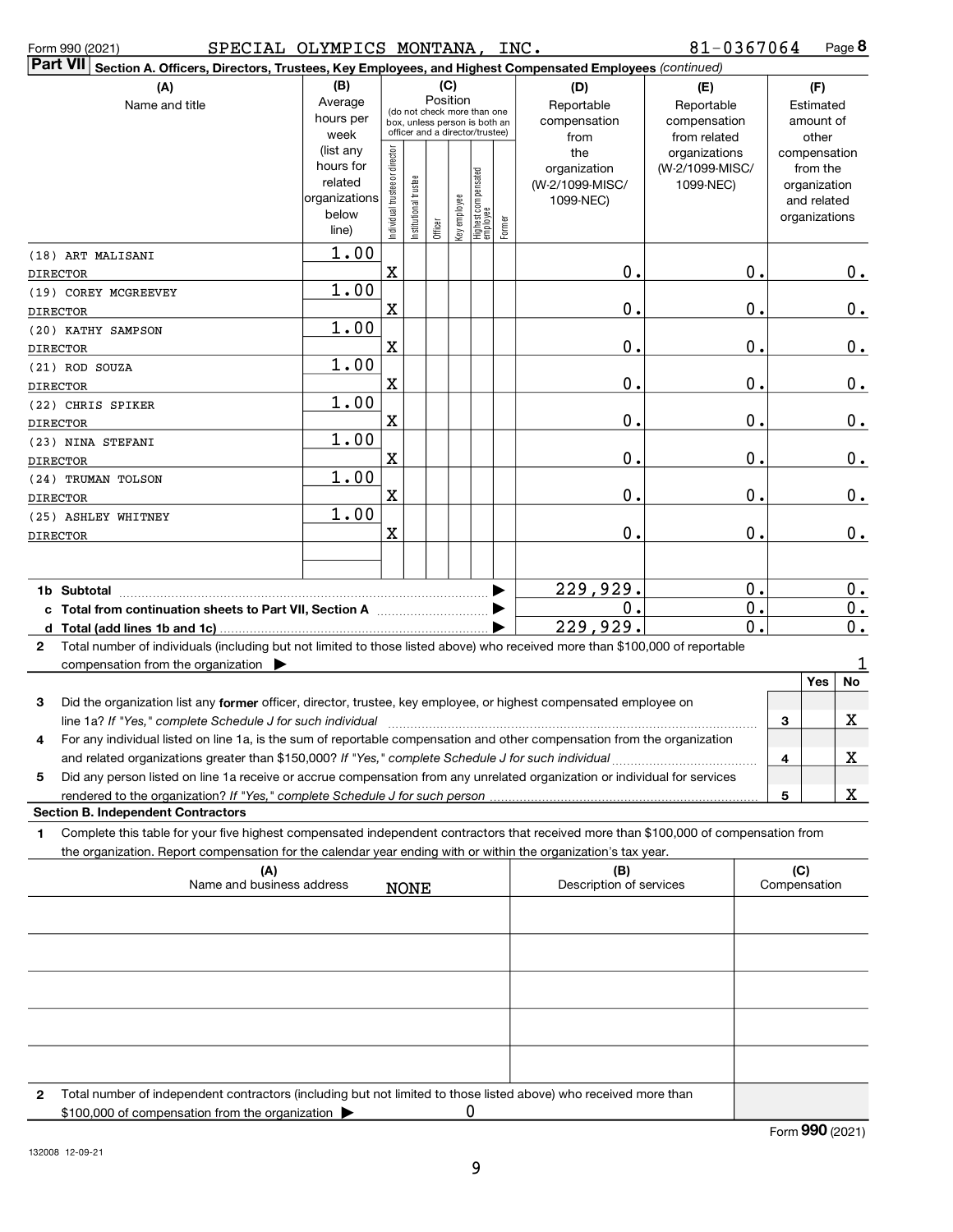| (B)<br>(C)<br>(A)<br>Related or exempt<br>Unrelated<br>Total revenue                                                                                                                                                                      | (D)                                                      |
|-------------------------------------------------------------------------------------------------------------------------------------------------------------------------------------------------------------------------------------------|----------------------------------------------------------|
|                                                                                                                                                                                                                                           |                                                          |
| function revenue<br>business revenue                                                                                                                                                                                                      | Revenue excluded<br>from tax under<br>sections 512 - 514 |
| 1a<br>1 a Federated campaigns<br>2,952.                                                                                                                                                                                                   |                                                          |
| <b>b</b> Membership dues<br>1b                                                                                                                                                                                                            |                                                          |
| 1 <sub>c</sub><br>c Fundraising events<br>302,490.                                                                                                                                                                                        |                                                          |
| d Related organizations<br>1 <sub>d</sub><br>$\overline{\phantom{a}}$                                                                                                                                                                     |                                                          |
| e Government grants (contributions)<br>1e                                                                                                                                                                                                 |                                                          |
| f All other contributions, gifts, grants, and                                                                                                                                                                                             |                                                          |
| similar amounts not included above<br>1f<br>4,910,862.                                                                                                                                                                                    |                                                          |
| Contributions, Gifts, Grants<br>and Other Similar Amounts<br>∣ 1g  \$<br>g Noncash contributions included in lines 1a-1f<br>74,210.                                                                                                       |                                                          |
| 5.216.304                                                                                                                                                                                                                                 |                                                          |
| <b>Business Code</b>                                                                                                                                                                                                                      |                                                          |
| 624100<br>2 a GAMES REVENUE<br>205.<br>205                                                                                                                                                                                                |                                                          |
| Program Service<br>b                                                                                                                                                                                                                      |                                                          |
| c<br><u>and the state of the state of the state of the state of the state of the state of the state of the state of the state of the state of the state of the state of the state of the state of the state of the state of the state</u> |                                                          |
| d                                                                                                                                                                                                                                         |                                                          |
| е                                                                                                                                                                                                                                         |                                                          |
| f All other program service revenue<br>205<br>a                                                                                                                                                                                           |                                                          |
| Investment income (including dividends, interest, and<br>3                                                                                                                                                                                |                                                          |
| 191.153.                                                                                                                                                                                                                                  | 191, 153.                                                |
| Income from investment of tax-exempt bond proceeds<br>4                                                                                                                                                                                   |                                                          |
| 5                                                                                                                                                                                                                                         |                                                          |
| (i) Real<br>(ii) Personal                                                                                                                                                                                                                 |                                                          |
| Gross rents<br>6a<br>6а<br>$\cdots$                                                                                                                                                                                                       |                                                          |
| Less: rental expenses<br>6b                                                                                                                                                                                                               |                                                          |
| c Rental income or (loss)<br>6c                                                                                                                                                                                                           |                                                          |
| d Net rental income or (loss)                                                                                                                                                                                                             |                                                          |
| (i) Securities<br>(ii) Other<br>7 a Gross amount from sales of                                                                                                                                                                            |                                                          |
| assets other than inventory<br>2.329.219.<br>7a<br>1,500,                                                                                                                                                                                 |                                                          |
| <b>b</b> Less: cost or other basis                                                                                                                                                                                                        |                                                          |
| and sales expenses<br> 7b <br>1,781,093.<br>5.400.                                                                                                                                                                                        |                                                          |
| Revenue<br>548,126.<br>$-3,900$<br>▶<br>544,226,                                                                                                                                                                                          | 544.226.                                                 |
| 8 a Gross income from fundraising events (not                                                                                                                                                                                             |                                                          |
| $\tilde{5}$<br>including \$<br>302,490. of                                                                                                                                                                                                |                                                          |
| contributions reported on line 1c). See                                                                                                                                                                                                   |                                                          |
| 8a<br>0.                                                                                                                                                                                                                                  |                                                          |
| 8b<br>6.831                                                                                                                                                                                                                               |                                                          |
| c Net income or (loss) from fundraising events<br>▶<br>$-6.831.$<br>.                                                                                                                                                                     | $-6.831.$                                                |
| 9 a Gross income from gaming activities. See                                                                                                                                                                                              |                                                          |
| 9a<br>571,878.                                                                                                                                                                                                                            |                                                          |
| 9 <sub>b</sub><br><b>b</b> Less: direct expenses <b>manually</b><br>50,650,                                                                                                                                                               |                                                          |
| c Net income or (loss) from gaming activities<br>▶<br>521.228.                                                                                                                                                                            | 521,228.                                                 |
| 10 a Gross sales of inventory, less returns                                                                                                                                                                                               |                                                          |
| <b>10a</b>                                                                                                                                                                                                                                |                                                          |
| 10 <sub>b</sub><br><b>b</b> Less: cost of goods sold<br>▶                                                                                                                                                                                 |                                                          |
| c Net income or (loss) from sales of inventory<br><b>Business Code</b>                                                                                                                                                                    |                                                          |
| 11 a<br><u> 1989 - Johann Barn, fransk politik amerikansk politik (</u>                                                                                                                                                                   |                                                          |
| b                                                                                                                                                                                                                                         |                                                          |
| Miscellaneous<br>Revenue<br>с                                                                                                                                                                                                             |                                                          |
|                                                                                                                                                                                                                                           |                                                          |
|                                                                                                                                                                                                                                           |                                                          |
| ▶<br>12<br>6.466.285.<br>205.                                                                                                                                                                                                             | 0.<br>1.249.776.                                         |

Form 990 (2021) SPECIAL OLYMPICS MONTANA, INC. 81-0367064 Page<sup>1</sup>

132009 12-09-21

 $81 - 0367064$  Page 9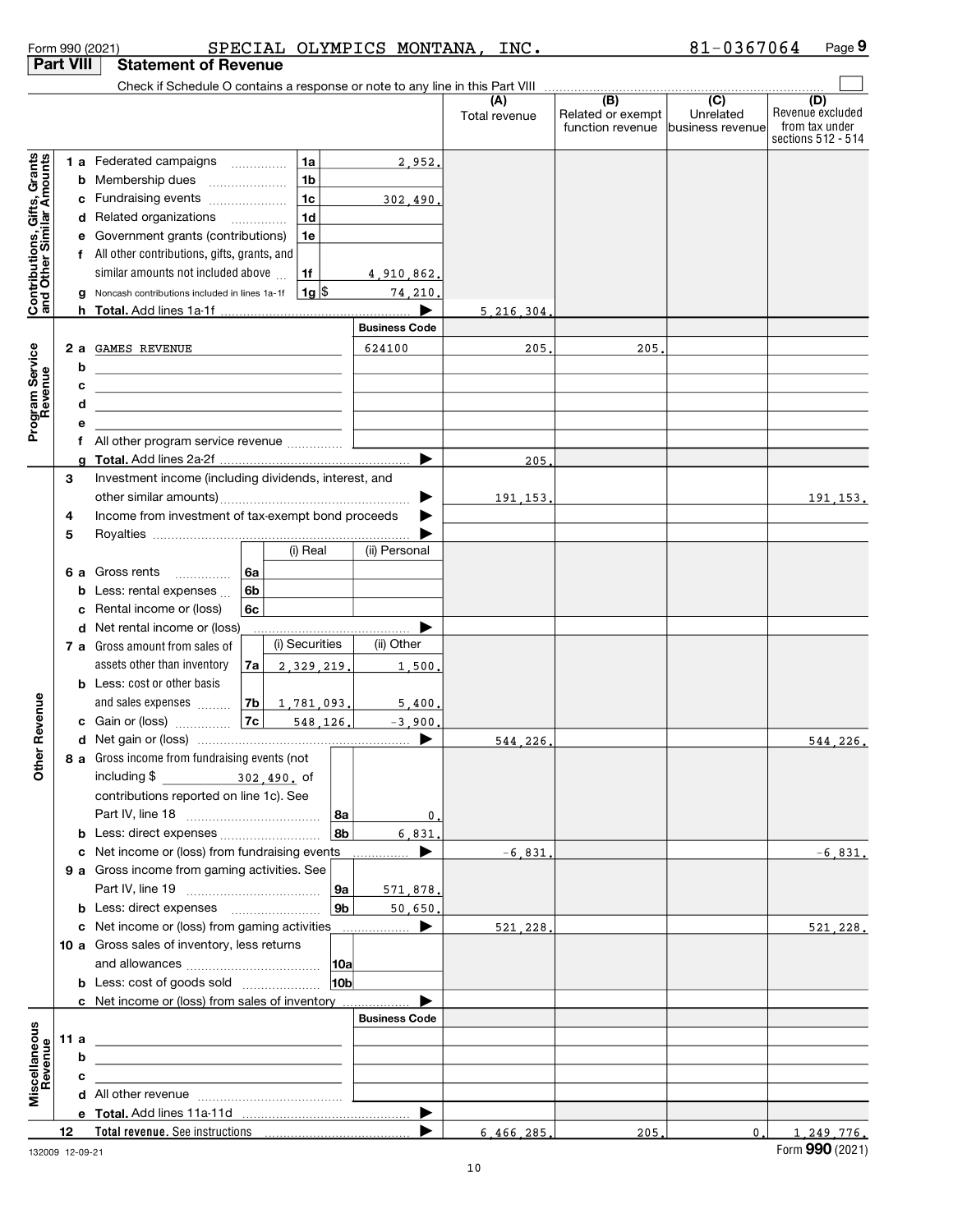#### Form 990 (2021) **SPECIAL OLYMPICS MONTANA, INC.** 81-0367064 Page **Part IX Statement of Functional Expenses**

ī

Section 501(c)(3) and 501(c)(4) organizations must complete all columns. All other organizations must complete column (A).

Check if Schedule O contains a response or note to any line in this Part IX Do not include amounts reported on lines 6b,

|                | Do not include amounts reported on lines 6b,<br>7b, 8b, 9b, and 10b of Part VIII.                                                                                                                            | (A)<br>Total expenses | (B)<br>Program service<br>expenses | (C)<br>Management and<br>general expenses | (D)<br>Fundraising<br>expenses |
|----------------|--------------------------------------------------------------------------------------------------------------------------------------------------------------------------------------------------------------|-----------------------|------------------------------------|-------------------------------------------|--------------------------------|
| $\mathbf 1$    | Grants and other assistance to domestic organizations                                                                                                                                                        |                       |                                    |                                           |                                |
|                | and domestic governments. See Part IV, line 21                                                                                                                                                               |                       |                                    |                                           |                                |
| $\mathbf{2}$   | Grants and other assistance to domestic                                                                                                                                                                      |                       |                                    |                                           |                                |
|                | individuals. See Part IV, line 22                                                                                                                                                                            |                       |                                    |                                           |                                |
| 3              | Grants and other assistance to foreign                                                                                                                                                                       |                       |                                    |                                           |                                |
|                | organizations, foreign governments, and foreign                                                                                                                                                              |                       |                                    |                                           |                                |
|                | individuals. See Part IV, lines 15 and 16                                                                                                                                                                    |                       |                                    |                                           |                                |
| 4              | Benefits paid to or for members                                                                                                                                                                              |                       |                                    |                                           |                                |
| 5              | Compensation of current officers, directors,                                                                                                                                                                 |                       |                                    |                                           |                                |
|                | trustees, and key employees                                                                                                                                                                                  | 229, 928.             | 193,129.                           | 26,750.                                   | 10,049.                        |
| 6              | Compensation not included above to disqualified                                                                                                                                                              |                       |                                    |                                           |                                |
|                | persons (as defined under section 4958(f)(1)) and                                                                                                                                                            |                       |                                    |                                           |                                |
|                | persons described in section 4958(c)(3)(B)                                                                                                                                                                   |                       |                                    |                                           |                                |
| $\overline{7}$ | Other salaries and wages                                                                                                                                                                                     | 970,116.              | 814,851.                           | 112,866.                                  | 42,399.                        |
| 8              | Pension plan accruals and contributions (include<br>section 401(k) and 403(b) employer contributions)                                                                                                        |                       |                                    |                                           |                                |
| 9              |                                                                                                                                                                                                              | 160,631.              | 136,633.                           | 19,958.                                   | 4,040.                         |
| 10             |                                                                                                                                                                                                              | 101, 301.             | 85,806.                            | 11,157.                                   | 4,338.                         |
| 11             | Fees for services (nonemployees):                                                                                                                                                                            |                       |                                    |                                           |                                |
|                |                                                                                                                                                                                                              |                       |                                    |                                           |                                |
|                |                                                                                                                                                                                                              |                       |                                    |                                           |                                |
|                |                                                                                                                                                                                                              |                       |                                    |                                           |                                |
| d              |                                                                                                                                                                                                              |                       |                                    |                                           |                                |
| e              | Professional fundraising services. See Part IV, line 17                                                                                                                                                      |                       |                                    |                                           |                                |
| f              | Investment management fees                                                                                                                                                                                   |                       |                                    |                                           |                                |
|                | g Other. (If line 11g amount exceeds 10% of line 25,                                                                                                                                                         |                       |                                    |                                           |                                |
|                | column (A), amount, list line 11g expenses on Sch O.)                                                                                                                                                        | 13,500.               | 13,500.                            |                                           |                                |
| 12             |                                                                                                                                                                                                              | 2,686.                | 2,083.                             |                                           | 603.                           |
| 13             |                                                                                                                                                                                                              | 116,832.              | 60,000.                            | 25,591.                                   | 31,241.                        |
| 14             |                                                                                                                                                                                                              |                       |                                    |                                           |                                |
| 15             |                                                                                                                                                                                                              |                       |                                    |                                           |                                |
| 16             |                                                                                                                                                                                                              | 30,801.               | 22,157.                            | 2,163.                                    | 6,481.<br>6,118.               |
| 17             | Travel                                                                                                                                                                                                       | 39,505.               | 27,362.                            | 6,025.                                    |                                |
| 18             | Payments of travel or entertainment expenses<br>for any federal, state, or local public officials                                                                                                            |                       |                                    |                                           |                                |
|                | Conferences, conventions, and meetings                                                                                                                                                                       | 2,653.                | 1,554.                             | 1,083.                                    | 16.                            |
| 19<br>20       | Interest                                                                                                                                                                                                     | 3,708.                | 2,188.                             | 755.                                      | 765.                           |
| 21             |                                                                                                                                                                                                              |                       |                                    |                                           |                                |
| 22             | Depreciation, depletion, and amortization                                                                                                                                                                    | 33,843.               | 25,382.                            | 8,461.                                    |                                |
| 23             | Insurance                                                                                                                                                                                                    | 31,316.               | 18,044.                            | 6,903.                                    | 6, 369.                        |
| 24             | Other expenses. Itemize expenses not covered<br>above. (List miscellaneous expenses on line 24e. If<br>line 24e amount exceeds 10% of line 25, column (A),<br>amount, list line 24e expenses on Schedule O.) |                       |                                    |                                           |                                |
|                | a SUPPLIES                                                                                                                                                                                                   | $180,067$ .           | 138,774.                           | 21,301.                                   | 19,992.                        |
| b              | SERVICE CHARGES                                                                                                                                                                                              | 93,747.               | 59,949.                            | 13,129.                                   | 20,669.                        |
| c              | MEDALS AND AWARDS                                                                                                                                                                                            | 78,279.               | 50,309.                            | 17,299.                                   | 10,671.                        |
| d              | MISCELLANEOUS                                                                                                                                                                                                | 54,839.               | 35,347.                            | 19,492.                                   | 0.                             |
|                | e All other expenses                                                                                                                                                                                         | 20,180.               | 6,327.                             | 2,152.                                    | 11,701.                        |
| 25             | Total functional expenses. Add lines 1 through 24e                                                                                                                                                           | 2, 163, 932.          | 1,693,395.                         | 295,085.                                  | 175,452.                       |
| 26             | Joint costs. Complete this line only if the organization                                                                                                                                                     |                       |                                    |                                           |                                |
|                | reported in column (B) joint costs from a combined                                                                                                                                                           |                       |                                    |                                           |                                |
|                | educational campaign and fundraising solicitation.                                                                                                                                                           |                       |                                    |                                           |                                |
|                | Check here $\blacktriangleright \boxed{\textbf{X}}$ if following SOP 98-2 (ASC 958-720)                                                                                                                      |                       |                                    |                                           |                                |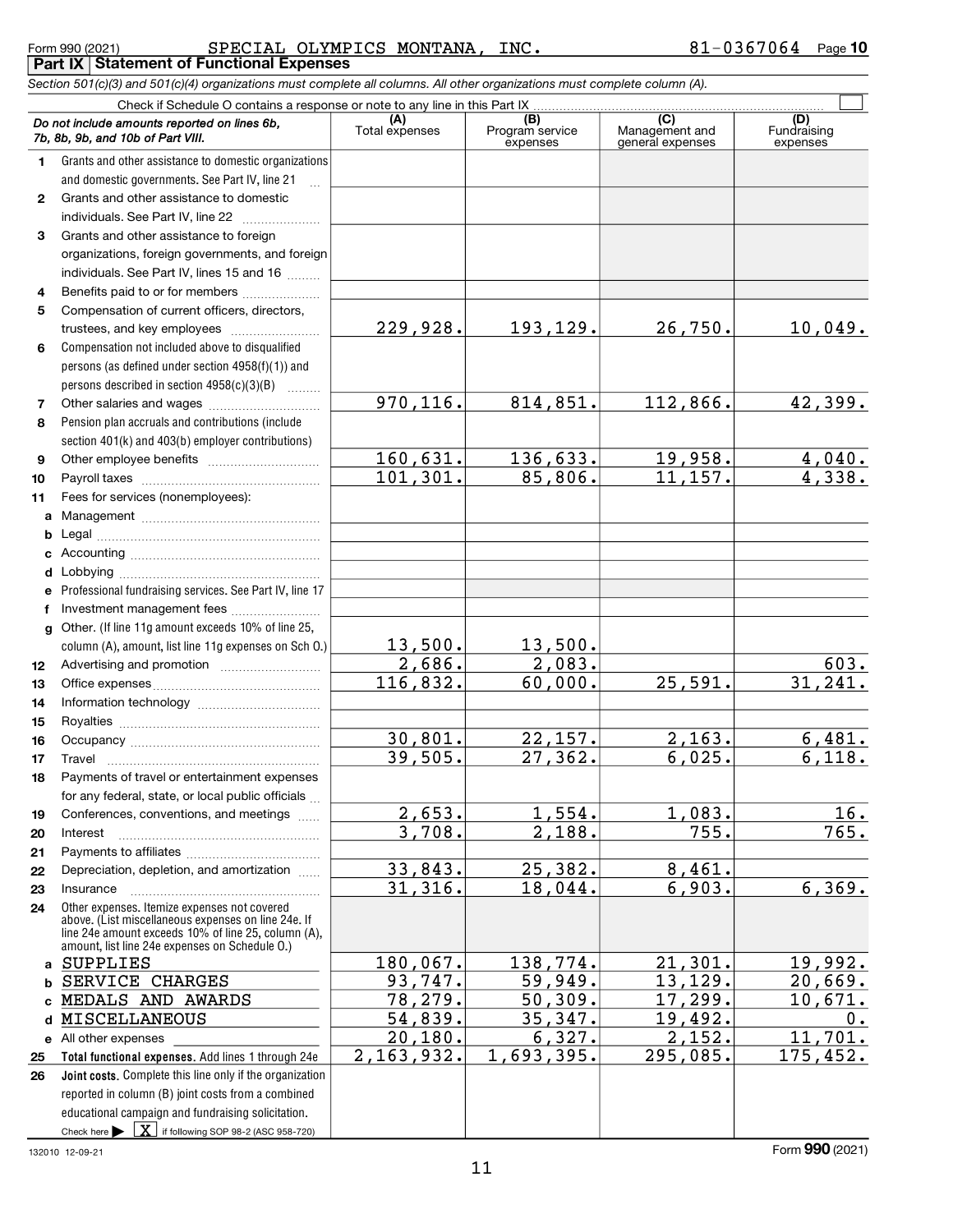|                 | $\mathbf{D}$ and $\mathbf{V}$ is $\mathbf{D}$ and $\mathbf{D}$ and $\mathbf{D}$ |         |          |                |      |               |      |
|-----------------|---------------------------------------------------------------------------------|---------|----------|----------------|------|---------------|------|
| Form 990 (2021) |                                                                                 | SPECIAL | OLYMPICS | <b>MONTANA</b> | INC. | 57064<br>י סכ | Page |

#### $(A)$   $\qquad \qquad$   $\qquad \qquad$   $(B)$ 1 2 3 4 5 6 7 8 9 10a Land, buildings, and equipment: cost or other 11 12 13 14 15 16 17 18 19 20 21 22 23 24 25 26 27 28 29 30 31 32 33 1 2 3 4 5 6 7 8 9 10c 11 12 13 14 15 16 17 18 19 20 21 22 23 24 25 26 **b** Less: accumulated depreciation ................... 10a 10b Assets Total assets. Add lines 1 through 15 (must equal line 33) Liabilities controlled entity or family member of any of these persons ~~~~~~~~~ Total liabilities. Add lines 17 through 25 Organizations that follow FASB ASC 958, check here  $\blacktriangleright\lfloor \text{\textnormal{X}} \rfloor$ and complete lines 27, 28, 32, and 33. 27 28 Organizations that do not follow FASB ASC 958, check here  $\;\blacktriangleright\;\square\;$ and complete lines 29 through 33. 29 30 31 32 and complete lines 27, 28, 32, and 33.<br>
27 Net assets without donor restrictions<br>
28 Net assets with donor restrictions<br>
28 Organizations that do not follow FASB ASC 958, check here  $\overline{)$ <br>
29 Organizations that do not fo Check if Schedule O contains a response or note to any line in this Part X (A) (B)<br>Beginning of year End of year Cash - non-interest-bearing ~~~~~~~~~~~~~~~~~~~~~~~~~ Savings and temporary cash investments *www.community.community.com* Pledges and grants receivable, net ~~~~~~~~~~~~~~~~~~~~~ Accounts receivable, net ~~~~~~~~~~~~~~~~~~~~~~~~~~ Loans and other receivables from any current or former officer, director, trustee, key employee, creator or founder, substantial contributor, or 35% controlled entity or family member of any of these persons ~~~~~~~~~ Loans and other receivables from other disqualified persons (as defined under section  $4958(f)(1)$ , and persons described in section  $4958(c)(3)(B)$ Notes and loans receivable, net **with the contract of the contract of the contract of the contract of the contra** Inventories for sale or use ~~~~~~~~~~~~~~~~~~~~~~~~~~ Prepaid expenses and deferred charges ~~~~~~~~~~~~~~~~~~ basis. Complete Part VI of Schedule D ........ Investments - publicly traded securities ~~~~~~~~~~~~~~~~~~~ Investments - other securities. See Part IV, line 11 ~~~~~~~~~~~~~~ Investments - program-related. See Part IV, line 11 [2000] [2000] [2000] [2000] [2000] [2000] [2000] [2000] [2 Intangible assets ~~~~~~~~~~~~~~~~~~~~~~~~~~~~~~ Other assets. See Part IV, line 11 ~~~~~~~~~~~~~~~~~~~~~~ Accounts payable and accrued expenses *www.community.community.com* Grants payable <u>mand contract and the contract of the series of the series of the series of the series of the se</u> Deferred revenue <u>manual communications are construed</u> Tax-exempt bond liabilities ~~~~~~~~~~~~~~~~~~~~~~~~~ Escrow or custodial account liability. Complete Part IV of Schedule D [ \\timm\] Loans and other payables to any current or former officer, director, trustee, key employee, creator or founder, substantial contributor, or 35% Secured mortgages and notes payable to unrelated third parties  $\ldots$  ................. Unsecured notes and loans payable to unrelated third parties ~~~~~~~~ Other liabilities (including federal income tax, payables to related third parties, and other liabilities not included on lines 17-24). Complete Part X of Schedule D ~~~~~~~~~~~~~~~~~~~~~~~~~~~~~~~ Net assets without donor restrictions ~~~~~~~~~~~~~~~~~~~~ Net assets with donor restrictions ~~~~~~~~~~~~~~~~~~~~~~ Capital stock or trust principal, or current funds ~~~~~~~~~~~~~~~ Paid-in or capital surplus, or land, building, or equipment fund *witterstanding* Retained earnings, endowment, accumulated income, or other funds *www.* Total net assets or fund balances ~~~~~~~~~~~~~~~~~~~~~~ Total liabilities and net assets/fund balances Part  $X$  Balance Sheet  $\mathcal{L}(\mathcal{A})$  $2,752,426.$  1 3,399,789.  $265,059$ .  $2 \mid 2 \mid 266,330$ .  $1,116,990. | 3 | 1,710,090.$  $20,886.$  8 19,279.  $5,828.$  9 6,957. 461,066.  $204,350.$  272, 431. 10c 256, 716.  $7,622,255.$  11  $10,890,544.$  $45,429.$   $15$   $48,982.$ 12,101,304. 16,598,687.  $139,752.$  17 131,844. 88,150. 23 80,129.  $97,873.$  25 115,570.  $325.775.$   $26$  327.543.  $4,315,738.$   $27$  5,731,023. 7,459,791. 10,540,121.  $11,775,529.$  32 | 16,271,144. 12,101,304. 16,598,687.

Form 990 (2021)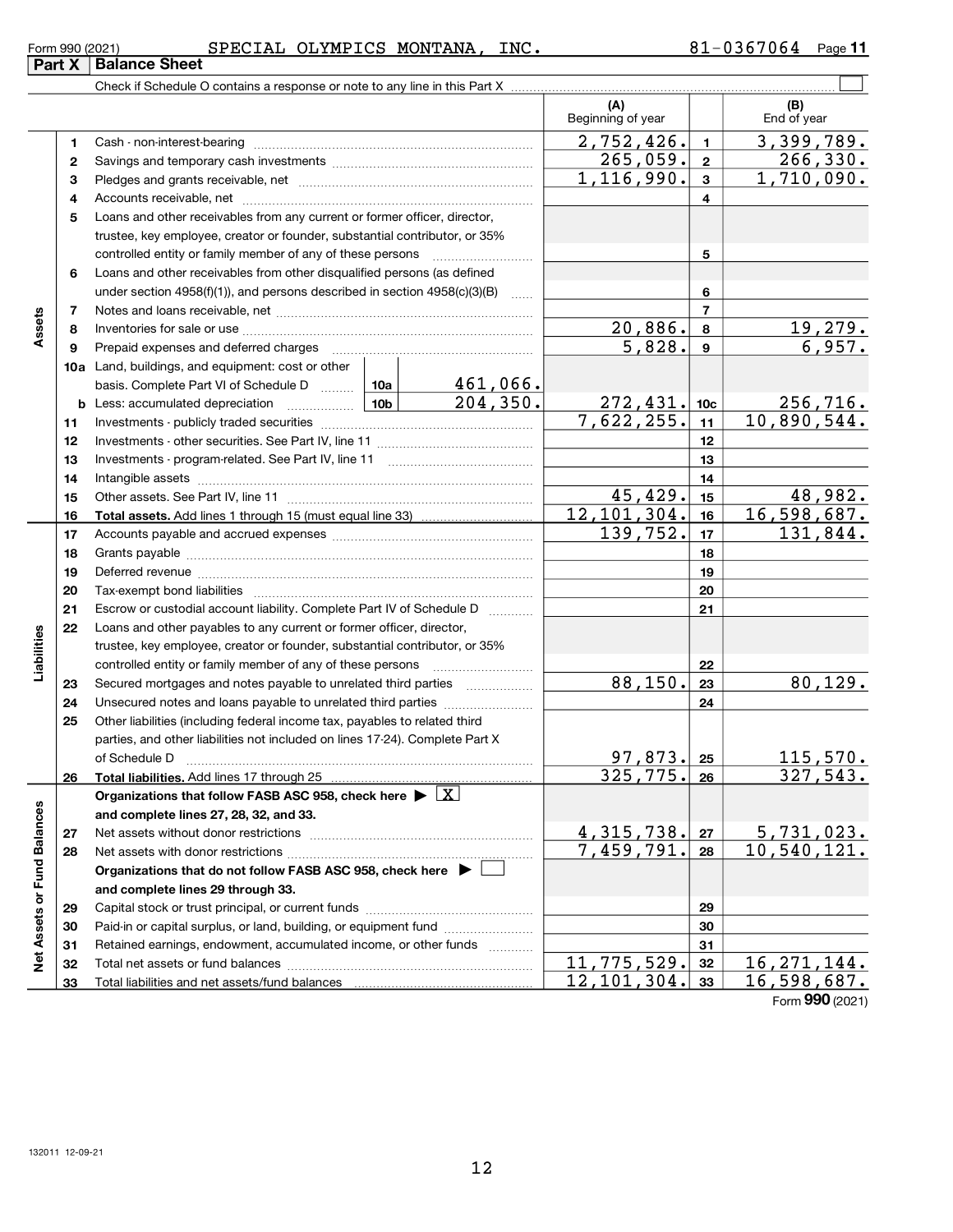|    | SPECIAL OLYMPICS MONTANA, INC.<br>Form 990 (2021)                                                                                                                                                                                                           |                  | $81 - 0367064$ Page 12 |                 |                     |
|----|-------------------------------------------------------------------------------------------------------------------------------------------------------------------------------------------------------------------------------------------------------------|------------------|------------------------|-----------------|---------------------|
|    | Part XI   Reconciliation of Net Assets                                                                                                                                                                                                                      |                  |                        |                 |                     |
|    |                                                                                                                                                                                                                                                             |                  |                        |                 | $\lfloor x \rfloor$ |
|    |                                                                                                                                                                                                                                                             |                  |                        |                 |                     |
| 1  |                                                                                                                                                                                                                                                             | $\mathbf 1$      |                        | 6,466,285.      |                     |
| 2  |                                                                                                                                                                                                                                                             | $\mathbf{2}$     |                        | 2, 163, 932.    |                     |
| З  |                                                                                                                                                                                                                                                             | 3                |                        | 4,302,353.      |                     |
| 4  |                                                                                                                                                                                                                                                             | $\overline{4}$   | 11,775,529.            |                 |                     |
| 5  | Net unrealized gains (losses) on investments [111] www.martime.community.community.community.community.communi                                                                                                                                              | 5                |                        | 189,709.        |                     |
| 6  | Donated services and use of facilities [[111] matter contracts and all the services and use of facilities [[11                                                                                                                                              | 6                |                        |                 |                     |
| 7  | Investment expenses www.communication.com/www.communication.com/www.communication.com/www.com                                                                                                                                                               | $\overline{7}$   |                        |                 |                     |
| 8  | Prior period adjustments www.communication.communication.com/news/communication.com/news/communication.com/news/                                                                                                                                            | 8                |                        |                 |                     |
| 9  | Other changes in net assets or fund balances (explain on Schedule O) [11] [11] contract contracts in net assets or fund balances (explain on Schedule O)                                                                                                    | 9                |                        | 3,553.          |                     |
| 10 | Net assets or fund balances at end of year. Combine lines 3 through 9 (must equal Part X, line 32,                                                                                                                                                          |                  |                        |                 |                     |
|    |                                                                                                                                                                                                                                                             | 10 <sup>10</sup> | 16, 271, 144.          |                 |                     |
|    | Part XII Financial Statements and Reporting                                                                                                                                                                                                                 |                  |                        |                 |                     |
|    |                                                                                                                                                                                                                                                             |                  |                        |                 |                     |
| 1  | $\lfloor$ X $\rfloor$ Accrual<br>Accounting method used to prepare the Form 990: [16] Cash<br>Other<br>If the organization changed its method of accounting from a prior year or checked "Other," explain on Schedule O.                                    |                  |                        |                 |                     |
|    |                                                                                                                                                                                                                                                             |                  | 2a                     |                 | х                   |
|    | If "Yes," check a box below to indicate whether the financial statements for the year were compiled or reviewed on a<br>separate basis, consolidated basis, or both:                                                                                        |                  |                        |                 |                     |
|    | Separate basis<br>Consolidated basis<br>Both consolidated and separate basis                                                                                                                                                                                |                  |                        |                 |                     |
|    |                                                                                                                                                                                                                                                             |                  | 2 <sub>b</sub>         | x               |                     |
|    | If "Yes," check a box below to indicate whether the financial statements for the year were audited on a separate basis,<br>consolidated basis, or both:<br>$\lfloor x \rfloor$ Separate basis<br>Consolidated basis<br>Both consolidated and separate basis |                  |                        |                 |                     |
|    | c If "Yes" to line 2a or 2b, does the organization have a committee that assumes responsibility for oversight of the audit,                                                                                                                                 |                  |                        |                 |                     |
|    | review, or compilation of its financial statements and selection of an independent accountant?                                                                                                                                                              |                  | 2c                     | x               |                     |
|    | If the organization changed either its oversight process or selection process during the tax year, explain on Schedule O.                                                                                                                                   |                  |                        |                 |                     |
|    | 3a As a result of a federal award, was the organization required to undergo an audit or audits as set forth in the Single Audit                                                                                                                             |                  |                        |                 |                     |
|    |                                                                                                                                                                                                                                                             |                  | За                     |                 | x                   |
|    | b If "Yes," did the organization undergo the required audit or audits? If the organization did not undergo the required audit                                                                                                                               |                  |                        |                 |                     |
|    |                                                                                                                                                                                                                                                             |                  | 3b                     |                 |                     |
|    |                                                                                                                                                                                                                                                             |                  |                        | Form 990 (2021) |                     |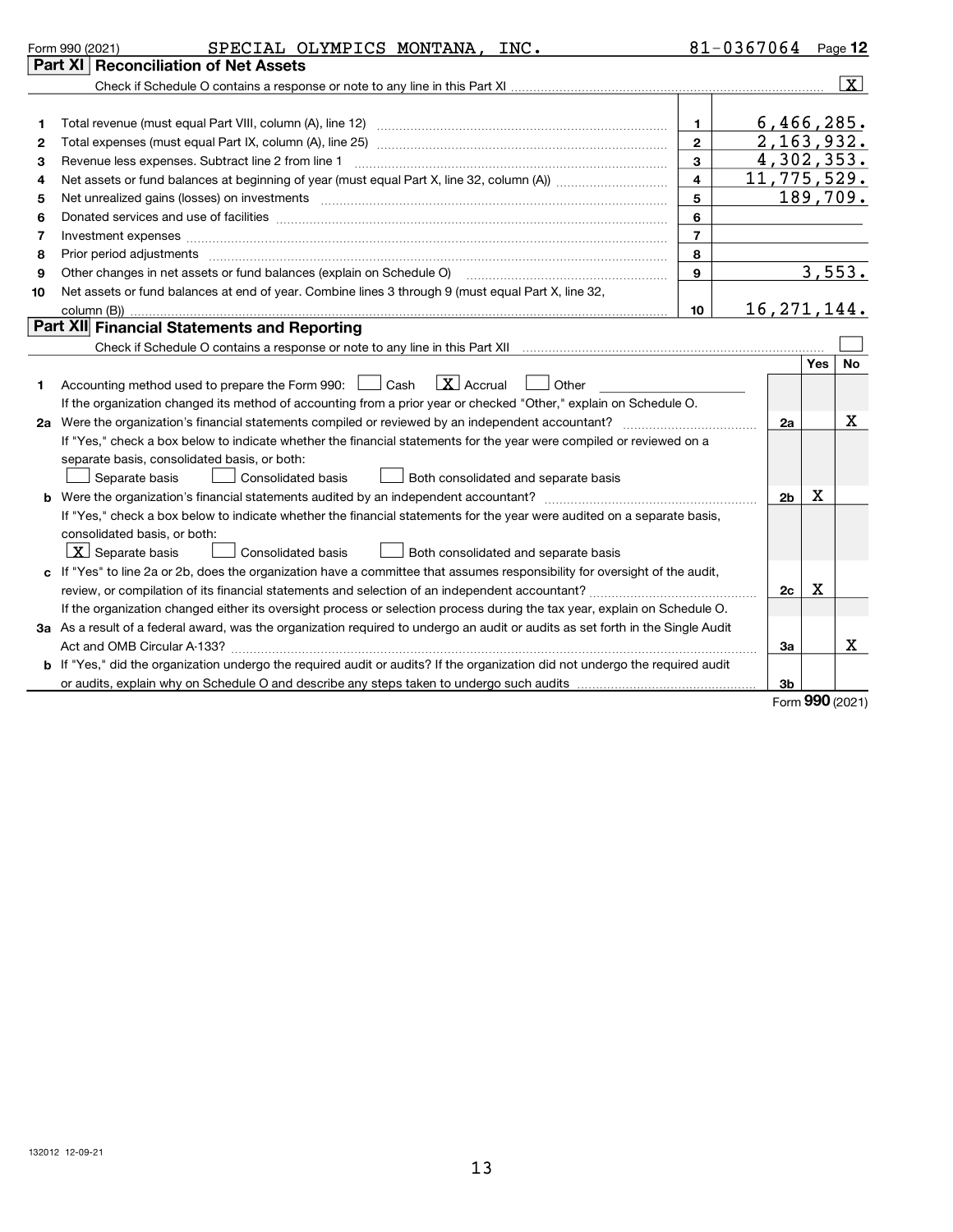|                | <b>SCHEDULE A</b>          |                                             |                                                                                    |                                                                                                                                              |     |                                   |                            |  | OMB No. 1545-0047                     |  |
|----------------|----------------------------|---------------------------------------------|------------------------------------------------------------------------------------|----------------------------------------------------------------------------------------------------------------------------------------------|-----|-----------------------------------|----------------------------|--|---------------------------------------|--|
| (Form 990)     |                            |                                             | <b>Public Charity Status and Public Support</b>                                    |                                                                                                                                              |     |                                   |                            |  |                                       |  |
|                |                            |                                             |                                                                                    | Complete if the organization is a section 501(c)(3) organization or a section<br>4947(a)(1) nonexempt charitable trust.                      |     |                                   |                            |  |                                       |  |
|                | Department of the Treasury |                                             |                                                                                    | Attach to Form 990 or Form 990-EZ.                                                                                                           |     |                                   |                            |  | <b>Open to Public</b>                 |  |
|                | Internal Revenue Service   |                                             |                                                                                    | Go to www.irs.gov/Form990 for instructions and the latest information.                                                                       |     |                                   |                            |  | <b>Inspection</b>                     |  |
|                |                            | Name of the organization                    |                                                                                    |                                                                                                                                              |     |                                   |                            |  | <b>Employer identification number</b> |  |
|                |                            |                                             |                                                                                    | SPECIAL OLYMPICS MONTANA, INC.                                                                                                               |     |                                   |                            |  | 81-0367064                            |  |
| Part I         |                            |                                             |                                                                                    | Reason for Public Charity Status. (All organizations must complete this part.) See instructions.                                             |     |                                   |                            |  |                                       |  |
|                |                            |                                             |                                                                                    | The organization is not a private foundation because it is: (For lines 1 through 12, check only one box.)                                    |     |                                   |                            |  |                                       |  |
| 1              |                            |                                             |                                                                                    | A church, convention of churches, or association of churches described in section 170(b)(1)(A)(i).                                           |     |                                   |                            |  |                                       |  |
| 2              |                            |                                             |                                                                                    | A school described in section 170(b)(1)(A)(ii). (Attach Schedule E (Form 990).)                                                              |     |                                   |                            |  |                                       |  |
| з              |                            |                                             |                                                                                    | A hospital or a cooperative hospital service organization described in section 170(b)(1)(A)(iii).                                            |     |                                   |                            |  |                                       |  |
| 4              |                            |                                             |                                                                                    | A medical research organization operated in conjunction with a hospital described in section 170(b)(1)(A)(iii). Enter the hospital's name,   |     |                                   |                            |  |                                       |  |
|                |                            | city, and state:                            |                                                                                    | An organization operated for the benefit of a college or university owned or operated by a governmental unit described in                    |     |                                   |                            |  |                                       |  |
| 5              |                            |                                             | section 170(b)(1)(A)(iv). (Complete Part II.)                                      |                                                                                                                                              |     |                                   |                            |  |                                       |  |
| 6              |                            |                                             |                                                                                    | A federal, state, or local government or governmental unit described in section 170(b)(1)(A)(v).                                             |     |                                   |                            |  |                                       |  |
| $\overline{7}$ | $\lfloor x \rfloor$        |                                             |                                                                                    | An organization that normally receives a substantial part of its support from a governmental unit or from the general public described in    |     |                                   |                            |  |                                       |  |
|                |                            |                                             | section 170(b)(1)(A)(vi). (Complete Part II.)                                      |                                                                                                                                              |     |                                   |                            |  |                                       |  |
| 8              |                            |                                             |                                                                                    | A community trust described in section 170(b)(1)(A)(vi). (Complete Part II.)                                                                 |     |                                   |                            |  |                                       |  |
| 9              |                            |                                             |                                                                                    | An agricultural research organization described in section 170(b)(1)(A)(ix) operated in conjunction with a land-grant college                |     |                                   |                            |  |                                       |  |
|                |                            |                                             |                                                                                    | or university or a non-land-grant college of agriculture (see instructions). Enter the name, city, and state of the college or               |     |                                   |                            |  |                                       |  |
|                |                            | university:                                 |                                                                                    |                                                                                                                                              |     |                                   |                            |  |                                       |  |
| 10             |                            |                                             |                                                                                    | An organization that normally receives (1) more than 33 1/3% of its support from contributions, membership fees, and gross receipts from     |     |                                   |                            |  |                                       |  |
|                |                            |                                             |                                                                                    | activities related to its exempt functions, subject to certain exceptions; and (2) no more than 33 1/3% of its support from gross investment |     |                                   |                            |  |                                       |  |
|                |                            |                                             |                                                                                    | income and unrelated business taxable income (less section 511 tax) from businesses acquired by the organization after June 30, 1975.        |     |                                   |                            |  |                                       |  |
|                |                            | See section 509(a)(2). (Complete Part III.) |                                                                                    |                                                                                                                                              |     |                                   |                            |  |                                       |  |
| 11             |                            |                                             |                                                                                    | An organization organized and operated exclusively to test for public safety. See section 509(a)(4).                                         |     |                                   |                            |  |                                       |  |
| 12             |                            |                                             |                                                                                    | An organization organized and operated exclusively for the benefit of, to perform the functions of, or to carry out the purposes of one or   |     |                                   |                            |  |                                       |  |
|                |                            |                                             |                                                                                    | more publicly supported organizations described in section 509(a)(1) or section 509(a)(2). See section 509(a)(3). Check the box on           |     |                                   |                            |  |                                       |  |
|                |                            |                                             |                                                                                    | lines 12a through 12d that describes the type of supporting organization and complete lines 12e, 12f, and 12g.                               |     |                                   |                            |  |                                       |  |
| a              |                            |                                             |                                                                                    | Type I. A supporting organization operated, supervised, or controlled by its supported organization(s), typically by giving                  |     |                                   |                            |  |                                       |  |
|                |                            |                                             |                                                                                    | the supported organization(s) the power to regularly appoint or elect a majority of the directors or trustees of the supporting              |     |                                   |                            |  |                                       |  |
|                |                            |                                             | organization. You must complete Part IV, Sections A and B.                         |                                                                                                                                              |     |                                   |                            |  |                                       |  |
| b              |                            |                                             |                                                                                    | Type II. A supporting organization supervised or controlled in connection with its supported organization(s), by having                      |     |                                   |                            |  |                                       |  |
|                |                            |                                             |                                                                                    | control or management of the supporting organization vested in the same persons that control or manage the supported                         |     |                                   |                            |  |                                       |  |
|                |                            |                                             | organization(s). You must complete Part IV, Sections A and C.                      |                                                                                                                                              |     |                                   |                            |  |                                       |  |
| с              |                            |                                             |                                                                                    | Type III functionally integrated. A supporting organization operated in connection with, and functionally integrated with,                   |     |                                   |                            |  |                                       |  |
|                |                            |                                             |                                                                                    | its supported organization(s) (see instructions). You must complete Part IV, Sections A, D, and E.                                           |     |                                   |                            |  |                                       |  |
| d              |                            |                                             |                                                                                    | Type III non-functionally integrated. A supporting organization operated in connection with its supported organization(s)                    |     |                                   |                            |  |                                       |  |
|                |                            |                                             |                                                                                    | that is not functionally integrated. The organization generally must satisfy a distribution requirement and an attentiveness                 |     |                                   |                            |  |                                       |  |
|                |                            |                                             |                                                                                    | requirement (see instructions). You must complete Part IV, Sections A and D, and Part V.                                                     |     |                                   |                            |  |                                       |  |
| e              |                            |                                             |                                                                                    | Check this box if the organization received a written determination from the IRS that it is a Type I, Type II, Type III                      |     |                                   |                            |  |                                       |  |
|                |                            |                                             |                                                                                    | functionally integrated, or Type III non-functionally integrated supporting organization.                                                    |     |                                   |                            |  |                                       |  |
| f              |                            |                                             |                                                                                    |                                                                                                                                              |     |                                   |                            |  |                                       |  |
|                |                            | (i) Name of supported                       | Provide the following information about the supported organization(s).<br>(ii) EIN | (iii) Type of organization                                                                                                                   |     | (iv) Is the organization listed   | (v) Amount of monetary     |  | (vi) Amount of other                  |  |
|                |                            | organization                                |                                                                                    | (described on lines 1-10                                                                                                                     | Yes | in your governing document?<br>No | support (see instructions) |  | support (see instructions)            |  |
|                |                            |                                             |                                                                                    | above (see instructions))                                                                                                                    |     |                                   |                            |  |                                       |  |
|                |                            |                                             |                                                                                    |                                                                                                                                              |     |                                   |                            |  |                                       |  |
|                |                            |                                             |                                                                                    |                                                                                                                                              |     |                                   |                            |  |                                       |  |
|                |                            |                                             |                                                                                    |                                                                                                                                              |     |                                   |                            |  |                                       |  |
|                |                            |                                             |                                                                                    |                                                                                                                                              |     |                                   |                            |  |                                       |  |
|                |                            |                                             |                                                                                    |                                                                                                                                              |     |                                   |                            |  |                                       |  |
|                |                            |                                             |                                                                                    |                                                                                                                                              |     |                                   |                            |  |                                       |  |
|                |                            |                                             |                                                                                    |                                                                                                                                              |     |                                   |                            |  |                                       |  |
|                |                            |                                             |                                                                                    |                                                                                                                                              |     |                                   |                            |  |                                       |  |
|                |                            |                                             |                                                                                    |                                                                                                                                              |     |                                   |                            |  |                                       |  |
| Total          |                            |                                             |                                                                                    |                                                                                                                                              |     |                                   |                            |  |                                       |  |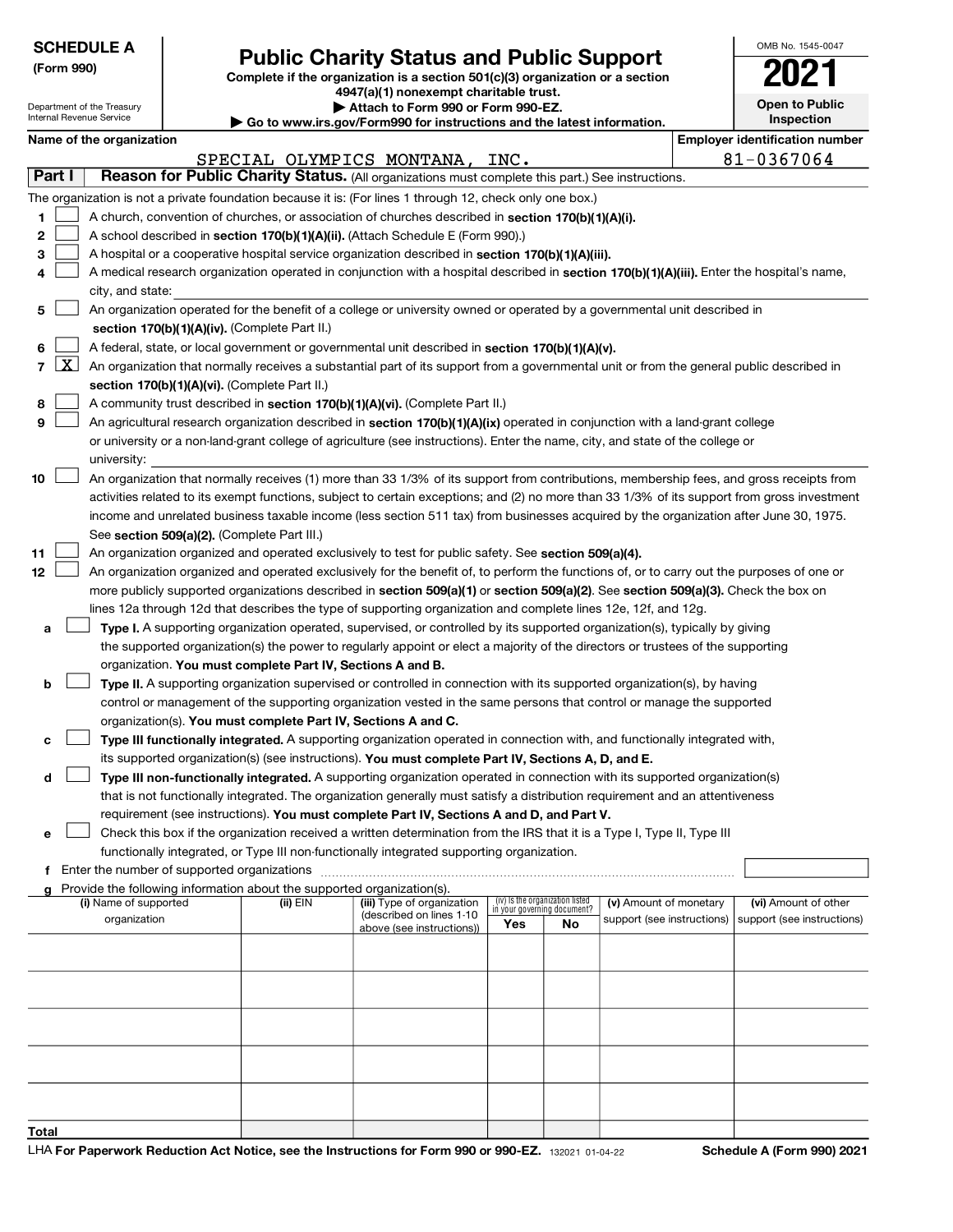|    | Schedule A (Form 990) 2021                                                                                                                                                                                                     |            | SPECIAL OLYMPICS MONTANA, INC. |            |              |                                      | $81 - 0367064$ Page 2                     |
|----|--------------------------------------------------------------------------------------------------------------------------------------------------------------------------------------------------------------------------------|------------|--------------------------------|------------|--------------|--------------------------------------|-------------------------------------------|
|    | Support Schedule for Organizations Described in Sections 170(b)(1)(A)(iv) and 170(b)(1)(A)(vi)<br>Part II                                                                                                                      |            |                                |            |              |                                      |                                           |
|    | (Complete only if you checked the box on line 5, 7, or 8 of Part I or if the organization failed to qualify under Part III. If the organization                                                                                |            |                                |            |              |                                      |                                           |
|    | fails to qualify under the tests listed below, please complete Part III.)                                                                                                                                                      |            |                                |            |              |                                      |                                           |
|    | <b>Section A. Public Support</b>                                                                                                                                                                                               |            |                                |            |              |                                      |                                           |
|    | Calendar year (or fiscal year beginning in)                                                                                                                                                                                    | (a) $2017$ | $(b)$ 2018                     | $(c)$ 2019 | $(d)$ 2020   | (e) 2021                             | (f) Total                                 |
|    | 1 Gifts, grants, contributions, and                                                                                                                                                                                            |            |                                |            |              |                                      |                                           |
|    | membership fees received. (Do not                                                                                                                                                                                              |            |                                |            |              |                                      |                                           |
|    | include any "unusual grants.")                                                                                                                                                                                                 | 5.415.271. | 2,877,654.                     | 2,954,785. | 3.473.518.   | 5,216,304.                           | 19,937,532.                               |
|    | 2 Tax revenues levied for the organ-                                                                                                                                                                                           |            |                                |            |              |                                      |                                           |
|    | ization's benefit and either paid to                                                                                                                                                                                           |            |                                |            |              |                                      |                                           |
|    | or expended on its behalf                                                                                                                                                                                                      |            |                                |            |              |                                      |                                           |
|    | 3 The value of services or facilities                                                                                                                                                                                          |            |                                |            |              |                                      |                                           |
|    | furnished by a governmental unit to                                                                                                                                                                                            |            |                                |            |              |                                      |                                           |
|    | the organization without charge                                                                                                                                                                                                |            |                                |            |              |                                      |                                           |
| 4  | Total. Add lines 1 through 3                                                                                                                                                                                                   | 5,415,271  | 2,877,654.                     | 2,954,785. | 3.473.518.   | 5, 216, 304.                         | 19,937,532.                               |
| 5  | The portion of total contributions                                                                                                                                                                                             |            |                                |            |              |                                      |                                           |
|    | by each person (other than a                                                                                                                                                                                                   |            |                                |            |              |                                      |                                           |
|    | governmental unit or publicly                                                                                                                                                                                                  |            |                                |            |              |                                      |                                           |
|    | supported organization) included                                                                                                                                                                                               |            |                                |            |              |                                      |                                           |
|    | on line 1 that exceeds 2% of the                                                                                                                                                                                               |            |                                |            |              |                                      |                                           |
|    | amount shown on line 11,                                                                                                                                                                                                       |            |                                |            |              |                                      |                                           |
|    | column (f)                                                                                                                                                                                                                     |            |                                |            |              |                                      | 4,432,570.                                |
|    | 6 Public support. Subtract line 5 from line 4.                                                                                                                                                                                 |            |                                |            |              |                                      | 15,504,962.                               |
|    | <b>Section B. Total Support</b>                                                                                                                                                                                                |            |                                |            |              |                                      |                                           |
|    | Calendar year (or fiscal year beginning in)                                                                                                                                                                                    | (a) 2017   | $(b)$ 2018                     | $(c)$ 2019 | $(d)$ 2020   | (e) 2021                             | (f) Total                                 |
|    | 7 Amounts from line 4                                                                                                                                                                                                          | 5,415,271  | 2,877,654.                     | 2,954,785. | 3, 473, 518. | 5,216,304.                           | 19,937,532.                               |
| 8  | Gross income from interest,                                                                                                                                                                                                    |            |                                |            |              |                                      |                                           |
|    | dividends, payments received on                                                                                                                                                                                                |            |                                |            |              |                                      |                                           |
|    | securities loans, rents, royalties,                                                                                                                                                                                            |            |                                |            |              |                                      |                                           |
|    | and income from similar sources                                                                                                                                                                                                | 37, 135.   | 50,916.                        |            |              | $97,946.$ 113,969. 191,153. 491,119. |                                           |
| 9  | Net income from unrelated business                                                                                                                                                                                             |            |                                |            |              |                                      |                                           |
|    | activities, whether or not the                                                                                                                                                                                                 |            |                                |            |              |                                      |                                           |
|    | business is regularly carried on                                                                                                                                                                                               |            |                                |            |              |                                      |                                           |
|    | 10 Other income. Do not include gain                                                                                                                                                                                           |            |                                |            |              |                                      |                                           |
|    | or loss from the sale of capital                                                                                                                                                                                               |            |                                |            |              |                                      |                                           |
|    |                                                                                                                                                                                                                                | 1,200.     |                                |            |              |                                      | <u>1,200.</u>                             |
|    | assets (Explain in Part VI.)                                                                                                                                                                                                   |            |                                |            |              |                                      |                                           |
| 11 | <b>Total support.</b> Add lines 7 through 10                                                                                                                                                                                   |            |                                |            |              | 12                                   | 20,429,851.<br>2,846,067.                 |
| 12 | Gross receipts from related activities, etc. (see instructions)<br>First 5 years. If the Form 990 is for the organization's first, second, third, fourth, or fifth tax year as a section 501(c)(3)                             |            |                                |            |              |                                      |                                           |
| 13 | organization, check this box and stop here manufactured and content to the state of the state of the state of the state of the state of the state of the state of the state of the state of the state of the state of the stat |            |                                |            |              |                                      |                                           |
|    | Section C. Computation of Public Support Percentage                                                                                                                                                                            |            |                                |            |              |                                      |                                           |
| 14 |                                                                                                                                                                                                                                |            |                                |            |              | 14                                   | 75.89<br>%                                |
| 15 |                                                                                                                                                                                                                                |            |                                |            |              | 15                                   | 81.30<br>%                                |
|    | 16a 33 1/3% support test - 2021. If the organization did not check the box on line 13, and line 14 is 33 1/3% or more, check this box and                                                                                      |            |                                |            |              |                                      |                                           |
|    | stop here. The organization qualifies as a publicly supported organization manufaction manufacture content and the state of the state of the state of the state of the state of the state of the state of the state of the sta |            |                                |            |              |                                      | $\blacktriangleright$ $\lfloor x \rfloor$ |
|    | b 33 1/3% support test - 2020. If the organization did not check a box on line 13 or 16a, and line 15 is 33 1/3% or more, check this box                                                                                       |            |                                |            |              |                                      |                                           |
|    |                                                                                                                                                                                                                                |            |                                |            |              |                                      |                                           |
|    |                                                                                                                                                                                                                                |            |                                |            |              |                                      |                                           |
|    | 17a 10% -facts-and-circumstances test - 2021. If the organization did not check a box on line 13, 16a, or 16b, and line 14 is 10% or more,                                                                                     |            |                                |            |              |                                      |                                           |
|    | and if the organization meets the facts-and-circumstances test, check this box and stop here. Explain in Part VI how the organization                                                                                          |            |                                |            |              |                                      |                                           |
|    | meets the facts-and-circumstances test. The organization qualifies as a publicly supported organization                                                                                                                        |            |                                |            |              |                                      |                                           |
|    | <b>b 10% -facts-and-circumstances test - 2020.</b> If the organization did not check a box on line 13, 16a, 16b, or 17a, and line 15 is 10% or                                                                                 |            |                                |            |              |                                      |                                           |
|    | more, and if the organization meets the facts-and-circumstances test, check this box and <b>stop here.</b> Explain in Part VI how the                                                                                          |            |                                |            |              |                                      |                                           |
|    | organization meets the facts-and-circumstances test. The organization qualifies as a publicly supported organization                                                                                                           |            |                                |            |              |                                      |                                           |
|    | 18 Private foundation. If the organization did not check a box on line 13, 16a, 16b, 17a, or 17b, check this box and see instructions                                                                                          |            |                                |            |              |                                      |                                           |
|    |                                                                                                                                                                                                                                |            |                                |            |              |                                      | Schedule A (Form 990) 2021                |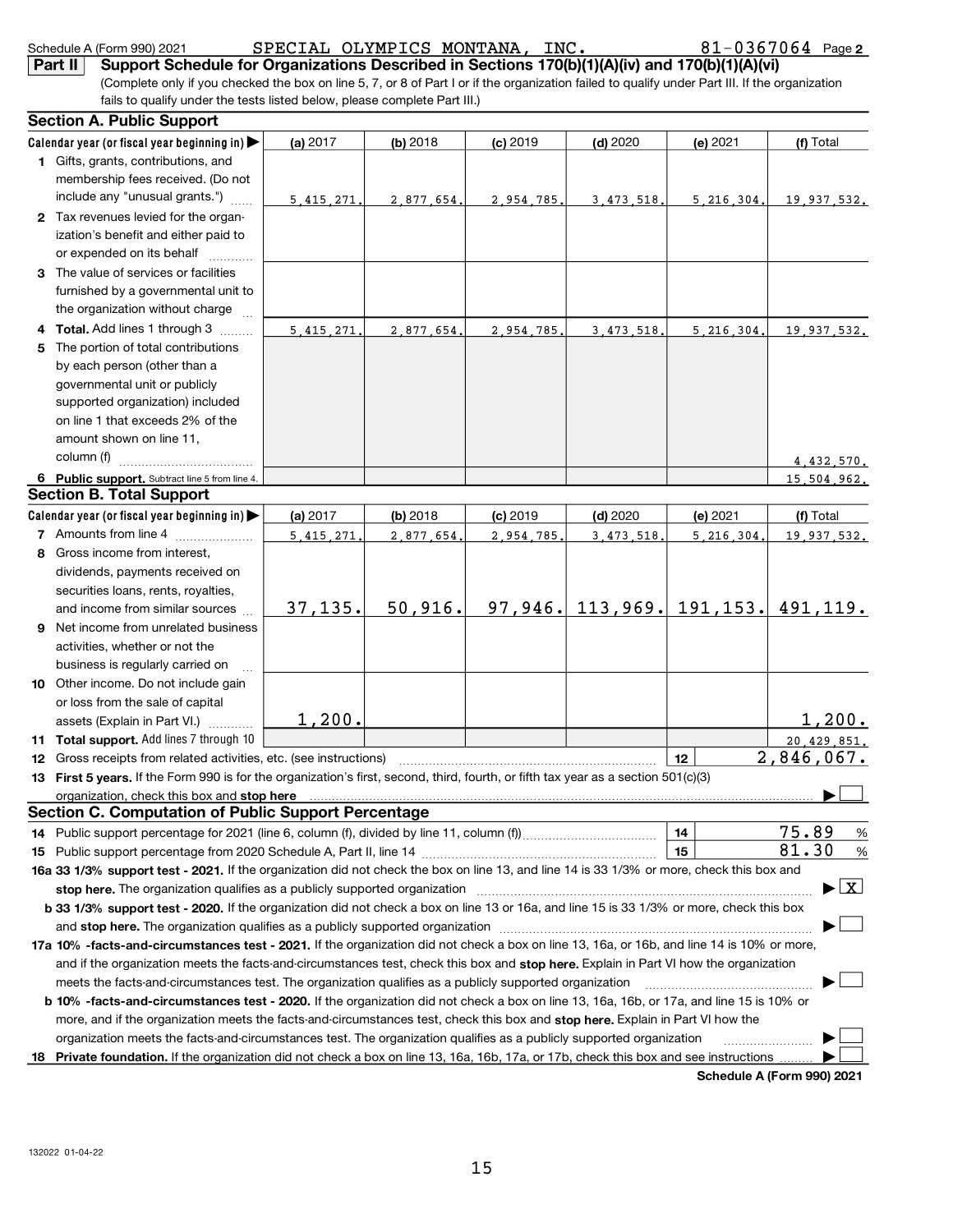|    | membership fees received. (Do not                                                                                                                                                               |          |            |            |            |          |           |
|----|-------------------------------------------------------------------------------------------------------------------------------------------------------------------------------------------------|----------|------------|------------|------------|----------|-----------|
|    | include any "unusual grants.")                                                                                                                                                                  |          |            |            |            |          |           |
|    | <b>2</b> Gross receipts from admissions,<br>merchandise sold or services per-<br>formed, or facilities furnished in<br>any activity that is related to the<br>organization's tax-exempt purpose |          |            |            |            |          |           |
| З. | Gross receipts from activities that                                                                                                                                                             |          |            |            |            |          |           |
|    | are not an unrelated trade or bus-                                                                                                                                                              |          |            |            |            |          |           |
|    | iness under section 513                                                                                                                                                                         |          |            |            |            |          |           |
| 4  | Tax revenues levied for the organ-                                                                                                                                                              |          |            |            |            |          |           |
|    | ization's benefit and either paid to                                                                                                                                                            |          |            |            |            |          |           |
|    | or expended on its behalf                                                                                                                                                                       |          |            |            |            |          |           |
| 5  | The value of services or facilities                                                                                                                                                             |          |            |            |            |          |           |
|    | furnished by a governmental unit to                                                                                                                                                             |          |            |            |            |          |           |
|    | the organization without charge                                                                                                                                                                 |          |            |            |            |          |           |
|    | <b>6 Total.</b> Add lines 1 through 5 $\ldots$                                                                                                                                                  |          |            |            |            |          |           |
|    | 7a Amounts included on lines 1, 2, and                                                                                                                                                          |          |            |            |            |          |           |
|    | 3 received from disqualified persons                                                                                                                                                            |          |            |            |            |          |           |
|    | <b>b</b> Amounts included on lines 2 and 3 received<br>from other than disqualified persons that<br>exceed the greater of \$5,000 or 1% of the<br>amount on line 13 for the year                |          |            |            |            |          |           |
|    | c Add lines 7a and 7b                                                                                                                                                                           |          |            |            |            |          |           |
|    | 8 Public support. (Subtract line 7c from line 6.)                                                                                                                                               |          |            |            |            |          |           |
|    | <b>Section B. Total Support</b>                                                                                                                                                                 |          |            |            |            |          |           |
|    | Calendar year (or fiscal year beginning in)                                                                                                                                                     | (a) 2017 | $(b)$ 2018 | $(c)$ 2019 | $(d)$ 2020 | (e) 2021 | (f) Total |
|    | 9 Amounts from line 6                                                                                                                                                                           |          |            |            |            |          |           |
|    | 10a Gross income from interest.<br>dividends, payments received on<br>securities loans, rents, royalties,<br>and income from similar sources                                                    |          |            |            |            |          |           |
|    | <b>b</b> Unrelated business taxable income                                                                                                                                                      |          |            |            |            |          |           |
|    | (less section 511 taxes) from businesses                                                                                                                                                        |          |            |            |            |          |           |
|    | acquired after June 30, 1975                                                                                                                                                                    |          |            |            |            |          |           |
|    | c Add lines 10a and 10b                                                                                                                                                                         |          |            |            |            |          |           |
|    | <b>11</b> Net income from unrelated business<br>activities not included on line 10b.                                                                                                            |          |            |            |            |          |           |
|    | whether or not the business is<br>regularly carried on<br>.                                                                                                                                     |          |            |            |            |          |           |
|    | 12 Other income. Do not include gain<br>or loss from the sale of capital<br>assets (Explain in Part VI.)                                                                                        |          |            |            |            |          |           |
|    | <b>13</b> Total support. (Add lines 9, 10c, 11, and 12.)                                                                                                                                        |          |            |            |            |          |           |
|    | 14 First 5 years. If the Form 990 is for the organization's first, second, third, fourth, or fifth tax year as a section 501(c)(3) organization,                                                |          |            |            |            |          |           |
|    |                                                                                                                                                                                                 |          |            |            |            |          |           |
|    | <b>Section C. Computation of Public Support Percentage</b>                                                                                                                                      |          |            |            |            |          |           |
|    |                                                                                                                                                                                                 |          |            |            |            | 15       | %         |
|    | 16 Public support percentage from 2020 Schedule A, Part III, line 15                                                                                                                            |          |            |            |            | 16       | %         |
|    | Section D. Computation of Investment Income Percentage                                                                                                                                          |          |            |            |            |          |           |
| 17 |                                                                                                                                                                                                 |          |            |            |            | 17       | %         |
| 18 | Investment income percentage from 2020 Schedule A, Part III, line 17                                                                                                                            |          |            |            |            | 18       | $\%$      |
|    | 19a 33 1/3% support tests - 2021. If the organization did not check the box on line 14, and line 15 is more than 33 1/3%, and line 17 is not                                                    |          |            |            |            |          |           |
|    | more than 33 1/3%, check this box and stop here. The organization qualifies as a publicly supported organization                                                                                |          |            |            |            |          |           |
|    | b 33 1/3% support tests - 2020. If the organization did not check a box on line 14 or line 19a, and line 16 is more than 33 1/3%, and                                                           |          |            |            |            |          |           |
|    | line 18 is not more than 33 1/3%, check this box and stop here. The organization qualifies as a publicly supported organization                                                                 |          |            |            |            |          |           |

#### (Complete only if you checked the box on line 10 of Part I or if the organization failed to qualify under Part II. If the organization fails to qualify under the tests listed below, please complete Part II.)

(a) 2017  $\begin{array}{|c|c|c|c|c|c|c|c|c|}\hline \end{array}$  (c) 2019  $\begin{array}{|c|c|c|c|c|c|c|c|}\hline \end{array}$  (e) 2021  $\begin{array}{|c|c|c|c|c|c|}\hline \end{array}$ 

2017 | **(b)** 2018 | **(c)** 2019 | **(d)** 2020 | **(e)** 2021 | **(f)** Total

| $\sim$ ncualc $\sim$ (1 VIIII 990) 2021 |  |
|-----------------------------------------|--|
| Dort III Cunnart Cabo                   |  |

Calendar year (or fiscal year beginning in)  $\blacktriangleright$ 

1 Gifts, grants, contributions, and

Section A. Public Support

#### Schedule A (Form 990) 2021 **Page SPECIAL OLYMPICS MONTANA, INC.** 81-0367064 Page 3 Schedule A (Form 990) 2021 **SPECIAL OLYMPICS MONTANA, INC.**<br>Part III | Support Schedule for Organizations Described in Section 509(a)(2)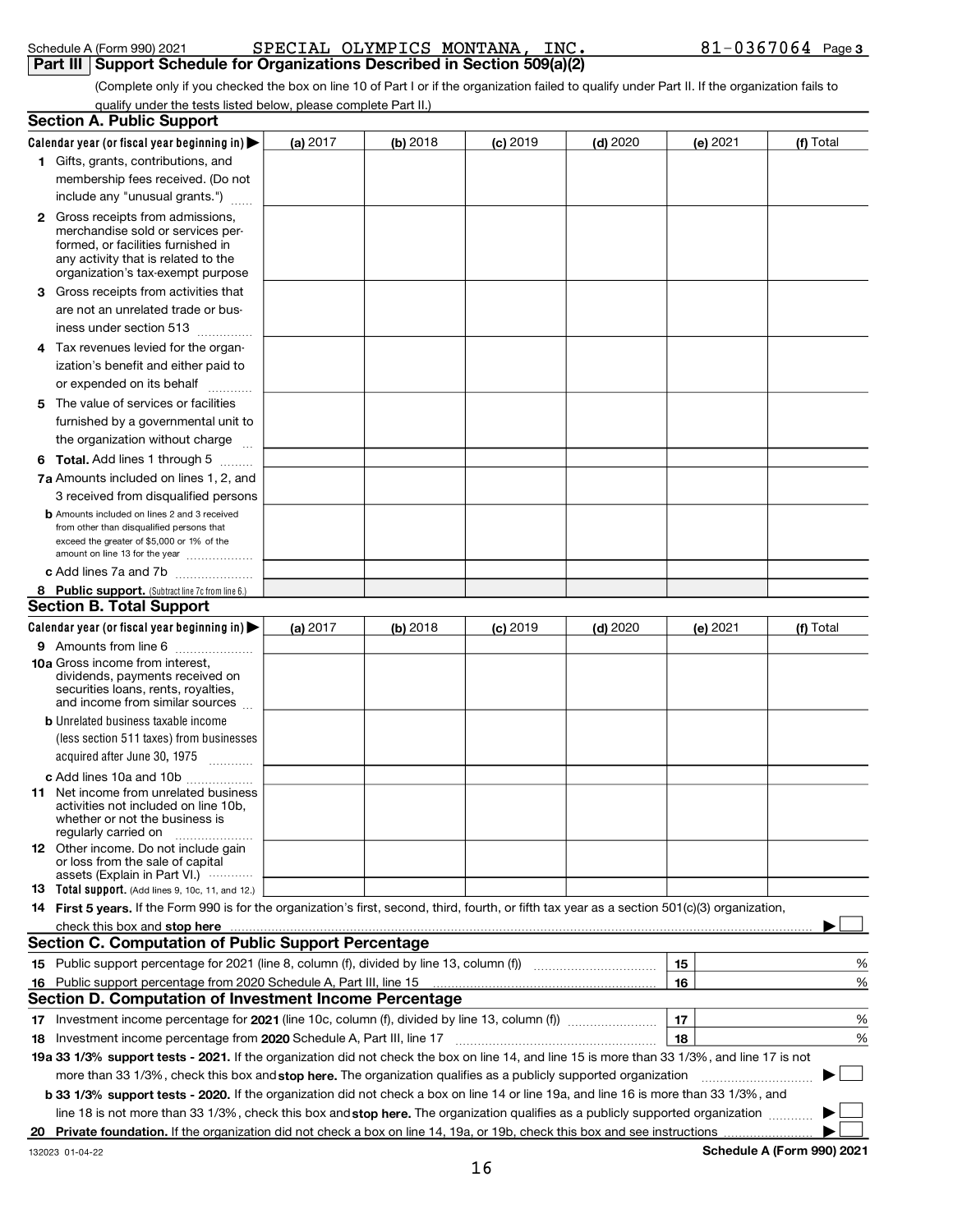### Schedule A (Form 990) 2021 **PECIAL OLYMPICS MONTANA, INC.** 81-0367064 Page

#### Part IV Supporting Organizations

(Complete only if you checked a box in line 12 on Part I. If you checked box 12a, Part I, complete Sections A and B. If you checked box 12b, Part I, complete Sections A and C. If you checked box 12c, Part I, complete Sections A, D, and E. If you checked box 12d, Part I, complete Sections A and D, and complete Part V.)

#### Section A. All Supporting Organizations

- 1 Are all of the organization's supported organizations listed by name in the organization's governing documents? If "No," describe in Part VI how the supported organizations are designated. If designated by class or purpose, describe the designation. If historic and continuing relationship, explain.
- 2 Did the organization have any supported organization that does not have an IRS determination of status under section 509(a)(1) or (2)? If "Yes," explain in Part VI how the organization determined that the supported organization was described in section 509(a)(1) or (2).
- 3a Did the organization have a supported organization described in section 501(c)(4), (5), or (6)? If "Yes," answer lines 3b and 3c below.
- b Did the organization confirm that each supported organization qualified under section 501(c)(4), (5), or (6) and satisfied the public support tests under section 509(a)(2)? If "Yes," describe in Part VI when and how the organization made the determination.
- c Did the organization ensure that all support to such organizations was used exclusively for section 170(c)(2)(B) purposes? If "Yes," explain in Part VI what controls the organization put in place to ensure such use.
- 4a Was any supported organization not organized in the United States ("foreign supported organization")? If "Yes," and if you checked box 12a or 12b in Part I, answer lines 4b and 4c below.
- b Did the organization have ultimate control and discretion in deciding whether to make grants to the foreign supported organization? If "Yes," describe in Part VI how the organization had such control and discretion despite being controlled or supervised by or in connection with its supported organizations.
- c Did the organization support any foreign supported organization that does not have an IRS determination under sections 501(c)(3) and 509(a)(1) or (2)? If "Yes," explain in Part VI what controls the organization used to ensure that all support to the foreign supported organization was used exclusively for section 170(c)(2)(B) purposes.
- 5a Did the organization add, substitute, or remove any supported organizations during the tax year? If "Yes," answer lines 5b and 5c below (if applicable). Also, provide detail in **Part VI,** including (i) the names and EIN numbers of the supported organizations added, substituted, or removed; (ii) the reasons for each such action; (iii) the authority under the organization's organizing document authorizing such action; and (iv) how the action was accomplished (such as by amendment to the organizing document).
- **b** Type I or Type II only. Was any added or substituted supported organization part of a class already designated in the organization's organizing document?
- c Substitutions only. Was the substitution the result of an event beyond the organization's control?
- 6 Part VI. support or benefit one or more of the filing organization's supported organizations? If "Yes," provide detail in Did the organization provide support (whether in the form of grants or the provision of services or facilities) to anyone other than (i) its supported organizations, (ii) individuals that are part of the charitable class benefited by one or more of its supported organizations, or (iii) other supporting organizations that also
- 7 regard to a substantial contributor? If "Yes," complete Part I of Schedule L (Form 990). Did the organization provide a grant, loan, compensation, or other similar payment to a substantial contributor (as defined in section 4958(c)(3)(C)), a family member of a substantial contributor, or a 35% controlled entity with
- 8 If "Yes," complete Part I of Schedule L (Form 990). Did the organization make a loan to a disqualified person (as defined in section 4958) not described on line 7?
- 9a Was the organization controlled directly or indirectly at any time during the tax year by one or more in section 509 $(a)(1)$  or  $(2)$ ? If "Yes," provide detail in Part VI. disqualified persons, as defined in section 4946 (other than foundation managers and organizations described
- b Did one or more disqualified persons (as defined on line 9a) hold a controlling interest in any entity in which the supporting organization had an interest? If "Yes," provide detail in Part VI.
- c Did a disqualified person (as defined on line 9a) have an ownership interest in, or derive any personal benefit from, assets in which the supporting organization also had an interest? If "Yes," provide detail in Part VI.
- 10a Was the organization subject to the excess business holdings rules of section 4943 because of section supporting organizations)? If "Yes," answer line 10b below. 4943(f) (regarding certain Type II supporting organizations, and all Type III non-functionally integrated
	- **b** Did the organization have any excess business holdings in the tax year? (Use Schedule C, Form 4720, to determine whether the organization had excess business holdings.)

Yes No 1 2 3a 3b 3c 4a 4b  $4c$ 5a 5b 5c 6 7 8 9a 9b 9c

10b Schedule A (Form 990) 2021

10a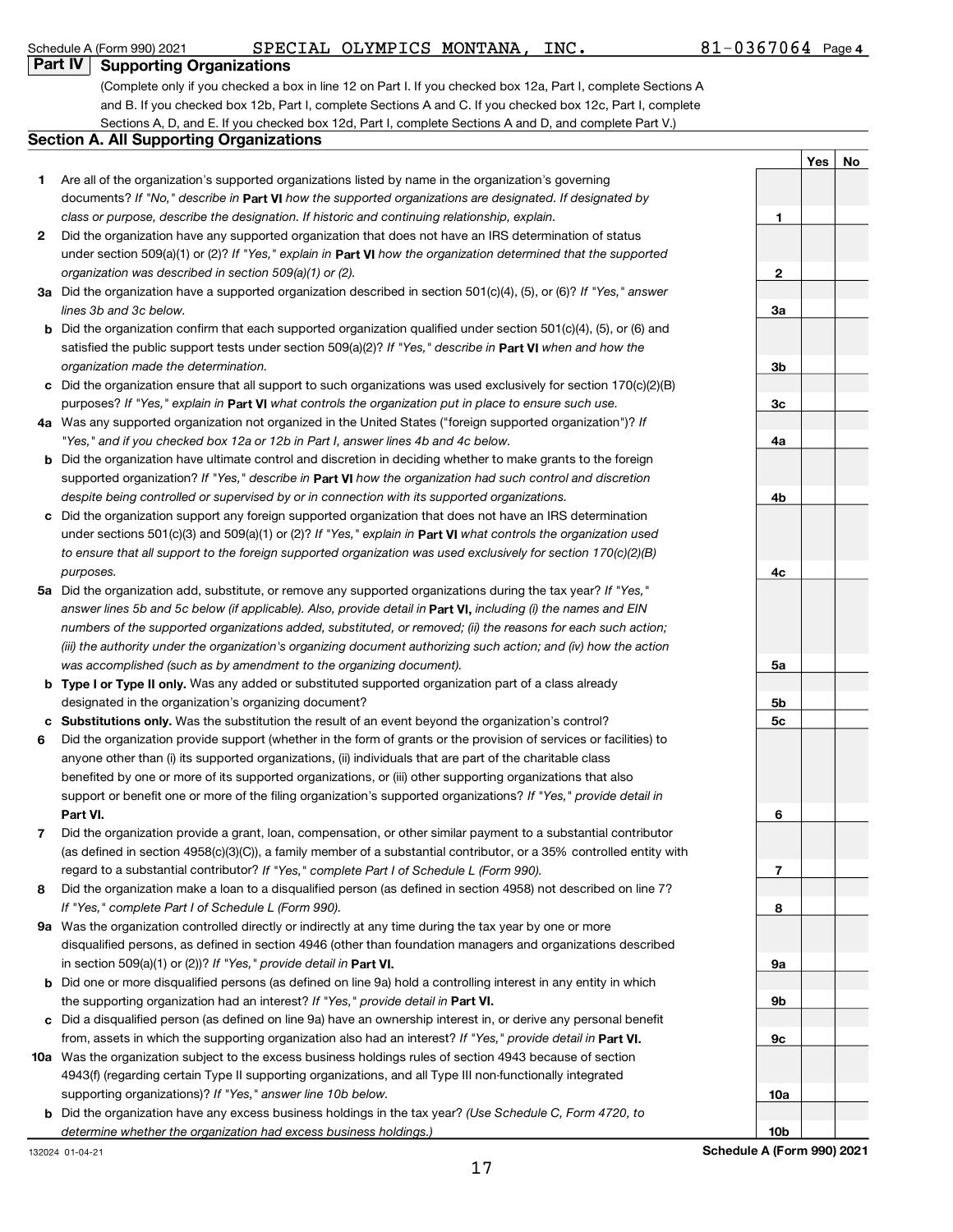#### Schedule A (Form 990) 2021 **Page SPECIAL OLYMPICS MONTANA, INC.** 81-0367064 Page is Schedule A (Form 990) 2021 SPECIAL OL<br> **Part IV** Supporting Organizations (continued)

|    |                                                                                                                      |                 | Yes | No |
|----|----------------------------------------------------------------------------------------------------------------------|-----------------|-----|----|
| 11 | Has the organization accepted a gift or contribution from any of the following persons?                              |                 |     |    |
|    | a A person who directly or indirectly controls, either alone or together with persons described on lines 11b and     |                 |     |    |
|    | 11c below, the governing body of a supported organization?                                                           | 11a             |     |    |
|    | <b>b</b> A family member of a person described on line 11a above?                                                    | 11 <sub>b</sub> |     |    |
|    | c A 35% controlled entity of a person described on line 11a or 11b above? If "Yes" to line 11a, 11b, or 11c, provide |                 |     |    |
|    | detail in Part VI.                                                                                                   | 11c             |     |    |

#### Section B. Type I Supporting Organizations

|   |                                                                                                                                                                                                                                                                                                                                                                                                                                                                                                                                                                                                                                                             |   | Yes |  |
|---|-------------------------------------------------------------------------------------------------------------------------------------------------------------------------------------------------------------------------------------------------------------------------------------------------------------------------------------------------------------------------------------------------------------------------------------------------------------------------------------------------------------------------------------------------------------------------------------------------------------------------------------------------------------|---|-----|--|
|   | Did the governing body, members of the governing body, officers acting in their official capacity, or membership of one or<br>more supported organizations have the power to regularly appoint or elect at least a majority of the organization's officers,<br>directors, or trustees at all times during the tax year? If "No," describe in <b>Part VI</b> how the supported organization(s)<br>effectively operated, supervised, or controlled the organization's activities. If the organization had more than one supported<br>organization, describe how the powers to appoint and/or remove officers, directors, or trustees were allocated among the |   |     |  |
|   | supported organizations and what conditions or restrictions, if any, applied to such powers during the tax year.                                                                                                                                                                                                                                                                                                                                                                                                                                                                                                                                            |   |     |  |
| 2 | Did the organization operate for the benefit of any supported organization other than the supported                                                                                                                                                                                                                                                                                                                                                                                                                                                                                                                                                         |   |     |  |
|   | organization(s) that operated, supervised, or controlled the supporting organization? If "Yes," explain in                                                                                                                                                                                                                                                                                                                                                                                                                                                                                                                                                  |   |     |  |
|   | Part VI how providing such benefit carried out the purposes of the supported organization(s) that operated,                                                                                                                                                                                                                                                                                                                                                                                                                                                                                                                                                 |   |     |  |
|   | supervised, or controlled the supporting organization.                                                                                                                                                                                                                                                                                                                                                                                                                                                                                                                                                                                                      | 0 |     |  |
|   | <b>Section C. Type II Supporting Organizations</b>                                                                                                                                                                                                                                                                                                                                                                                                                                                                                                                                                                                                          |   |     |  |
|   |                                                                                                                                                                                                                                                                                                                                                                                                                                                                                                                                                                                                                                                             |   |     |  |

|                                                                                                                      | Yes | No |
|----------------------------------------------------------------------------------------------------------------------|-----|----|
| Were a majority of the organization's directors or trustees during the tax year also a majority of the directors     |     |    |
| or trustees of each of the organization's supported organization(s)? If "No," describe in <b>Part VI</b> how control |     |    |
| or management of the supporting organization was vested in the same persons that controlled or managed               |     |    |
| the supported organization(s).                                                                                       |     |    |

#### Section D. All Type III Supporting Organizations

|              |                                                                                                                        |   | Yes | No |
|--------------|------------------------------------------------------------------------------------------------------------------------|---|-----|----|
| 1.           | Did the organization provide to each of its supported organizations, by the last day of the fifth month of the         |   |     |    |
|              | organization's tax year, (i) a written notice describing the type and amount of support provided during the prior tax  |   |     |    |
|              | year, (ii) a copy of the Form 990 that was most recently filed as of the date of notification, and (iii) copies of the |   |     |    |
|              | organization's governing documents in effect on the date of notification, to the extent not previously provided?       |   |     |    |
| $\mathbf{2}$ | Were any of the organization's officers, directors, or trustees either (i) appointed or elected by the supported       |   |     |    |
|              | organization(s) or (ii) serving on the governing body of a supported organization? If "No," explain in Part VI how     |   |     |    |
|              | the organization maintained a close and continuous working relationship with the supported organization(s).            | 2 |     |    |
| 3            | By reason of the relationship described on line 2, above, did the organization's supported organizations have a        |   |     |    |
|              | significant voice in the organization's investment policies and in directing the use of the organization's             |   |     |    |
|              | income or assets at all times during the tax year? If "Yes," describe in Part VI the role the organization's           |   |     |    |
|              | supported organizations played in this regard.                                                                         | з |     |    |

#### Section E. Type III Functionally Integrated Supporting Organizations

- 1 Check the box next to the method that the organization used to satisfy the Integral Part Test during the yealsee instructions).
- a The organization satisfied the Activities Test. Complete line 2 below.
- b The organization is the parent of each of its supported organizations. Complete line 3 below.

|  |  |  |  |  |  |  |  |  | c <b>L</b> The organization supported a governmental entity. Describe in Part VI how you supported a governmental entity (see instructions). |  |
|--|--|--|--|--|--|--|--|--|----------------------------------------------------------------------------------------------------------------------------------------------|--|
|--|--|--|--|--|--|--|--|--|----------------------------------------------------------------------------------------------------------------------------------------------|--|

- $\mathfrak{p}$ Activities Test. Answer lines 2a and 2b below. Yes No and the Second Second Second Second Second Second Second S
- a Did substantially all of the organization's activities during the tax year directly further the exempt purposes of the supported organization(s) to which the organization was responsive? If "Yes," then in Part VI identify those supported organizations and explain how these activities directly furthered their exempt purposes, how the organization was responsive to those supported organizations, and how the organization determined that these activities constituted substantially all of its activities.
- b Did the activities described on line 2a, above, constitute activities that, but for the organization's involvement, Part VI the reasons for the organization's position that its supported organization(s) would have engaged in one or more of the organization's supported organization(s) would have been engaged in? If "Yes," explain in these activities but for the organization's involvement.
- 3 Parent of Supported Organizations. Answer lines 3a and 3b below.
- a Did the organization have the power to regularly appoint or elect a majority of the officers, directors, or trustees of each of the supported organizations? If "Yes" or "No" provide details in Part VI.
- b Did the organization exercise a substantial degree of direction over the policies, programs, and activities of each of its supported organizations? If "Yes," describe in Part VI the role played by the organization in this regard.

2a 2b 3a 3b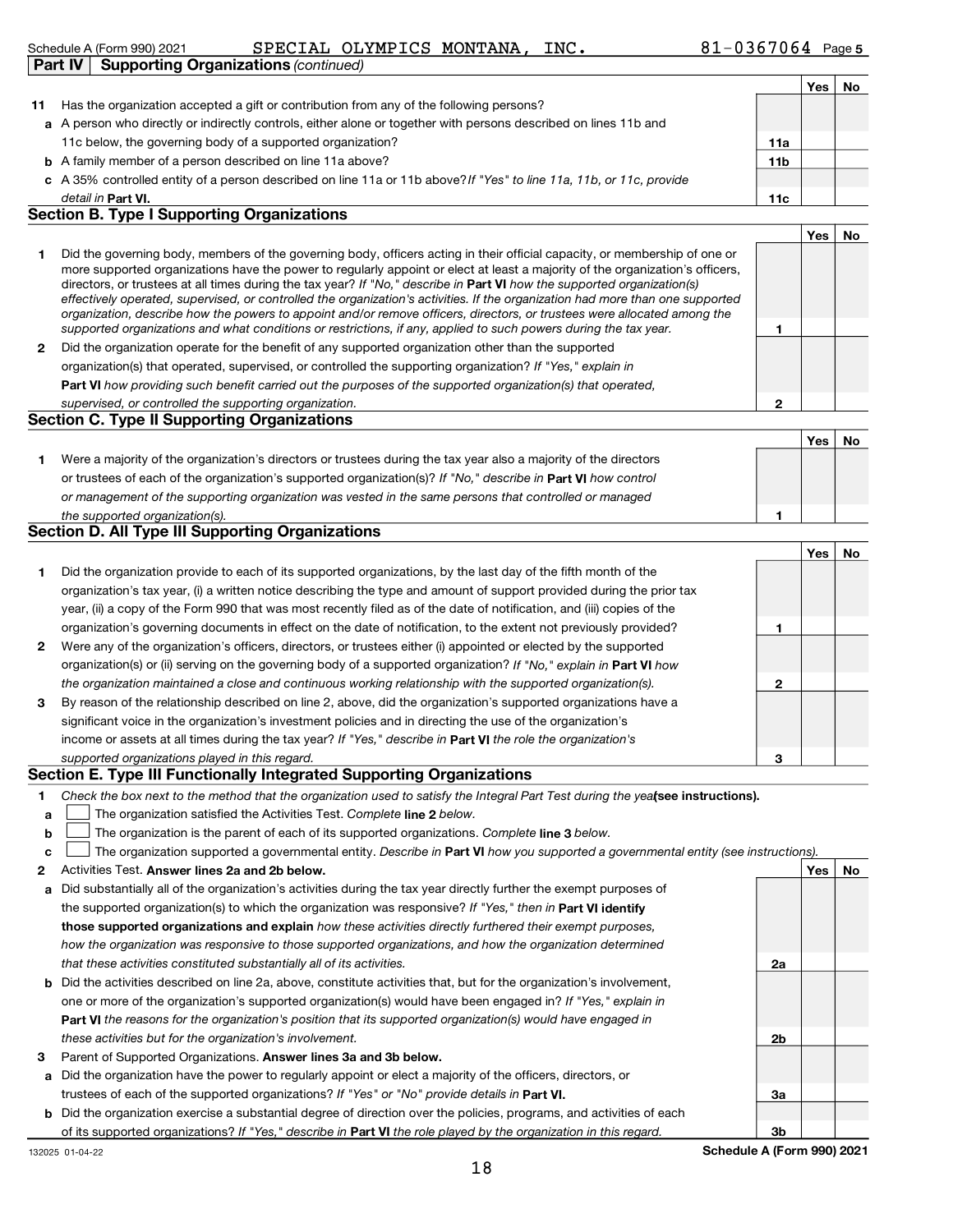| <b>Part V</b>                                                                | SPECIAL OLYMPICS MONTANA, INC.<br>Schedule A (Form 990) 2021<br>Type III Non-Functionally Integrated 509(a)(3) Supporting Organizations        |             |                | $81 - 0367064$ Page 6          |  |  |
|------------------------------------------------------------------------------|------------------------------------------------------------------------------------------------------------------------------------------------|-------------|----------------|--------------------------------|--|--|
| 1                                                                            | Check here if the organization satisfied the Integral Part Test as a qualifying trust on Nov. 20, 1970 (explain in Part VI). See instructions. |             |                |                                |  |  |
|                                                                              | All other Type III non-functionally integrated supporting organizations must complete Sections A through E.                                    |             |                |                                |  |  |
| (B) Current Year<br>(A) Prior Year<br><b>Section A - Adjusted Net Income</b> |                                                                                                                                                |             |                |                                |  |  |
| 1                                                                            | Net short-term capital gain                                                                                                                    | 1           |                |                                |  |  |
| 2                                                                            | Recoveries of prior-year distributions                                                                                                         | $\mathbf 2$ |                |                                |  |  |
| 3                                                                            | Other gross income (see instructions)                                                                                                          | 3           |                |                                |  |  |
| 4                                                                            | Add lines 1 through 3.                                                                                                                         | 4           |                |                                |  |  |
| 5                                                                            | Depreciation and depletion                                                                                                                     | 5           |                |                                |  |  |
| 6                                                                            | Portion of operating expenses paid or incurred for production or                                                                               |             |                |                                |  |  |
|                                                                              | collection of gross income or for management, conservation, or                                                                                 |             |                |                                |  |  |
|                                                                              | maintenance of property held for production of income (see instructions)                                                                       | 6           |                |                                |  |  |
| 7                                                                            | Other expenses (see instructions)                                                                                                              | 7           |                |                                |  |  |
| 8                                                                            | Adjusted Net Income (subtract lines 5, 6, and 7 from line 4)                                                                                   | 8           |                |                                |  |  |
|                                                                              | <b>Section B - Minimum Asset Amount</b>                                                                                                        |             | (A) Prior Year | (B) Current Year<br>(optional) |  |  |
| 1                                                                            | Aggregate fair market value of all non-exempt-use assets (see                                                                                  |             |                |                                |  |  |
|                                                                              | instructions for short tax year or assets held for part of year):                                                                              |             |                |                                |  |  |
|                                                                              | a Average monthly value of securities                                                                                                          | 1a          |                |                                |  |  |
|                                                                              | <b>b</b> Average monthly cash balances                                                                                                         | 1b          |                |                                |  |  |
|                                                                              | c Fair market value of other non-exempt-use assets                                                                                             | 1c          |                |                                |  |  |
|                                                                              | d Total (add lines 1a, 1b, and 1c)                                                                                                             | 1d          |                |                                |  |  |
|                                                                              | e Discount claimed for blockage or other factors                                                                                               |             |                |                                |  |  |
|                                                                              | (explain in detail in <b>Part VI</b> ):                                                                                                        |             |                |                                |  |  |
| 2                                                                            | Acquisition indebtedness applicable to non-exempt-use assets                                                                                   | 2           |                |                                |  |  |
| 3                                                                            | Subtract line 2 from line 1d.                                                                                                                  | 3           |                |                                |  |  |
| 4                                                                            | Cash deemed held for exempt use. Enter 0.015 of line 3 (for greater amount,                                                                    |             |                |                                |  |  |
|                                                                              | see instructions).                                                                                                                             | 4           |                |                                |  |  |
| 5                                                                            | Net value of non-exempt-use assets (subtract line 4 from line 3)                                                                               | 5           |                |                                |  |  |
| 6                                                                            | Multiply line 5 by 0.035.                                                                                                                      | 6           |                |                                |  |  |
| 7                                                                            | Recoveries of prior-year distributions                                                                                                         | 7           |                |                                |  |  |
| 8                                                                            | Minimum Asset Amount (add line 7 to line 6)                                                                                                    | 8           |                |                                |  |  |
|                                                                              | Section C - Distributable Amount                                                                                                               |             |                | <b>Current Year</b>            |  |  |
| 1                                                                            | Adjusted net income for prior year (from Section A, line 8, column A)                                                                          | 1           |                |                                |  |  |
| 2                                                                            | Enter 0.85 of line 1.                                                                                                                          | 2           |                |                                |  |  |
| 3                                                                            | Minimum asset amount for prior year (from Section B, line 8, column A)                                                                         | 3           |                |                                |  |  |
| 4                                                                            | Enter greater of line 2 or line 3.                                                                                                             | 4           |                |                                |  |  |
| 5                                                                            | Income tax imposed in prior year                                                                                                               | 5           |                |                                |  |  |
| 6                                                                            | Distributable Amount. Subtract line 5 from line 4, unless subject to                                                                           |             |                |                                |  |  |
|                                                                              | emergency temporary reduction (see instructions).                                                                                              | 6           |                |                                |  |  |
| 7                                                                            | Check here if the current year is the organization's first as a non-functionally integrated Type III supporting organization (see              |             |                |                                |  |  |
|                                                                              | instructions).                                                                                                                                 |             |                |                                |  |  |

Schedule A (Form 990) 2021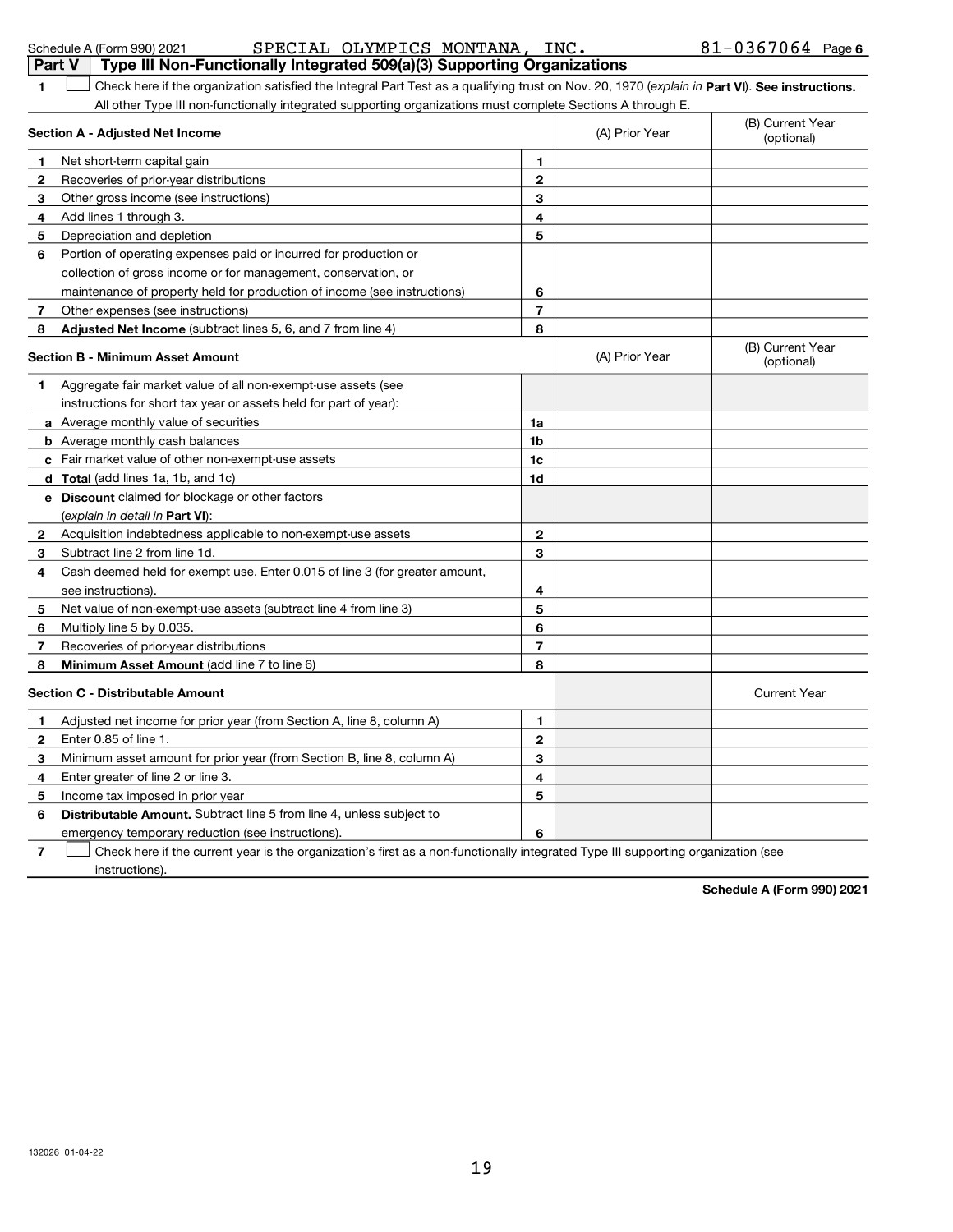| Part V       | Type III Non-Functionally Integrated 509(a)(3) Supporting Organizations (continued)        |                                    |                                               |    |                                                  |
|--------------|--------------------------------------------------------------------------------------------|------------------------------------|-----------------------------------------------|----|--------------------------------------------------|
|              | <b>Section D - Distributions</b>                                                           |                                    | <b>Current Year</b>                           |    |                                                  |
| 1.           | Amounts paid to supported organizations to accomplish exempt purposes                      |                                    | 1                                             |    |                                                  |
| 2            | Amounts paid to perform activity that directly furthers exempt purposes of supported       |                                    |                                               |    |                                                  |
|              | organizations, in excess of income from activity                                           |                                    |                                               | 2  |                                                  |
| 3            | Administrative expenses paid to accomplish exempt purposes of supported organizations      |                                    | 3                                             |    |                                                  |
| 4            | Amounts paid to acquire exempt-use assets                                                  |                                    |                                               | 4  |                                                  |
| 5            | Qualified set-aside amounts (prior IRS approval required - provide details in Part VI)     |                                    |                                               | 5  |                                                  |
| 6            | Other distributions ( <i>describe in Part VI</i> ). See instructions.                      |                                    |                                               | 6  |                                                  |
| 7            | Total annual distributions. Add lines 1 through 6.                                         |                                    |                                               | 7  |                                                  |
| 8            | Distributions to attentive supported organizations to which the organization is responsive |                                    |                                               |    |                                                  |
|              | (provide details in Part VI). See instructions.                                            |                                    |                                               | 8  |                                                  |
| 9            | Distributable amount for 2021 from Section C, line 6                                       |                                    |                                               | 9  |                                                  |
| 10           | Line 8 amount divided by line 9 amount                                                     |                                    |                                               | 10 |                                                  |
|              | <b>Section E - Distribution Allocations (see instructions)</b>                             | (i)<br><b>Excess Distributions</b> | (ii)<br><b>Underdistributions</b><br>Pre-2021 |    | (iii)<br><b>Distributable</b><br>Amount for 2021 |
| $\mathbf{1}$ | Distributable amount for 2021 from Section C, line 6                                       |                                    |                                               |    |                                                  |
| $\mathbf{2}$ | Underdistributions, if any, for years prior to 2021 (reason-                               |                                    |                                               |    |                                                  |
|              | able cause required - explain in Part VI). See instructions.                               |                                    |                                               |    |                                                  |
| 3.           | Excess distributions carryover, if any, to 2021                                            |                                    |                                               |    |                                                  |
|              | a From 2016                                                                                |                                    |                                               |    |                                                  |
|              | <b>b</b> From 2017                                                                         |                                    |                                               |    |                                                  |
|              | $c$ From 2018                                                                              |                                    |                                               |    |                                                  |
|              | d From 2019                                                                                |                                    |                                               |    |                                                  |
|              | e From 2020                                                                                |                                    |                                               |    |                                                  |
|              | f Total of lines 3a through 3e                                                             |                                    |                                               |    |                                                  |
|              | g Applied to underdistributions of prior years                                             |                                    |                                               |    |                                                  |
|              | h Applied to 2021 distributable amount                                                     |                                    |                                               |    |                                                  |
| j.           | Carryover from 2016 not applied (see instructions)                                         |                                    |                                               |    |                                                  |
|              | Remainder. Subtract lines 3g, 3h, and 3i from line 3f.                                     |                                    |                                               |    |                                                  |
| 4            | Distributions for 2021 from Section D,                                                     |                                    |                                               |    |                                                  |
|              | line $7:$<br>\$                                                                            |                                    |                                               |    |                                                  |
|              | <b>a</b> Applied to underdistributions of prior years                                      |                                    |                                               |    |                                                  |
|              | <b>b</b> Applied to 2021 distributable amount                                              |                                    |                                               |    |                                                  |
| c            | Remainder. Subtract lines 4a and 4b from line 4.                                           |                                    |                                               |    |                                                  |
| 5            | Remaining underdistributions for years prior to 2021, if                                   |                                    |                                               |    |                                                  |
|              | any. Subtract lines 3g and 4a from line 2. For result greater                              |                                    |                                               |    |                                                  |
|              | than zero, explain in Part VI. See instructions.                                           |                                    |                                               |    |                                                  |
| 6            | Remaining underdistributions for 2021. Subtract lines 3h                                   |                                    |                                               |    |                                                  |
|              | and 4b from line 1. For result greater than zero, explain in                               |                                    |                                               |    |                                                  |
|              | <b>Part VI.</b> See instructions.                                                          |                                    |                                               |    |                                                  |
| 7            | Excess distributions carryover to 2022. Add lines 3j<br>and 4c.                            |                                    |                                               |    |                                                  |
|              | Breakdown of line 7:                                                                       |                                    |                                               |    |                                                  |
| 8.           | a Excess from 2017                                                                         |                                    |                                               |    |                                                  |
|              | <b>b</b> Excess from 2018                                                                  |                                    |                                               |    |                                                  |
|              |                                                                                            |                                    |                                               |    |                                                  |
|              | c Excess from 2019<br>d Excess from 2020                                                   |                                    |                                               |    |                                                  |
|              |                                                                                            |                                    |                                               |    |                                                  |
|              | e Excess from 2021                                                                         |                                    |                                               |    |                                                  |

Schedule A (Form 990) 2021 **PECIAL OLYMPICS MONTANA, INC.** 81-0367064 Page

Schedule A (Form 990) 2021

81-0367064 Page 7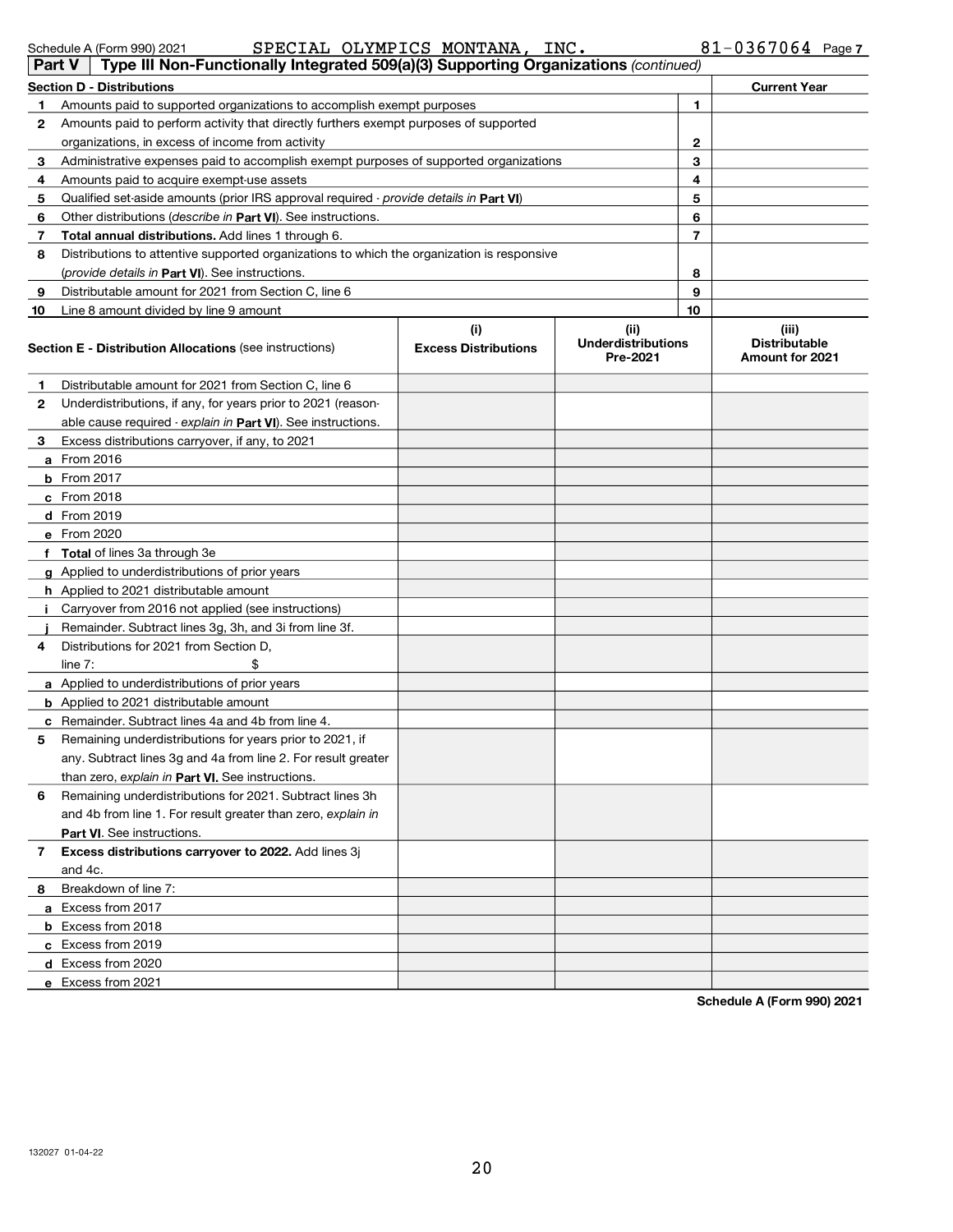|         | Schedule A (Form 990) 2021 | SPECIAL OLYMPICS MONTANA, INC. |                                                                                                                                                                                                                                                                                                                                                                                                                                                                                                                                                                      | 81-0367064 Page 8 |
|---------|----------------------------|--------------------------------|----------------------------------------------------------------------------------------------------------------------------------------------------------------------------------------------------------------------------------------------------------------------------------------------------------------------------------------------------------------------------------------------------------------------------------------------------------------------------------------------------------------------------------------------------------------------|-------------------|
| Part VI | (See instructions.)        |                                | Supplemental Information. Provide the explanations required by Part II, line 10; Part II, line 17a or 17b; Part III, line 12;<br>Part IV, Section A, lines 1, 2, 3b, 3c, 4b, 4c, 5a, 6, 9a, 9b, 9c, 11a, 11b, and 11c; Part IV, Section B, lines 1 and 2; Part IV, Section C,<br>line 1; Part IV, Section D, lines 2 and 3; Part IV, Section E, lines 1c, 2a, 2b, 3a, and 3b; Part V, line 1; Part V, Section B, line 1e; Part V,<br>Section D, lines 5, 6, and 8; and Part V, Section E, lines 2, 5, and 6. Also complete this part for any additional information. |                   |
|         |                            |                                |                                                                                                                                                                                                                                                                                                                                                                                                                                                                                                                                                                      |                   |
|         |                            |                                |                                                                                                                                                                                                                                                                                                                                                                                                                                                                                                                                                                      |                   |
|         |                            |                                |                                                                                                                                                                                                                                                                                                                                                                                                                                                                                                                                                                      |                   |
|         |                            |                                |                                                                                                                                                                                                                                                                                                                                                                                                                                                                                                                                                                      |                   |
|         |                            |                                |                                                                                                                                                                                                                                                                                                                                                                                                                                                                                                                                                                      |                   |
|         |                            |                                |                                                                                                                                                                                                                                                                                                                                                                                                                                                                                                                                                                      |                   |
|         |                            |                                |                                                                                                                                                                                                                                                                                                                                                                                                                                                                                                                                                                      |                   |
|         |                            |                                |                                                                                                                                                                                                                                                                                                                                                                                                                                                                                                                                                                      |                   |
|         |                            |                                |                                                                                                                                                                                                                                                                                                                                                                                                                                                                                                                                                                      |                   |
|         |                            |                                |                                                                                                                                                                                                                                                                                                                                                                                                                                                                                                                                                                      |                   |
|         |                            |                                |                                                                                                                                                                                                                                                                                                                                                                                                                                                                                                                                                                      |                   |
|         |                            |                                |                                                                                                                                                                                                                                                                                                                                                                                                                                                                                                                                                                      |                   |
|         |                            |                                |                                                                                                                                                                                                                                                                                                                                                                                                                                                                                                                                                                      |                   |
|         |                            |                                |                                                                                                                                                                                                                                                                                                                                                                                                                                                                                                                                                                      |                   |
|         |                            |                                |                                                                                                                                                                                                                                                                                                                                                                                                                                                                                                                                                                      |                   |
|         |                            |                                |                                                                                                                                                                                                                                                                                                                                                                                                                                                                                                                                                                      |                   |
|         |                            |                                |                                                                                                                                                                                                                                                                                                                                                                                                                                                                                                                                                                      |                   |
|         |                            |                                |                                                                                                                                                                                                                                                                                                                                                                                                                                                                                                                                                                      |                   |
|         |                            |                                |                                                                                                                                                                                                                                                                                                                                                                                                                                                                                                                                                                      |                   |
|         |                            |                                |                                                                                                                                                                                                                                                                                                                                                                                                                                                                                                                                                                      |                   |
|         |                            |                                |                                                                                                                                                                                                                                                                                                                                                                                                                                                                                                                                                                      |                   |
|         |                            |                                |                                                                                                                                                                                                                                                                                                                                                                                                                                                                                                                                                                      |                   |
|         |                            |                                |                                                                                                                                                                                                                                                                                                                                                                                                                                                                                                                                                                      |                   |
|         |                            |                                |                                                                                                                                                                                                                                                                                                                                                                                                                                                                                                                                                                      |                   |
|         |                            |                                |                                                                                                                                                                                                                                                                                                                                                                                                                                                                                                                                                                      |                   |
|         |                            |                                |                                                                                                                                                                                                                                                                                                                                                                                                                                                                                                                                                                      |                   |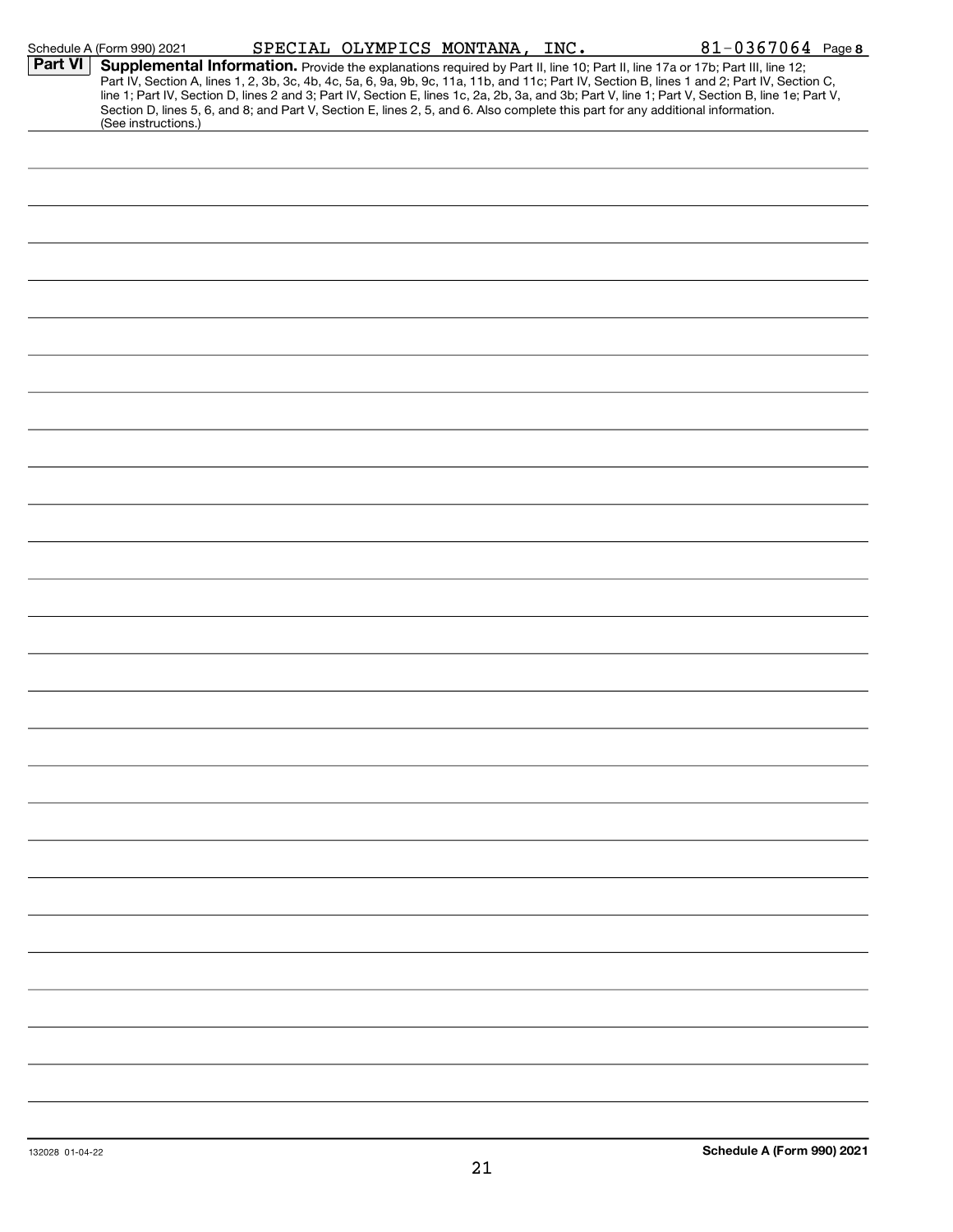#### (Form 990) | Attach to Form 990 or Form 990-PF.

Department of the Treasury Internal Revenue Service

#### Name of the organization

OMB No. 1545-0047

2021

Employer identification number

#### SPECIAL OLYMPICS MONTANA, INC.  $81-0367064$

| Organization type (check one): |  |  |  |
|--------------------------------|--|--|--|
|--------------------------------|--|--|--|

| Filers of:         | Section:                                                                    |
|--------------------|-----------------------------------------------------------------------------|
| Form 990 or 990-EZ | $\boxed{\mathbf{X}}$ 501(c)( 3) (enter number) organization                 |
|                    | $4947(a)(1)$ nonexempt charitable trust not treated as a private foundation |
|                    | 527 political organization                                                  |
| Form 990-PF        | 501(c)(3) exempt private foundation                                         |
|                    | 4947(a)(1) nonexempt charitable trust treated as a private foundation       |
|                    | 501(c)(3) taxable private foundation                                        |

Check if your organization is covered by the General Rule or a Special Rule.

Note: Only a section 501(c)(7), (8), or (10) organization can check boxes for both the General Rule and a Special Rule. See instructions.

#### General Rule

For an organization filing Form 990, 990-EZ, or 990-PF that received, during the year, contributions totaling \$5,000 or more (in money or property) from any one contributor. Complete Parts I and II. See instructions for determining a contributor's total contributions.

| Go to www.irs.gov/Form990 for the latest information.

#### Special Rules

contributor, during the year, total contributions of the greater of (1) \$5,000; or (2) 2% of the amount on (i) Form 990, Part VIII, line 1h;  $\boxed{\text{X}}$  For an organization described in section 501(c)(3) filing Form 990 or 990-EZ that met the 33 1/3% support test of the regulations under sections 509(a)(1) and 170(b)(1)(A)(vi), that checked Schedule A (Form 990), Part II, line 13, 16a, or 16b, and that received from any one or (ii) Form 990-EZ, line 1. Complete Parts I and II.

For an organization described in section 501(c)(7), (8), or (10) filing Form 990 or 990-EZ that received from any one contributor, during the year, total contributions of more than \$1,000 exclusively for religious, charitable, scientific, literary, or educational purposes, or for the prevention of cruelty to children or animals. Complete Parts I (entering "N/A" in column (b) instead of the contributor name and address), II, and III.  $\mathcal{L}(\mathcal{A})$ 

purpose. Don't complete any of the parts unless the General Rule applies to this organization because it received nonexclusively year, contributions exclusively for religious, charitable, etc., purposes, but no such contributions totaled more than \$1,000. If this box is checked, enter here the total contributions that were received during the year for an exclusively religious, charitable, etc., For an organization described in section 501(c)(7), (8), or (10) filing Form 990 or 990-EZ that received from any one contributor, during the religious, charitable, etc., contributions totaling \$5,000 or more during the year  $\ldots$  $\ldots$  $\ldots$  $\ldots$  $\ldots$  $\ldots$  $\mathcal{L}(\mathcal{A})$ 

Caution: An organization that isn't covered by the General Rule and/or the Special Rules doesn't file Schedule B (Form 990), but it must answer "No" on Part IV, line 2, of its Form 990; or check the box on line H of its Form 990-EZ or on its Form 990-PF, Part I, line 2, to certify that it doesn't meet the filing requirements of Schedule B (Form 990).

LHA For Paperwork Reduction Act Notice, see the instructions for Form 990, 990-EZ, or 990-PF. She stated the Schedule B (Form 990) (2021)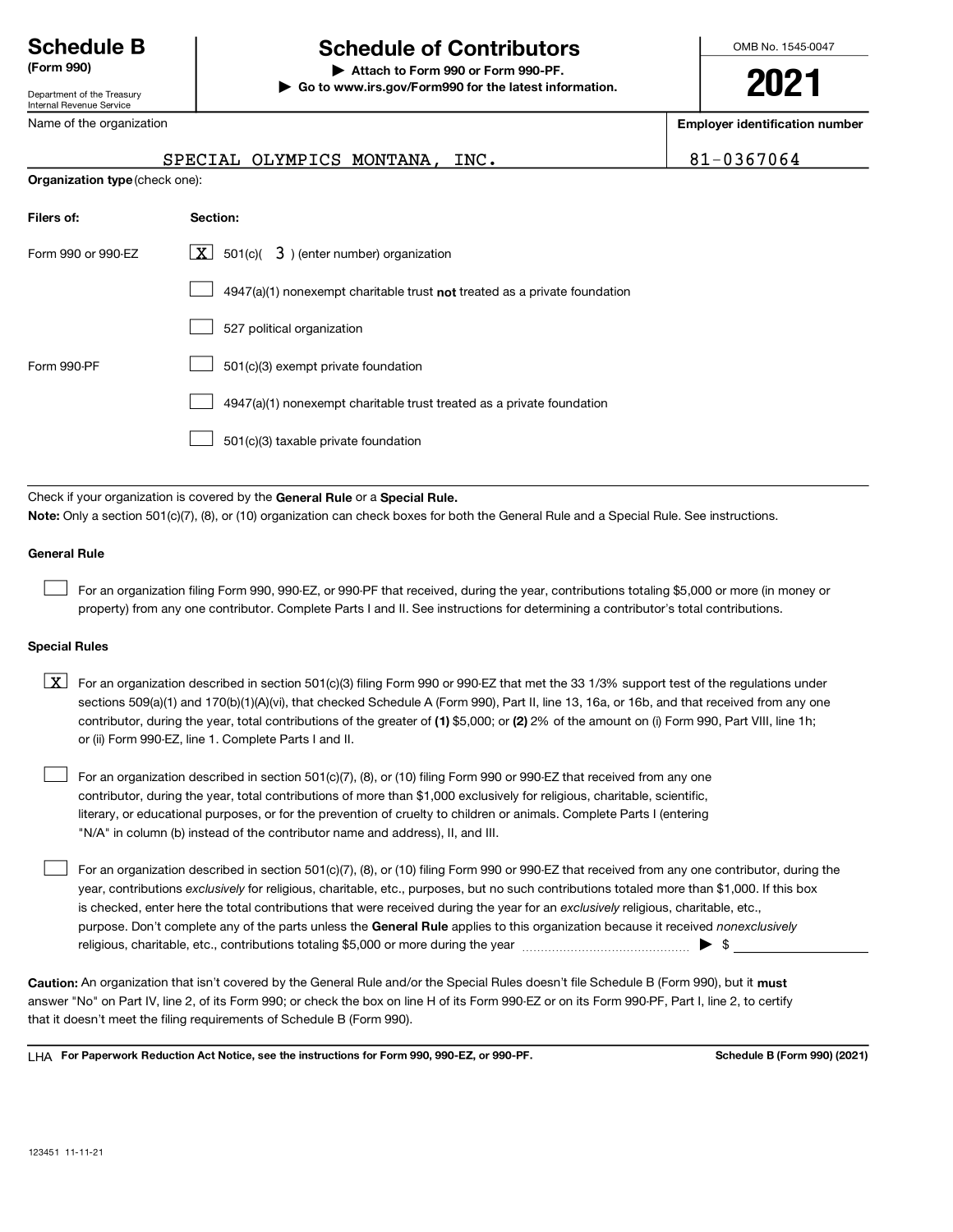|                         | Schedule B (Form 990) (2021)                                                                          |                                   | Page                                                                                                   |
|-------------------------|-------------------------------------------------------------------------------------------------------|-----------------------------------|--------------------------------------------------------------------------------------------------------|
|                         | Name of organization                                                                                  |                                   | <b>Employer identification number</b>                                                                  |
|                         | SPECIAL OLYMPICS MONTANA, INC.                                                                        |                                   | 81-0367064                                                                                             |
|                         |                                                                                                       |                                   |                                                                                                        |
| Part I                  | <b>Contributors</b> (see instructions). Use duplicate copies of Part I if additional space is needed. |                                   |                                                                                                        |
| (a)<br>No.              | (b)<br>Name, address, and ZIP + 4                                                                     | (c)<br><b>Total contributions</b> | (d)<br>Type of contribution                                                                            |
| 8                       |                                                                                                       | 264,693.<br>\$                    | X<br>Person<br>Payroll<br>Noncash<br>(Complete Part II for<br>noncash contributions.)                  |
| (a)                     | (b)                                                                                                   | (c)                               | (d)                                                                                                    |
| No.                     | Name, address, and ZIP + 4                                                                            | <b>Total contributions</b>        | Type of contribution                                                                                   |
| 1                       |                                                                                                       | 800,000.<br>\$                    | x<br>Person<br>Payroll<br><b>Noncash</b><br>(Complete Part II for<br>noncash contributions.)           |
| (a)                     | (b)                                                                                                   | (c)                               | (d)                                                                                                    |
| No.                     | Name, address, and ZIP + 4                                                                            | <b>Total contributions</b>        | Type of contribution                                                                                   |
| $\overline{\mathbf{c}}$ |                                                                                                       | 700,000.<br>\$                    | X<br>Person<br>Payroll<br>Noncash<br>(Complete Part II for<br>noncash contributions.)                  |
| (a)                     | (b)                                                                                                   | (c)                               | (d)                                                                                                    |
| No.                     | Name, address, and ZIP + 4                                                                            | <b>Total contributions</b>        | Type of contribution                                                                                   |
| $\overline{3}$          |                                                                                                       | 700,000.<br>\$                    | $\boxed{\text{X}}$<br>Person<br>Payroll<br>Noncash<br>(Complete Part II for<br>noncash contributions.) |
| (a)                     | (b)                                                                                                   | (c)                               | (d)                                                                                                    |
| No.                     | Name, address, and ZIP + 4                                                                            | <b>Total contributions</b>        | Type of contribution                                                                                   |
| 9                       |                                                                                                       | 250,000.<br>\$                    | $\mathbf{X}$<br>Person<br>Payroll<br>Noncash<br>(Complete Part II for<br>noncash contributions.)       |
| (a)                     | (b)                                                                                                   | (c)                               | (d)                                                                                                    |
| No.                     | Name, address, and ZIP + 4                                                                            | <b>Total contributions</b>        | Type of contribution                                                                                   |

Person Payroll Noncash

105,000.

\$

 $\begin{array}{|c|c|c|c|c|}\hline \textbf{4} & \textbf{Person} & \textbf{X} \\\hline \end{array}$ 

23

 $\mathbf{X}$  $\mathcal{L}(\mathcal{A})$  $\mathcal{L}(\mathcal{A})$ 

123452 11-11-21 Schedule B (Form 990) (2021) noncash contributions.)

(Complete Part II for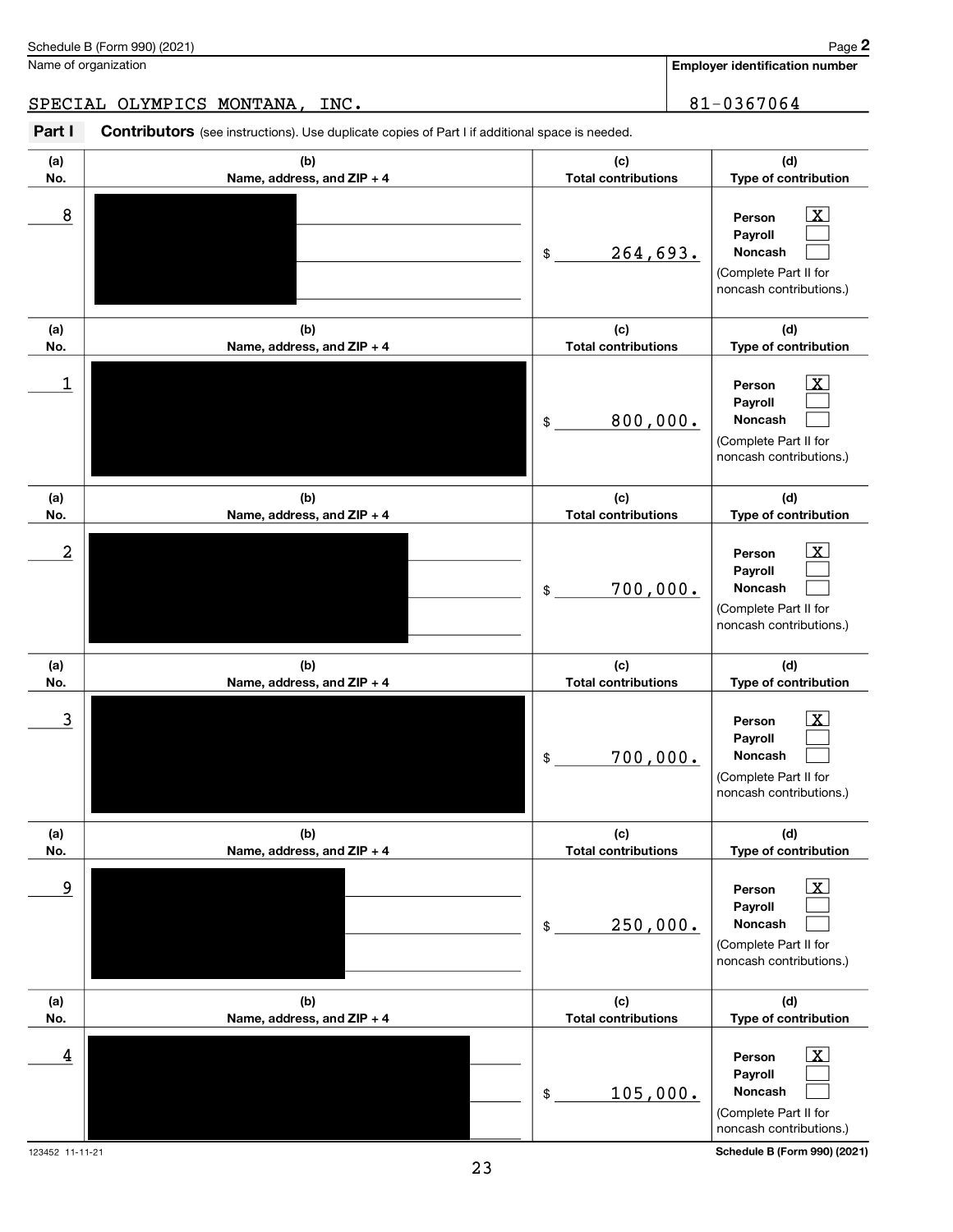|                        |                                   | 319,645.<br>\$                                           | Noncash                                                                                                                                  |
|------------------------|-----------------------------------|----------------------------------------------------------|------------------------------------------------------------------------------------------------------------------------------------------|
|                        |                                   |                                                          | (Complete Part II for<br>noncash contributions.)                                                                                         |
|                        |                                   |                                                          |                                                                                                                                          |
| (a)                    | (b)                               | (c)                                                      | (d)                                                                                                                                      |
| No.                    | Name, address, and ZIP + 4        | <b>Total contributions</b>                               | Type of contribution                                                                                                                     |
| 7                      |                                   | 396, 216.<br>$\mathsf{\$}$                               | $\overline{\mathbf{x}}$<br>Person<br>Payroll<br>Noncash<br>(Complete Part II for<br>noncash contributions.)                              |
| (a)<br>No.             | (b)<br>Name, address, and ZIP + 4 | (c)<br><b>Total contributions</b>                        | (d)<br>Type of contribution                                                                                                              |
| 10                     |                                   | 200,000.<br>\$                                           | $\overline{\mathbf{x}}$<br>Person<br><b>Payroll</b><br>Noncash<br>(Complete Part II for<br>noncash contributions.)                       |
|                        |                                   |                                                          |                                                                                                                                          |
| (a)                    | (b)                               | (c)                                                      | (d)                                                                                                                                      |
| No.<br>11              | Name, address, and ZIP + 4        | <b>Total contributions</b><br>275,000.<br>$\mathfrak{S}$ | Type of contribution<br>X<br>Person<br>Payroll<br>Noncash<br>(Complete Part II for<br>noncash contributions.)                            |
| (a)                    | (b)                               | (c)                                                      | (d)                                                                                                                                      |
| No.<br>123452 11-11-21 | Name, address, and ZIP + 4<br>24  | <b>Total contributions</b><br>\$                         | Type of contribution<br>Person<br>Payroll<br>Noncash<br>(Complete Part II for<br>noncash contributions.)<br>Schedule B (Form 990) (2021) |

#### SPECIAL OLYMPICS MONTANA, INC. 481-0367064

Part I Contributors (see instructions). Use duplicate copies of Part I if additional space is needed.

(b) Name, address, and ZIP + 4

(b) Name, address, and ZIP + 4

Schedule B (Form 990) (2021)

Name of organization

(a) No.

(a) No. Employer identification number

Person Payroll Noncash

Person Payroll

(d) Type of contribution

> $\boxed{\text{X}}$  $\mathcal{L}(\mathcal{A})$  $\mathcal{L}(\mathcal{A})$

> $\boxed{\text{X}}$  $\mathcal{L}(\mathcal{A})$

(d) Type of contribution

(Complete Part II for noncash contributions.)

(c) Total contributions

(c) Total contributions

105,435.

 $$$ 

 $\overline{5}$  Person  $\overline{X}$ 

 $\overline{6}$  Person X

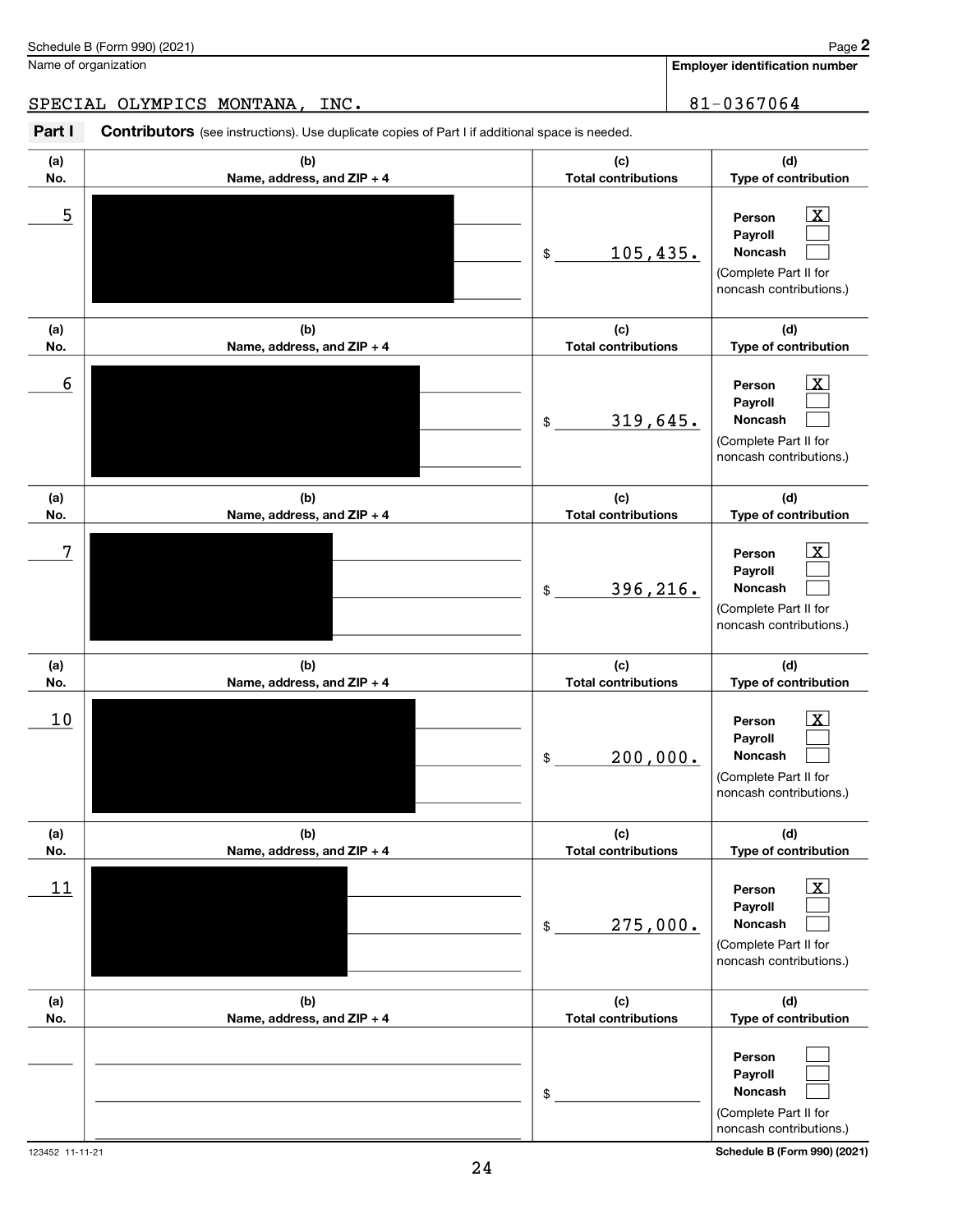| No.             | (b)                                          | (c)<br>FMV (or estimate)                 | (d)                          |
|-----------------|----------------------------------------------|------------------------------------------|------------------------------|
| from<br>Part I  | Description of noncash property given        | (See instructions.)                      | Date received                |
|                 |                                              |                                          |                              |
|                 |                                              |                                          |                              |
|                 |                                              |                                          |                              |
|                 |                                              | \$                                       |                              |
|                 |                                              |                                          |                              |
| (a)<br>No.      | (b)                                          | (c)                                      | (d)                          |
| from            | Description of noncash property given        | FMV (or estimate)<br>(See instructions.) | Date received                |
| Part I          |                                              |                                          |                              |
|                 |                                              |                                          |                              |
|                 |                                              |                                          |                              |
|                 |                                              | $\frac{1}{2}$                            |                              |
|                 |                                              |                                          |                              |
| (a)             |                                              | (c)                                      |                              |
| No.<br>from     | (b)<br>Description of noncash property given | FMV (or estimate)                        | (d)<br>Date received         |
| Part I          |                                              | (See instructions.)                      |                              |
|                 |                                              |                                          |                              |
|                 |                                              |                                          |                              |
|                 |                                              |                                          |                              |
|                 |                                              | $\frac{1}{2}$                            |                              |
| (a)             |                                              |                                          |                              |
| No.             | (b)                                          | (c)<br>FMV (or estimate)                 | (d)                          |
| from<br>Part I  | Description of noncash property given        | (See instructions.)                      | Date received                |
|                 |                                              |                                          |                              |
|                 |                                              |                                          |                              |
|                 |                                              |                                          |                              |
|                 |                                              | $\mathsf{\$}$                            |                              |
|                 |                                              |                                          |                              |
| (a)<br>No.      | (b)                                          | (c)                                      | (d)                          |
| from            | Description of noncash property given        | FMV (or estimate)<br>(See instructions.) | Date received                |
| Part I          |                                              |                                          |                              |
|                 |                                              |                                          |                              |
|                 |                                              |                                          |                              |
|                 |                                              | \$                                       |                              |
|                 |                                              |                                          |                              |
| (a)             |                                              | (c)                                      |                              |
| No.<br>from     | (b)<br>Description of noncash property given | FMV (or estimate)                        | (d)<br>Date received         |
| Part I          |                                              | (See instructions.)                      |                              |
|                 |                                              |                                          |                              |
|                 |                                              |                                          |                              |
|                 |                                              |                                          |                              |
| 123453 11-11-21 |                                              | \$                                       | Schedule B (Form 990) (2021) |

Name of organization

(a)

Part II Noncash Property (see instructions). Use duplicate copies of Part II if additional space is needed.

Employer identification number

(c)

SPECIAL OLYMPICS MONTANA, INC. 81-0367064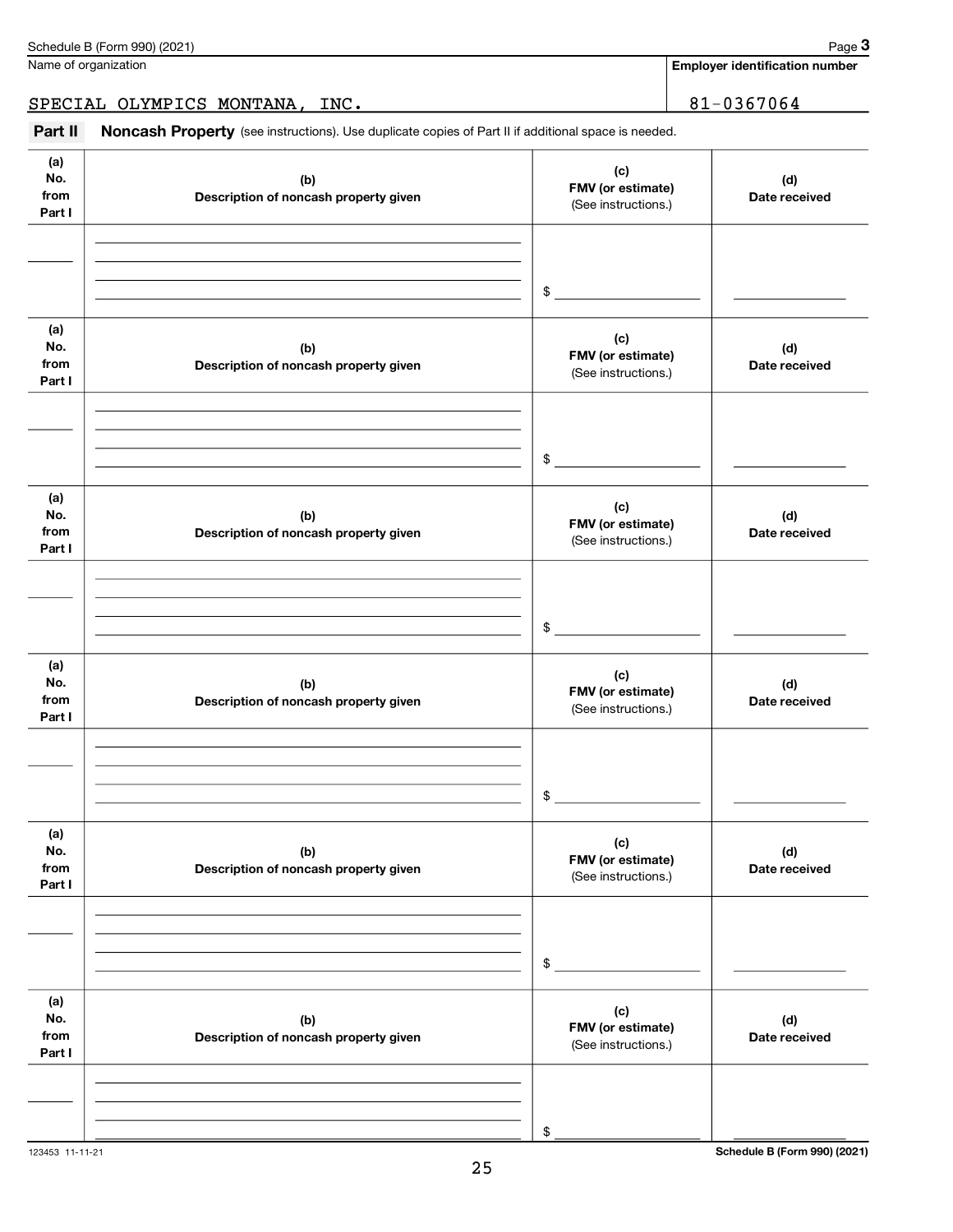|                           | Schedule B (Form 990) (2021)                                                                                                                                                                                                                                                                    |                      | Page 4                                                                                                                                                         |
|---------------------------|-------------------------------------------------------------------------------------------------------------------------------------------------------------------------------------------------------------------------------------------------------------------------------------------------|----------------------|----------------------------------------------------------------------------------------------------------------------------------------------------------------|
| Name of organization      |                                                                                                                                                                                                                                                                                                 |                      | <b>Employer identification number</b>                                                                                                                          |
|                           | SPECIAL OLYMPICS MONTANA, INC.                                                                                                                                                                                                                                                                  |                      | 81-0367064                                                                                                                                                     |
| Part III                  |                                                                                                                                                                                                                                                                                                 |                      | Exclusively religious, charitable, etc., contributions to organizations described in section 501(c)(7), (8), or (10) that total more than \$1,000 for the year |
|                           | from any one contributor. Complete columns (a) through (e) and the following line entry. For organizations<br>completing Part III, enter the total of exclusively religious, charitable, etc., contributions of \$1,000 or less for the year. (Enter this info. once.) $\blacktriangleright$ \$ |                      |                                                                                                                                                                |
|                           | Use duplicate copies of Part III if additional space is needed.                                                                                                                                                                                                                                 |                      |                                                                                                                                                                |
| (a) No.<br>from<br>Part I | (b) Purpose of gift                                                                                                                                                                                                                                                                             | (c) Use of gift      | (d) Description of how gift is held                                                                                                                            |
|                           |                                                                                                                                                                                                                                                                                                 |                      |                                                                                                                                                                |
|                           |                                                                                                                                                                                                                                                                                                 | (e) Transfer of gift |                                                                                                                                                                |
|                           | Transferee's name, address, and ZIP + 4                                                                                                                                                                                                                                                         |                      | Relationship of transferor to transferee                                                                                                                       |
|                           |                                                                                                                                                                                                                                                                                                 |                      |                                                                                                                                                                |
| (a) No.<br>from<br>Part I | (b) Purpose of gift                                                                                                                                                                                                                                                                             | (c) Use of gift      | (d) Description of how gift is held                                                                                                                            |
|                           |                                                                                                                                                                                                                                                                                                 | (e) Transfer of gift |                                                                                                                                                                |
|                           |                                                                                                                                                                                                                                                                                                 |                      |                                                                                                                                                                |
|                           | Transferee's name, address, and $ZIP + 4$                                                                                                                                                                                                                                                       |                      | Relationship of transferor to transferee                                                                                                                       |
| (a) No.<br>from<br>Part I | (b) Purpose of gift                                                                                                                                                                                                                                                                             | (c) Use of gift      | (d) Description of how gift is held                                                                                                                            |
|                           |                                                                                                                                                                                                                                                                                                 | (e) Transfer of gift |                                                                                                                                                                |
|                           | Transferee's name, address, and ZIP + 4                                                                                                                                                                                                                                                         |                      | Relationship of transferor to transferee                                                                                                                       |
| (a) No.<br>from<br>Part I | (b) Purpose of gift                                                                                                                                                                                                                                                                             | (c) Use of gift      | (d) Description of how gift is held                                                                                                                            |
|                           |                                                                                                                                                                                                                                                                                                 |                      |                                                                                                                                                                |
|                           |                                                                                                                                                                                                                                                                                                 | (e) Transfer of gift |                                                                                                                                                                |
|                           | Transferee's name, address, and ZIP + 4                                                                                                                                                                                                                                                         |                      | Relationship of transferor to transferee                                                                                                                       |
|                           |                                                                                                                                                                                                                                                                                                 |                      |                                                                                                                                                                |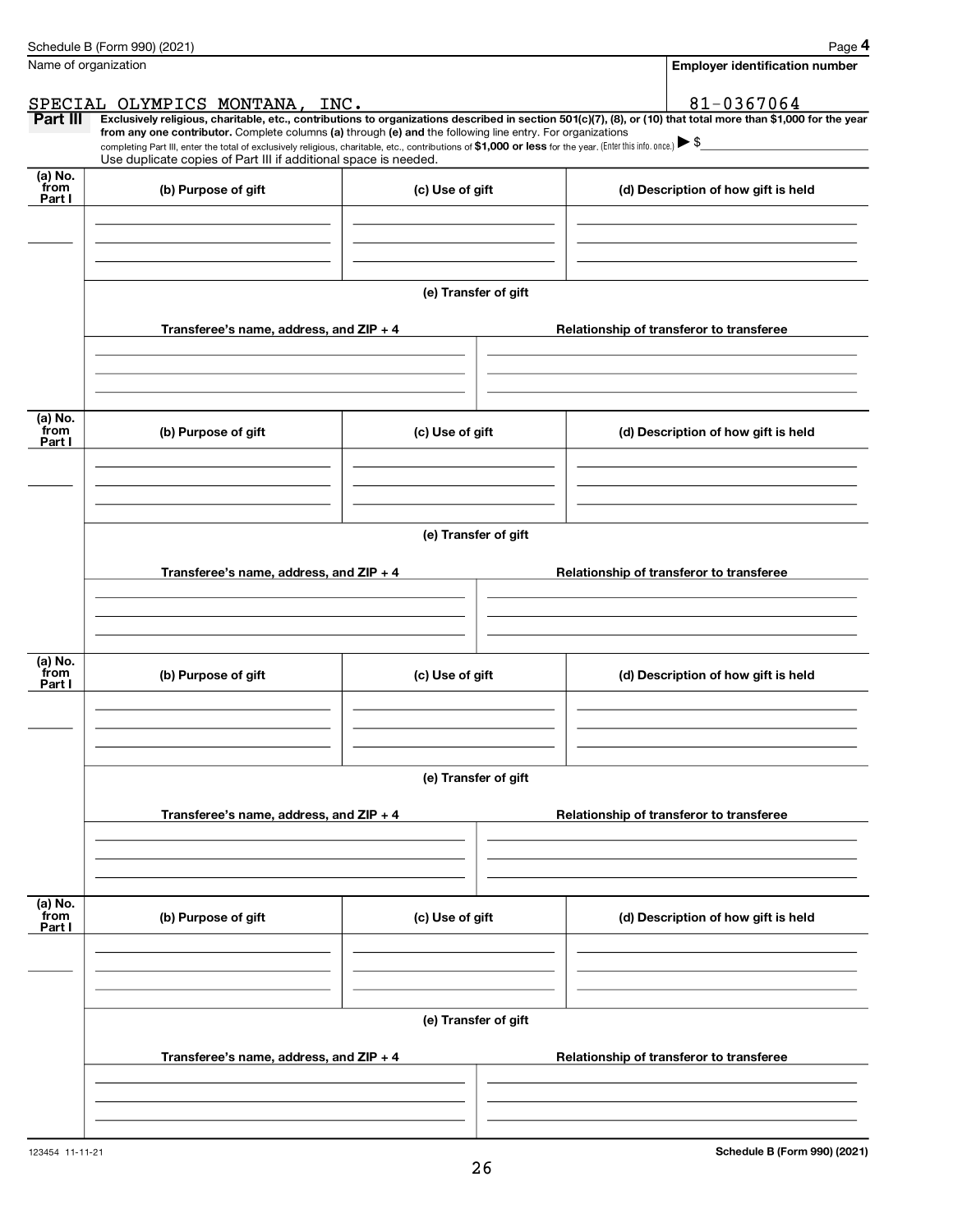| <b>Supplemental Financial Statements</b><br><b>SCHEDULE D</b><br>Complete if the organization answered "Yes" on Form 990,<br>(Form 990)<br>Part IV, line 6, 7, 8, 9, 10, 11a, 11b, 11c, 11d, 11e, 11f, 12a, or 12b.<br>Attach to Form 990.<br>Department of the Treasury<br>Go to www.irs.gov/Form990 for instructions and the latest information. |                                                      |                                                                                                             |                                                                                                                                                                                                                               |                                                     |                | OMB No. 1545-0047<br><b>Open to Public</b>         |
|----------------------------------------------------------------------------------------------------------------------------------------------------------------------------------------------------------------------------------------------------------------------------------------------------------------------------------------------------|------------------------------------------------------|-------------------------------------------------------------------------------------------------------------|-------------------------------------------------------------------------------------------------------------------------------------------------------------------------------------------------------------------------------|-----------------------------------------------------|----------------|----------------------------------------------------|
|                                                                                                                                                                                                                                                                                                                                                    | Internal Revenue Service<br>Name of the organization |                                                                                                             |                                                                                                                                                                                                                               | Inspection<br><b>Employer identification number</b> |                |                                                    |
|                                                                                                                                                                                                                                                                                                                                                    |                                                      | SPECIAL OLYMPICS MONTANA, INC.                                                                              |                                                                                                                                                                                                                               |                                                     |                | 81-0367064                                         |
| Part I                                                                                                                                                                                                                                                                                                                                             |                                                      |                                                                                                             | Organizations Maintaining Donor Advised Funds or Other Similar Funds or Accounts. Complete if the                                                                                                                             |                                                     |                |                                                    |
|                                                                                                                                                                                                                                                                                                                                                    |                                                      | organization answered "Yes" on Form 990, Part IV, line 6.                                                   |                                                                                                                                                                                                                               |                                                     |                |                                                    |
|                                                                                                                                                                                                                                                                                                                                                    |                                                      |                                                                                                             | (a) Donor advised funds                                                                                                                                                                                                       |                                                     |                | (b) Funds and other accounts                       |
| 1                                                                                                                                                                                                                                                                                                                                                  |                                                      |                                                                                                             |                                                                                                                                                                                                                               |                                                     |                |                                                    |
| 2                                                                                                                                                                                                                                                                                                                                                  |                                                      | Aggregate value of contributions to (during year)                                                           |                                                                                                                                                                                                                               |                                                     |                |                                                    |
| з                                                                                                                                                                                                                                                                                                                                                  |                                                      | Aggregate value of grants from (during year)                                                                |                                                                                                                                                                                                                               |                                                     |                |                                                    |
| 4                                                                                                                                                                                                                                                                                                                                                  |                                                      |                                                                                                             |                                                                                                                                                                                                                               |                                                     |                |                                                    |
| 5                                                                                                                                                                                                                                                                                                                                                  |                                                      |                                                                                                             | Did the organization inform all donors and donor advisors in writing that the assets held in donor advised funds                                                                                                              |                                                     |                |                                                    |
|                                                                                                                                                                                                                                                                                                                                                    |                                                      |                                                                                                             |                                                                                                                                                                                                                               |                                                     |                | <b>No</b><br>Yes                                   |
| 6                                                                                                                                                                                                                                                                                                                                                  |                                                      |                                                                                                             | Did the organization inform all grantees, donors, and donor advisors in writing that grant funds can be used only                                                                                                             |                                                     |                |                                                    |
|                                                                                                                                                                                                                                                                                                                                                    |                                                      |                                                                                                             | for charitable purposes and not for the benefit of the donor or donor advisor, or for any other purpose conferring                                                                                                            |                                                     |                |                                                    |
|                                                                                                                                                                                                                                                                                                                                                    | impermissible private benefit?                       |                                                                                                             |                                                                                                                                                                                                                               |                                                     |                | Yes<br>No                                          |
| Part II                                                                                                                                                                                                                                                                                                                                            |                                                      |                                                                                                             | Conservation Easements. Complete if the organization answered "Yes" on Form 990, Part IV, line 7.                                                                                                                             |                                                     |                |                                                    |
| 1.                                                                                                                                                                                                                                                                                                                                                 |                                                      | Purpose(s) of conservation easements held by the organization (check all that apply).                       |                                                                                                                                                                                                                               |                                                     |                |                                                    |
|                                                                                                                                                                                                                                                                                                                                                    |                                                      | Preservation of land for public use (for example, recreation or education)<br>Protection of natural habitat |                                                                                                                                                                                                                               |                                                     |                | Preservation of a historically important land area |
|                                                                                                                                                                                                                                                                                                                                                    |                                                      |                                                                                                             | Preservation of a certified historic structure                                                                                                                                                                                |                                                     |                |                                                    |
|                                                                                                                                                                                                                                                                                                                                                    |                                                      | Preservation of open space                                                                                  |                                                                                                                                                                                                                               |                                                     |                |                                                    |
| 2                                                                                                                                                                                                                                                                                                                                                  | day of the tax year.                                 |                                                                                                             | Complete lines 2a through 2d if the organization held a qualified conservation contribution in the form of a conservation easement on the last                                                                                |                                                     |                | Held at the End of the Tax Year                    |
|                                                                                                                                                                                                                                                                                                                                                    |                                                      |                                                                                                             |                                                                                                                                                                                                                               |                                                     | 2a             |                                                    |
|                                                                                                                                                                                                                                                                                                                                                    |                                                      |                                                                                                             |                                                                                                                                                                                                                               |                                                     | 2 <sub>b</sub> |                                                    |
|                                                                                                                                                                                                                                                                                                                                                    |                                                      |                                                                                                             |                                                                                                                                                                                                                               |                                                     | 2c             |                                                    |
| d                                                                                                                                                                                                                                                                                                                                                  |                                                      |                                                                                                             | Number of conservation easements included in (c) acquired after 7/25/06, and not on a historic structure                                                                                                                      |                                                     |                |                                                    |
|                                                                                                                                                                                                                                                                                                                                                    |                                                      |                                                                                                             | listed in the National Register [111] Marshall Register [11] Marshall Register [11] Marshall Register [11] Marshall Register [11] Marshall Register [11] Marshall Register [11] Marshall Register [11] Marshall Register [11] |                                                     | 2d             |                                                    |
| 3                                                                                                                                                                                                                                                                                                                                                  |                                                      |                                                                                                             | Number of conservation easements modified, transferred, released, extinguished, or terminated by the organization during the tax                                                                                              |                                                     |                |                                                    |
|                                                                                                                                                                                                                                                                                                                                                    | $\vee$ ear $\blacktriangleright$                     |                                                                                                             |                                                                                                                                                                                                                               |                                                     |                |                                                    |
| 4                                                                                                                                                                                                                                                                                                                                                  |                                                      | Number of states where property subject to conservation easement is located $\blacktriangleright$           |                                                                                                                                                                                                                               |                                                     |                |                                                    |
| 5                                                                                                                                                                                                                                                                                                                                                  |                                                      | Does the organization have a written policy regarding the periodic monitoring, inspection, handling of      |                                                                                                                                                                                                                               |                                                     |                |                                                    |
|                                                                                                                                                                                                                                                                                                                                                    |                                                      | violations, and enforcement of the conservation easements it holds?                                         |                                                                                                                                                                                                                               |                                                     |                | Yes<br>No                                          |
|                                                                                                                                                                                                                                                                                                                                                    |                                                      |                                                                                                             | Staff and volunteer hours devoted to monitoring, inspecting, handling of violations, and enforcing conservation easements during the year                                                                                     |                                                     |                |                                                    |
|                                                                                                                                                                                                                                                                                                                                                    |                                                      |                                                                                                             |                                                                                                                                                                                                                               |                                                     |                |                                                    |
| 7                                                                                                                                                                                                                                                                                                                                                  | $\blacktriangleright$ \$                             |                                                                                                             | Amount of expenses incurred in monitoring, inspecting, handling of violations, and enforcing conservation easements during the year                                                                                           |                                                     |                |                                                    |
| 8                                                                                                                                                                                                                                                                                                                                                  |                                                      |                                                                                                             | Does each conservation easement reported on line 2(d) above satisfy the requirements of section 170(h)(4)(B)(i)                                                                                                               |                                                     |                |                                                    |
|                                                                                                                                                                                                                                                                                                                                                    |                                                      |                                                                                                             |                                                                                                                                                                                                                               |                                                     |                | Yes<br>No                                          |
| 9                                                                                                                                                                                                                                                                                                                                                  |                                                      |                                                                                                             | In Part XIII, describe how the organization reports conservation easements in its revenue and expense statement and                                                                                                           |                                                     |                |                                                    |
|                                                                                                                                                                                                                                                                                                                                                    |                                                      |                                                                                                             | balance sheet, and include, if applicable, the text of the footnote to the organization's financial statements that describes the                                                                                             |                                                     |                |                                                    |
|                                                                                                                                                                                                                                                                                                                                                    |                                                      | organization's accounting for conservation easements.                                                       |                                                                                                                                                                                                                               |                                                     |                |                                                    |
|                                                                                                                                                                                                                                                                                                                                                    | Part III                                             |                                                                                                             | Organizations Maintaining Collections of Art, Historical Treasures, or Other Similar Assets.                                                                                                                                  |                                                     |                |                                                    |
|                                                                                                                                                                                                                                                                                                                                                    |                                                      | Complete if the organization answered "Yes" on Form 990, Part IV, line 8.                                   |                                                                                                                                                                                                                               |                                                     |                |                                                    |
|                                                                                                                                                                                                                                                                                                                                                    |                                                      |                                                                                                             | 1a If the organization elected, as permitted under FASB ASC 958, not to report in its revenue statement and balance sheet works                                                                                               |                                                     |                |                                                    |
|                                                                                                                                                                                                                                                                                                                                                    |                                                      |                                                                                                             | of art, historical treasures, or other similar assets held for public exhibition, education, or research in furtherance of public                                                                                             |                                                     |                |                                                    |
|                                                                                                                                                                                                                                                                                                                                                    |                                                      |                                                                                                             | service, provide in Part XIII the text of the footnote to its financial statements that describes these items.                                                                                                                |                                                     |                |                                                    |
|                                                                                                                                                                                                                                                                                                                                                    |                                                      |                                                                                                             | <b>b</b> If the organization elected, as permitted under FASB ASC 958, to report in its revenue statement and balance sheet works of                                                                                          |                                                     |                |                                                    |
|                                                                                                                                                                                                                                                                                                                                                    |                                                      |                                                                                                             | art, historical treasures, or other similar assets held for public exhibition, education, or research in furtherance of public service,                                                                                       |                                                     |                |                                                    |
|                                                                                                                                                                                                                                                                                                                                                    |                                                      | provide the following amounts relating to these items:                                                      |                                                                                                                                                                                                                               |                                                     |                |                                                    |
|                                                                                                                                                                                                                                                                                                                                                    | (i)                                                  |                                                                                                             |                                                                                                                                                                                                                               |                                                     |                |                                                    |
|                                                                                                                                                                                                                                                                                                                                                    |                                                      | (ii) Assets included in Form 990, Part X                                                                    |                                                                                                                                                                                                                               |                                                     |                | $\triangleright$ \$                                |
| 2                                                                                                                                                                                                                                                                                                                                                  |                                                      |                                                                                                             | If the organization received or held works of art, historical treasures, or other similar assets for financial gain, provide                                                                                                  |                                                     |                |                                                    |
|                                                                                                                                                                                                                                                                                                                                                    |                                                      | the following amounts required to be reported under FASB ASC 958 relating to these items:                   |                                                                                                                                                                                                                               |                                                     |                |                                                    |
| a                                                                                                                                                                                                                                                                                                                                                  |                                                      |                                                                                                             |                                                                                                                                                                                                                               |                                                     | ▶              |                                                    |
|                                                                                                                                                                                                                                                                                                                                                    |                                                      |                                                                                                             |                                                                                                                                                                                                                               |                                                     |                |                                                    |
|                                                                                                                                                                                                                                                                                                                                                    |                                                      | LHA For Paperwork Reduction Act Notice, see the Instructions for Form 990.                                  |                                                                                                                                                                                                                               |                                                     |                | Schedule D (Form 990) 2021                         |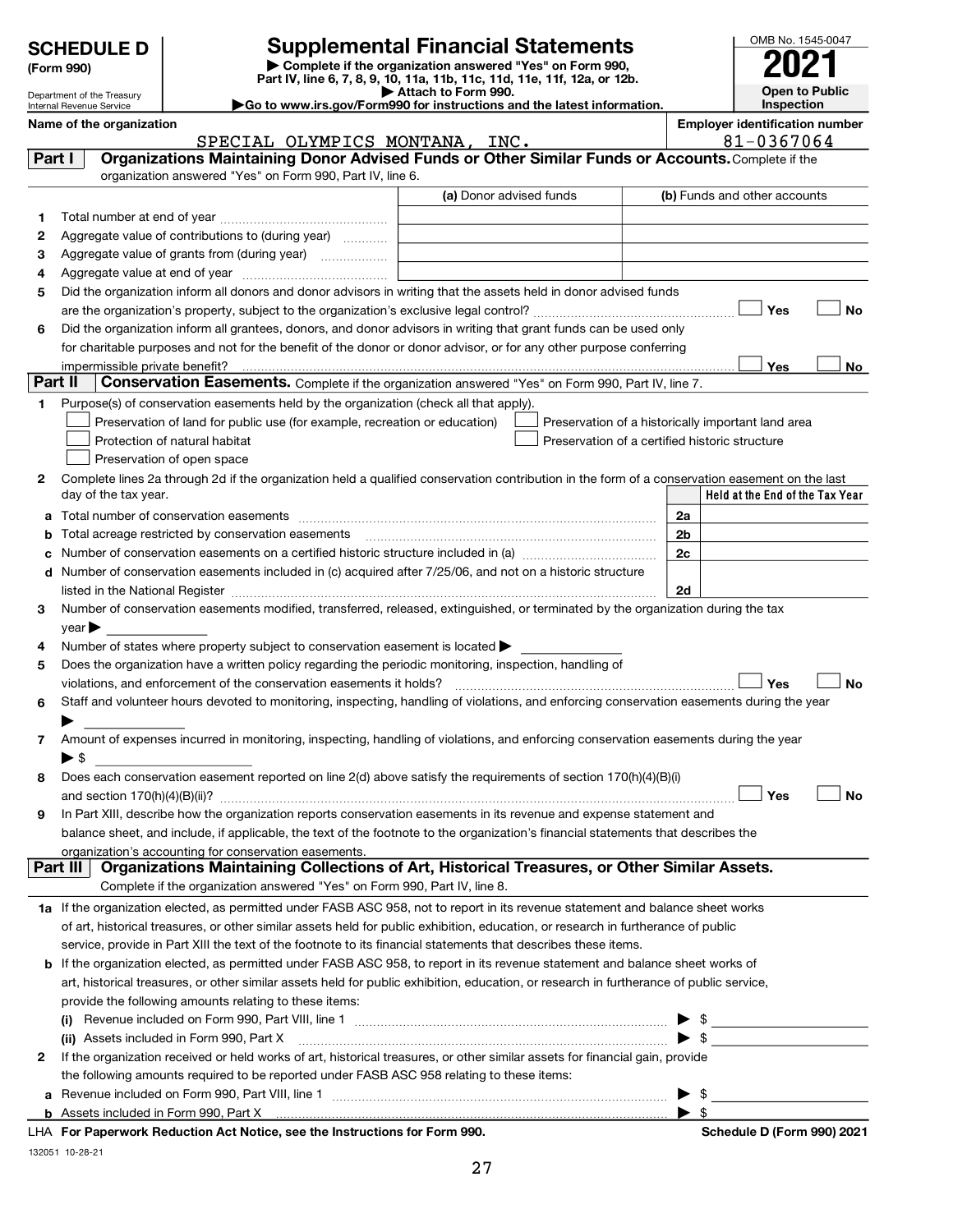| Organizations Maintaining Collections of Art, Historical Treasures, or Other Similar Assets(continued)<br>Part III<br>Using the organization's acquisition, accession, and other records, check any of the following that make significant use of its<br>з<br>collection items (check all that apply):<br>Public exhibition<br>Loan or exchange program<br>a<br>Other and the control of the control of the control of the control of the control of the control of the control of the control of the control of the control of the control of the control of the control of the control of th<br>Scholarly research<br>b<br>е<br>Preservation for future generations<br>с<br>Provide a description of the organization's collections and explain how they further the organization's exempt purpose in Part XIII.<br>4<br>During the year, did the organization solicit or receive donations of art, historical treasures, or other similar assets<br>5<br>to be sold to raise funds rather than to be maintained as part of the organization's collection?<br>Yes<br>No<br>Part IV<br>Escrow and Custodial Arrangements. Complete if the organization answered "Yes" on Form 990, Part IV, line 9, or<br>reported an amount on Form 990, Part X, line 21.<br>1a Is the organization an agent, trustee, custodian or other intermediary for contributions or other assets not included<br><b>No</b><br>Yes<br>b If "Yes," explain the arrangement in Part XIII and complete the following table:<br>Amount<br>Beginning balance measurements and contain the contract of the contract of the contract of the contract of the<br>1c<br>c<br>Additions during the year manufactured and an annual contract the year manufactured and all the year manufactured and all the year manufactured and all the year manufactured and all the year manufactured and all the year m<br>1d<br>Distributions during the year measurement contains and all the year measurement of the state of the state of the state of the state of the state of the state of the state of the state of the state of the state of the state<br>1e<br>1f<br>2a Did the organization include an amount on Form 990, Part X, line 21, for escrow or custodial account liability?<br>Yes<br>No<br>.<br><b>b</b> If "Yes," explain the arrangement in Part XIII. Check here if the explanation has been provided on Part XIII<br><b>Endowment Funds.</b> Complete if the organization answered "Yes" on Form 990, Part IV, line 10.<br>Part V<br>$(d)$ Three years back $(e)$ Four years back<br>(c) Two years back<br>(a) Current year<br>(b) Prior year<br>Beginning of year balance<br>6.919.340.<br>3,863,681.<br>5, 243, 538.<br>3,695,667.<br>1,221,196.<br>1a<br>3.398.534.<br>1,186,031.<br>1,103,684.<br>2,398,759.<br>395, 347,<br>Net investment earnings, gains, and losses<br>702,623.<br>754,771.<br>476,173.<br>$-130,551$<br><u>157,718.</u><br>e Other expenditures for facilities<br>and programs<br>727,647.<br>265,000.<br>200,000.<br>96,782.<br>82,006.<br>End of year balance<br>10.292.850.<br>6.919.340.<br>5.243.538.<br>3,863,681.<br>3,695,667.<br>g<br>Provide the estimated percentage of the current year end balance (line 1g, column (a)) held as:<br>2<br>Board designated or quasi-endowment<br>%<br>Permanent endowment > 91.8500<br>%<br>8.1500 %<br>Term endowment ><br>c<br>The percentages on lines 2a, 2b, and 2c should equal 100%.<br>3a Are there endowment funds not in the possession of the organization that are held and administered for the organization<br>No<br>Yes<br>by:<br>X<br>3a(i)<br>(i)<br>X<br>3a(ii)<br>3b<br>Describe in Part XIII the intended uses of the organization's endowment funds.<br>Land, Buildings, and Equipment.<br><b>Part VI</b><br>Complete if the organization answered "Yes" on Form 990, Part IV, line 11a. See Form 990, Part X, line 10.<br>Description of property<br>(a) Cost or other<br>(b) Cost or other<br>(c) Accumulated<br>(d) Book value<br>basis (investment)<br>basis (other)<br>depreciation<br>33,278.<br>33,278.<br>238,722.<br>93,283.<br>145,439.<br>b<br>77,999.<br>189,066.<br>111,067.<br>e Other.<br>256, 716.<br>Total. Add lines 1a through 1e. (Column (d) must equal Form 990, Part X, column (B), line 10c.). | Schedule D (Form 990) 2021 | SPECIAL OLYMPICS MONTANA, INC. |  |  | 81-0367064 Page 2 |  |  |
|-------------------------------------------------------------------------------------------------------------------------------------------------------------------------------------------------------------------------------------------------------------------------------------------------------------------------------------------------------------------------------------------------------------------------------------------------------------------------------------------------------------------------------------------------------------------------------------------------------------------------------------------------------------------------------------------------------------------------------------------------------------------------------------------------------------------------------------------------------------------------------------------------------------------------------------------------------------------------------------------------------------------------------------------------------------------------------------------------------------------------------------------------------------------------------------------------------------------------------------------------------------------------------------------------------------------------------------------------------------------------------------------------------------------------------------------------------------------------------------------------------------------------------------------------------------------------------------------------------------------------------------------------------------------------------------------------------------------------------------------------------------------------------------------------------------------------------------------------------------------------------------------------------------------------------------------------------------------------------------------------------------------------------------------------------------------------------------------------------------------------------------------------------------------------------------------------------------------------------------------------------------------------------------------------------------------------------------------------------------------------------------------------------------------------------------------------------------------------------------------------------------------------------------------------------------------------------------------------------------------------------------------------------------------------------------------------------------------------------------------------------------------------------------------------------------------------------------------------------------------------------------------------------------------------------------------------------------------------------------------------------------------------------------------------------------------------------------------------------------------------------------------------------------------------------------------------------------------------------------------------------------------------------------------------------------------------------------------------------------------------------------------------------------------------------------------------------------------------------------------------------------------------------------------------------------------------------------------------------------------------------------------------------------------------------------------------------------------------------------------------------------------------------------------------------------------------------------------------------------------------------------------------------------------------------------------------------------------------------------------------------------------------------------------------------------------------------------------------------------------------------------------------------------------------------------------------------------------------------------------------------------------------------------------------|----------------------------|--------------------------------|--|--|-------------------|--|--|
|                                                                                                                                                                                                                                                                                                                                                                                                                                                                                                                                                                                                                                                                                                                                                                                                                                                                                                                                                                                                                                                                                                                                                                                                                                                                                                                                                                                                                                                                                                                                                                                                                                                                                                                                                                                                                                                                                                                                                                                                                                                                                                                                                                                                                                                                                                                                                                                                                                                                                                                                                                                                                                                                                                                                                                                                                                                                                                                                                                                                                                                                                                                                                                                                                                                                                                                                                                                                                                                                                                                                                                                                                                                                                                                                                                                                                                                                                                                                                                                                                                                                                                                                                                                                                                                                                                 |                            |                                |  |  |                   |  |  |
|                                                                                                                                                                                                                                                                                                                                                                                                                                                                                                                                                                                                                                                                                                                                                                                                                                                                                                                                                                                                                                                                                                                                                                                                                                                                                                                                                                                                                                                                                                                                                                                                                                                                                                                                                                                                                                                                                                                                                                                                                                                                                                                                                                                                                                                                                                                                                                                                                                                                                                                                                                                                                                                                                                                                                                                                                                                                                                                                                                                                                                                                                                                                                                                                                                                                                                                                                                                                                                                                                                                                                                                                                                                                                                                                                                                                                                                                                                                                                                                                                                                                                                                                                                                                                                                                                                 |                            |                                |  |  |                   |  |  |
|                                                                                                                                                                                                                                                                                                                                                                                                                                                                                                                                                                                                                                                                                                                                                                                                                                                                                                                                                                                                                                                                                                                                                                                                                                                                                                                                                                                                                                                                                                                                                                                                                                                                                                                                                                                                                                                                                                                                                                                                                                                                                                                                                                                                                                                                                                                                                                                                                                                                                                                                                                                                                                                                                                                                                                                                                                                                                                                                                                                                                                                                                                                                                                                                                                                                                                                                                                                                                                                                                                                                                                                                                                                                                                                                                                                                                                                                                                                                                                                                                                                                                                                                                                                                                                                                                                 |                            |                                |  |  |                   |  |  |
|                                                                                                                                                                                                                                                                                                                                                                                                                                                                                                                                                                                                                                                                                                                                                                                                                                                                                                                                                                                                                                                                                                                                                                                                                                                                                                                                                                                                                                                                                                                                                                                                                                                                                                                                                                                                                                                                                                                                                                                                                                                                                                                                                                                                                                                                                                                                                                                                                                                                                                                                                                                                                                                                                                                                                                                                                                                                                                                                                                                                                                                                                                                                                                                                                                                                                                                                                                                                                                                                                                                                                                                                                                                                                                                                                                                                                                                                                                                                                                                                                                                                                                                                                                                                                                                                                                 |                            |                                |  |  |                   |  |  |
|                                                                                                                                                                                                                                                                                                                                                                                                                                                                                                                                                                                                                                                                                                                                                                                                                                                                                                                                                                                                                                                                                                                                                                                                                                                                                                                                                                                                                                                                                                                                                                                                                                                                                                                                                                                                                                                                                                                                                                                                                                                                                                                                                                                                                                                                                                                                                                                                                                                                                                                                                                                                                                                                                                                                                                                                                                                                                                                                                                                                                                                                                                                                                                                                                                                                                                                                                                                                                                                                                                                                                                                                                                                                                                                                                                                                                                                                                                                                                                                                                                                                                                                                                                                                                                                                                                 |                            |                                |  |  |                   |  |  |
|                                                                                                                                                                                                                                                                                                                                                                                                                                                                                                                                                                                                                                                                                                                                                                                                                                                                                                                                                                                                                                                                                                                                                                                                                                                                                                                                                                                                                                                                                                                                                                                                                                                                                                                                                                                                                                                                                                                                                                                                                                                                                                                                                                                                                                                                                                                                                                                                                                                                                                                                                                                                                                                                                                                                                                                                                                                                                                                                                                                                                                                                                                                                                                                                                                                                                                                                                                                                                                                                                                                                                                                                                                                                                                                                                                                                                                                                                                                                                                                                                                                                                                                                                                                                                                                                                                 |                            |                                |  |  |                   |  |  |
|                                                                                                                                                                                                                                                                                                                                                                                                                                                                                                                                                                                                                                                                                                                                                                                                                                                                                                                                                                                                                                                                                                                                                                                                                                                                                                                                                                                                                                                                                                                                                                                                                                                                                                                                                                                                                                                                                                                                                                                                                                                                                                                                                                                                                                                                                                                                                                                                                                                                                                                                                                                                                                                                                                                                                                                                                                                                                                                                                                                                                                                                                                                                                                                                                                                                                                                                                                                                                                                                                                                                                                                                                                                                                                                                                                                                                                                                                                                                                                                                                                                                                                                                                                                                                                                                                                 |                            |                                |  |  |                   |  |  |
|                                                                                                                                                                                                                                                                                                                                                                                                                                                                                                                                                                                                                                                                                                                                                                                                                                                                                                                                                                                                                                                                                                                                                                                                                                                                                                                                                                                                                                                                                                                                                                                                                                                                                                                                                                                                                                                                                                                                                                                                                                                                                                                                                                                                                                                                                                                                                                                                                                                                                                                                                                                                                                                                                                                                                                                                                                                                                                                                                                                                                                                                                                                                                                                                                                                                                                                                                                                                                                                                                                                                                                                                                                                                                                                                                                                                                                                                                                                                                                                                                                                                                                                                                                                                                                                                                                 |                            |                                |  |  |                   |  |  |
|                                                                                                                                                                                                                                                                                                                                                                                                                                                                                                                                                                                                                                                                                                                                                                                                                                                                                                                                                                                                                                                                                                                                                                                                                                                                                                                                                                                                                                                                                                                                                                                                                                                                                                                                                                                                                                                                                                                                                                                                                                                                                                                                                                                                                                                                                                                                                                                                                                                                                                                                                                                                                                                                                                                                                                                                                                                                                                                                                                                                                                                                                                                                                                                                                                                                                                                                                                                                                                                                                                                                                                                                                                                                                                                                                                                                                                                                                                                                                                                                                                                                                                                                                                                                                                                                                                 |                            |                                |  |  |                   |  |  |
|                                                                                                                                                                                                                                                                                                                                                                                                                                                                                                                                                                                                                                                                                                                                                                                                                                                                                                                                                                                                                                                                                                                                                                                                                                                                                                                                                                                                                                                                                                                                                                                                                                                                                                                                                                                                                                                                                                                                                                                                                                                                                                                                                                                                                                                                                                                                                                                                                                                                                                                                                                                                                                                                                                                                                                                                                                                                                                                                                                                                                                                                                                                                                                                                                                                                                                                                                                                                                                                                                                                                                                                                                                                                                                                                                                                                                                                                                                                                                                                                                                                                                                                                                                                                                                                                                                 |                            |                                |  |  |                   |  |  |
|                                                                                                                                                                                                                                                                                                                                                                                                                                                                                                                                                                                                                                                                                                                                                                                                                                                                                                                                                                                                                                                                                                                                                                                                                                                                                                                                                                                                                                                                                                                                                                                                                                                                                                                                                                                                                                                                                                                                                                                                                                                                                                                                                                                                                                                                                                                                                                                                                                                                                                                                                                                                                                                                                                                                                                                                                                                                                                                                                                                                                                                                                                                                                                                                                                                                                                                                                                                                                                                                                                                                                                                                                                                                                                                                                                                                                                                                                                                                                                                                                                                                                                                                                                                                                                                                                                 |                            |                                |  |  |                   |  |  |
|                                                                                                                                                                                                                                                                                                                                                                                                                                                                                                                                                                                                                                                                                                                                                                                                                                                                                                                                                                                                                                                                                                                                                                                                                                                                                                                                                                                                                                                                                                                                                                                                                                                                                                                                                                                                                                                                                                                                                                                                                                                                                                                                                                                                                                                                                                                                                                                                                                                                                                                                                                                                                                                                                                                                                                                                                                                                                                                                                                                                                                                                                                                                                                                                                                                                                                                                                                                                                                                                                                                                                                                                                                                                                                                                                                                                                                                                                                                                                                                                                                                                                                                                                                                                                                                                                                 |                            |                                |  |  |                   |  |  |
|                                                                                                                                                                                                                                                                                                                                                                                                                                                                                                                                                                                                                                                                                                                                                                                                                                                                                                                                                                                                                                                                                                                                                                                                                                                                                                                                                                                                                                                                                                                                                                                                                                                                                                                                                                                                                                                                                                                                                                                                                                                                                                                                                                                                                                                                                                                                                                                                                                                                                                                                                                                                                                                                                                                                                                                                                                                                                                                                                                                                                                                                                                                                                                                                                                                                                                                                                                                                                                                                                                                                                                                                                                                                                                                                                                                                                                                                                                                                                                                                                                                                                                                                                                                                                                                                                                 |                            |                                |  |  |                   |  |  |
|                                                                                                                                                                                                                                                                                                                                                                                                                                                                                                                                                                                                                                                                                                                                                                                                                                                                                                                                                                                                                                                                                                                                                                                                                                                                                                                                                                                                                                                                                                                                                                                                                                                                                                                                                                                                                                                                                                                                                                                                                                                                                                                                                                                                                                                                                                                                                                                                                                                                                                                                                                                                                                                                                                                                                                                                                                                                                                                                                                                                                                                                                                                                                                                                                                                                                                                                                                                                                                                                                                                                                                                                                                                                                                                                                                                                                                                                                                                                                                                                                                                                                                                                                                                                                                                                                                 |                            |                                |  |  |                   |  |  |
|                                                                                                                                                                                                                                                                                                                                                                                                                                                                                                                                                                                                                                                                                                                                                                                                                                                                                                                                                                                                                                                                                                                                                                                                                                                                                                                                                                                                                                                                                                                                                                                                                                                                                                                                                                                                                                                                                                                                                                                                                                                                                                                                                                                                                                                                                                                                                                                                                                                                                                                                                                                                                                                                                                                                                                                                                                                                                                                                                                                                                                                                                                                                                                                                                                                                                                                                                                                                                                                                                                                                                                                                                                                                                                                                                                                                                                                                                                                                                                                                                                                                                                                                                                                                                                                                                                 |                            |                                |  |  |                   |  |  |
|                                                                                                                                                                                                                                                                                                                                                                                                                                                                                                                                                                                                                                                                                                                                                                                                                                                                                                                                                                                                                                                                                                                                                                                                                                                                                                                                                                                                                                                                                                                                                                                                                                                                                                                                                                                                                                                                                                                                                                                                                                                                                                                                                                                                                                                                                                                                                                                                                                                                                                                                                                                                                                                                                                                                                                                                                                                                                                                                                                                                                                                                                                                                                                                                                                                                                                                                                                                                                                                                                                                                                                                                                                                                                                                                                                                                                                                                                                                                                                                                                                                                                                                                                                                                                                                                                                 |                            |                                |  |  |                   |  |  |
|                                                                                                                                                                                                                                                                                                                                                                                                                                                                                                                                                                                                                                                                                                                                                                                                                                                                                                                                                                                                                                                                                                                                                                                                                                                                                                                                                                                                                                                                                                                                                                                                                                                                                                                                                                                                                                                                                                                                                                                                                                                                                                                                                                                                                                                                                                                                                                                                                                                                                                                                                                                                                                                                                                                                                                                                                                                                                                                                                                                                                                                                                                                                                                                                                                                                                                                                                                                                                                                                                                                                                                                                                                                                                                                                                                                                                                                                                                                                                                                                                                                                                                                                                                                                                                                                                                 |                            |                                |  |  |                   |  |  |
|                                                                                                                                                                                                                                                                                                                                                                                                                                                                                                                                                                                                                                                                                                                                                                                                                                                                                                                                                                                                                                                                                                                                                                                                                                                                                                                                                                                                                                                                                                                                                                                                                                                                                                                                                                                                                                                                                                                                                                                                                                                                                                                                                                                                                                                                                                                                                                                                                                                                                                                                                                                                                                                                                                                                                                                                                                                                                                                                                                                                                                                                                                                                                                                                                                                                                                                                                                                                                                                                                                                                                                                                                                                                                                                                                                                                                                                                                                                                                                                                                                                                                                                                                                                                                                                                                                 |                            |                                |  |  |                   |  |  |
|                                                                                                                                                                                                                                                                                                                                                                                                                                                                                                                                                                                                                                                                                                                                                                                                                                                                                                                                                                                                                                                                                                                                                                                                                                                                                                                                                                                                                                                                                                                                                                                                                                                                                                                                                                                                                                                                                                                                                                                                                                                                                                                                                                                                                                                                                                                                                                                                                                                                                                                                                                                                                                                                                                                                                                                                                                                                                                                                                                                                                                                                                                                                                                                                                                                                                                                                                                                                                                                                                                                                                                                                                                                                                                                                                                                                                                                                                                                                                                                                                                                                                                                                                                                                                                                                                                 |                            |                                |  |  |                   |  |  |
|                                                                                                                                                                                                                                                                                                                                                                                                                                                                                                                                                                                                                                                                                                                                                                                                                                                                                                                                                                                                                                                                                                                                                                                                                                                                                                                                                                                                                                                                                                                                                                                                                                                                                                                                                                                                                                                                                                                                                                                                                                                                                                                                                                                                                                                                                                                                                                                                                                                                                                                                                                                                                                                                                                                                                                                                                                                                                                                                                                                                                                                                                                                                                                                                                                                                                                                                                                                                                                                                                                                                                                                                                                                                                                                                                                                                                                                                                                                                                                                                                                                                                                                                                                                                                                                                                                 |                            |                                |  |  |                   |  |  |
|                                                                                                                                                                                                                                                                                                                                                                                                                                                                                                                                                                                                                                                                                                                                                                                                                                                                                                                                                                                                                                                                                                                                                                                                                                                                                                                                                                                                                                                                                                                                                                                                                                                                                                                                                                                                                                                                                                                                                                                                                                                                                                                                                                                                                                                                                                                                                                                                                                                                                                                                                                                                                                                                                                                                                                                                                                                                                                                                                                                                                                                                                                                                                                                                                                                                                                                                                                                                                                                                                                                                                                                                                                                                                                                                                                                                                                                                                                                                                                                                                                                                                                                                                                                                                                                                                                 |                            |                                |  |  |                   |  |  |
|                                                                                                                                                                                                                                                                                                                                                                                                                                                                                                                                                                                                                                                                                                                                                                                                                                                                                                                                                                                                                                                                                                                                                                                                                                                                                                                                                                                                                                                                                                                                                                                                                                                                                                                                                                                                                                                                                                                                                                                                                                                                                                                                                                                                                                                                                                                                                                                                                                                                                                                                                                                                                                                                                                                                                                                                                                                                                                                                                                                                                                                                                                                                                                                                                                                                                                                                                                                                                                                                                                                                                                                                                                                                                                                                                                                                                                                                                                                                                                                                                                                                                                                                                                                                                                                                                                 |                            |                                |  |  |                   |  |  |
|                                                                                                                                                                                                                                                                                                                                                                                                                                                                                                                                                                                                                                                                                                                                                                                                                                                                                                                                                                                                                                                                                                                                                                                                                                                                                                                                                                                                                                                                                                                                                                                                                                                                                                                                                                                                                                                                                                                                                                                                                                                                                                                                                                                                                                                                                                                                                                                                                                                                                                                                                                                                                                                                                                                                                                                                                                                                                                                                                                                                                                                                                                                                                                                                                                                                                                                                                                                                                                                                                                                                                                                                                                                                                                                                                                                                                                                                                                                                                                                                                                                                                                                                                                                                                                                                                                 |                            |                                |  |  |                   |  |  |
|                                                                                                                                                                                                                                                                                                                                                                                                                                                                                                                                                                                                                                                                                                                                                                                                                                                                                                                                                                                                                                                                                                                                                                                                                                                                                                                                                                                                                                                                                                                                                                                                                                                                                                                                                                                                                                                                                                                                                                                                                                                                                                                                                                                                                                                                                                                                                                                                                                                                                                                                                                                                                                                                                                                                                                                                                                                                                                                                                                                                                                                                                                                                                                                                                                                                                                                                                                                                                                                                                                                                                                                                                                                                                                                                                                                                                                                                                                                                                                                                                                                                                                                                                                                                                                                                                                 |                            |                                |  |  |                   |  |  |
|                                                                                                                                                                                                                                                                                                                                                                                                                                                                                                                                                                                                                                                                                                                                                                                                                                                                                                                                                                                                                                                                                                                                                                                                                                                                                                                                                                                                                                                                                                                                                                                                                                                                                                                                                                                                                                                                                                                                                                                                                                                                                                                                                                                                                                                                                                                                                                                                                                                                                                                                                                                                                                                                                                                                                                                                                                                                                                                                                                                                                                                                                                                                                                                                                                                                                                                                                                                                                                                                                                                                                                                                                                                                                                                                                                                                                                                                                                                                                                                                                                                                                                                                                                                                                                                                                                 |                            |                                |  |  |                   |  |  |
|                                                                                                                                                                                                                                                                                                                                                                                                                                                                                                                                                                                                                                                                                                                                                                                                                                                                                                                                                                                                                                                                                                                                                                                                                                                                                                                                                                                                                                                                                                                                                                                                                                                                                                                                                                                                                                                                                                                                                                                                                                                                                                                                                                                                                                                                                                                                                                                                                                                                                                                                                                                                                                                                                                                                                                                                                                                                                                                                                                                                                                                                                                                                                                                                                                                                                                                                                                                                                                                                                                                                                                                                                                                                                                                                                                                                                                                                                                                                                                                                                                                                                                                                                                                                                                                                                                 |                            |                                |  |  |                   |  |  |
|                                                                                                                                                                                                                                                                                                                                                                                                                                                                                                                                                                                                                                                                                                                                                                                                                                                                                                                                                                                                                                                                                                                                                                                                                                                                                                                                                                                                                                                                                                                                                                                                                                                                                                                                                                                                                                                                                                                                                                                                                                                                                                                                                                                                                                                                                                                                                                                                                                                                                                                                                                                                                                                                                                                                                                                                                                                                                                                                                                                                                                                                                                                                                                                                                                                                                                                                                                                                                                                                                                                                                                                                                                                                                                                                                                                                                                                                                                                                                                                                                                                                                                                                                                                                                                                                                                 |                            |                                |  |  |                   |  |  |
|                                                                                                                                                                                                                                                                                                                                                                                                                                                                                                                                                                                                                                                                                                                                                                                                                                                                                                                                                                                                                                                                                                                                                                                                                                                                                                                                                                                                                                                                                                                                                                                                                                                                                                                                                                                                                                                                                                                                                                                                                                                                                                                                                                                                                                                                                                                                                                                                                                                                                                                                                                                                                                                                                                                                                                                                                                                                                                                                                                                                                                                                                                                                                                                                                                                                                                                                                                                                                                                                                                                                                                                                                                                                                                                                                                                                                                                                                                                                                                                                                                                                                                                                                                                                                                                                                                 |                            |                                |  |  |                   |  |  |
|                                                                                                                                                                                                                                                                                                                                                                                                                                                                                                                                                                                                                                                                                                                                                                                                                                                                                                                                                                                                                                                                                                                                                                                                                                                                                                                                                                                                                                                                                                                                                                                                                                                                                                                                                                                                                                                                                                                                                                                                                                                                                                                                                                                                                                                                                                                                                                                                                                                                                                                                                                                                                                                                                                                                                                                                                                                                                                                                                                                                                                                                                                                                                                                                                                                                                                                                                                                                                                                                                                                                                                                                                                                                                                                                                                                                                                                                                                                                                                                                                                                                                                                                                                                                                                                                                                 |                            |                                |  |  |                   |  |  |
|                                                                                                                                                                                                                                                                                                                                                                                                                                                                                                                                                                                                                                                                                                                                                                                                                                                                                                                                                                                                                                                                                                                                                                                                                                                                                                                                                                                                                                                                                                                                                                                                                                                                                                                                                                                                                                                                                                                                                                                                                                                                                                                                                                                                                                                                                                                                                                                                                                                                                                                                                                                                                                                                                                                                                                                                                                                                                                                                                                                                                                                                                                                                                                                                                                                                                                                                                                                                                                                                                                                                                                                                                                                                                                                                                                                                                                                                                                                                                                                                                                                                                                                                                                                                                                                                                                 |                            |                                |  |  |                   |  |  |
|                                                                                                                                                                                                                                                                                                                                                                                                                                                                                                                                                                                                                                                                                                                                                                                                                                                                                                                                                                                                                                                                                                                                                                                                                                                                                                                                                                                                                                                                                                                                                                                                                                                                                                                                                                                                                                                                                                                                                                                                                                                                                                                                                                                                                                                                                                                                                                                                                                                                                                                                                                                                                                                                                                                                                                                                                                                                                                                                                                                                                                                                                                                                                                                                                                                                                                                                                                                                                                                                                                                                                                                                                                                                                                                                                                                                                                                                                                                                                                                                                                                                                                                                                                                                                                                                                                 |                            |                                |  |  |                   |  |  |
|                                                                                                                                                                                                                                                                                                                                                                                                                                                                                                                                                                                                                                                                                                                                                                                                                                                                                                                                                                                                                                                                                                                                                                                                                                                                                                                                                                                                                                                                                                                                                                                                                                                                                                                                                                                                                                                                                                                                                                                                                                                                                                                                                                                                                                                                                                                                                                                                                                                                                                                                                                                                                                                                                                                                                                                                                                                                                                                                                                                                                                                                                                                                                                                                                                                                                                                                                                                                                                                                                                                                                                                                                                                                                                                                                                                                                                                                                                                                                                                                                                                                                                                                                                                                                                                                                                 |                            |                                |  |  |                   |  |  |
|                                                                                                                                                                                                                                                                                                                                                                                                                                                                                                                                                                                                                                                                                                                                                                                                                                                                                                                                                                                                                                                                                                                                                                                                                                                                                                                                                                                                                                                                                                                                                                                                                                                                                                                                                                                                                                                                                                                                                                                                                                                                                                                                                                                                                                                                                                                                                                                                                                                                                                                                                                                                                                                                                                                                                                                                                                                                                                                                                                                                                                                                                                                                                                                                                                                                                                                                                                                                                                                                                                                                                                                                                                                                                                                                                                                                                                                                                                                                                                                                                                                                                                                                                                                                                                                                                                 |                            |                                |  |  |                   |  |  |
|                                                                                                                                                                                                                                                                                                                                                                                                                                                                                                                                                                                                                                                                                                                                                                                                                                                                                                                                                                                                                                                                                                                                                                                                                                                                                                                                                                                                                                                                                                                                                                                                                                                                                                                                                                                                                                                                                                                                                                                                                                                                                                                                                                                                                                                                                                                                                                                                                                                                                                                                                                                                                                                                                                                                                                                                                                                                                                                                                                                                                                                                                                                                                                                                                                                                                                                                                                                                                                                                                                                                                                                                                                                                                                                                                                                                                                                                                                                                                                                                                                                                                                                                                                                                                                                                                                 |                            |                                |  |  |                   |  |  |
|                                                                                                                                                                                                                                                                                                                                                                                                                                                                                                                                                                                                                                                                                                                                                                                                                                                                                                                                                                                                                                                                                                                                                                                                                                                                                                                                                                                                                                                                                                                                                                                                                                                                                                                                                                                                                                                                                                                                                                                                                                                                                                                                                                                                                                                                                                                                                                                                                                                                                                                                                                                                                                                                                                                                                                                                                                                                                                                                                                                                                                                                                                                                                                                                                                                                                                                                                                                                                                                                                                                                                                                                                                                                                                                                                                                                                                                                                                                                                                                                                                                                                                                                                                                                                                                                                                 |                            |                                |  |  |                   |  |  |
|                                                                                                                                                                                                                                                                                                                                                                                                                                                                                                                                                                                                                                                                                                                                                                                                                                                                                                                                                                                                                                                                                                                                                                                                                                                                                                                                                                                                                                                                                                                                                                                                                                                                                                                                                                                                                                                                                                                                                                                                                                                                                                                                                                                                                                                                                                                                                                                                                                                                                                                                                                                                                                                                                                                                                                                                                                                                                                                                                                                                                                                                                                                                                                                                                                                                                                                                                                                                                                                                                                                                                                                                                                                                                                                                                                                                                                                                                                                                                                                                                                                                                                                                                                                                                                                                                                 |                            |                                |  |  |                   |  |  |
|                                                                                                                                                                                                                                                                                                                                                                                                                                                                                                                                                                                                                                                                                                                                                                                                                                                                                                                                                                                                                                                                                                                                                                                                                                                                                                                                                                                                                                                                                                                                                                                                                                                                                                                                                                                                                                                                                                                                                                                                                                                                                                                                                                                                                                                                                                                                                                                                                                                                                                                                                                                                                                                                                                                                                                                                                                                                                                                                                                                                                                                                                                                                                                                                                                                                                                                                                                                                                                                                                                                                                                                                                                                                                                                                                                                                                                                                                                                                                                                                                                                                                                                                                                                                                                                                                                 |                            |                                |  |  |                   |  |  |
|                                                                                                                                                                                                                                                                                                                                                                                                                                                                                                                                                                                                                                                                                                                                                                                                                                                                                                                                                                                                                                                                                                                                                                                                                                                                                                                                                                                                                                                                                                                                                                                                                                                                                                                                                                                                                                                                                                                                                                                                                                                                                                                                                                                                                                                                                                                                                                                                                                                                                                                                                                                                                                                                                                                                                                                                                                                                                                                                                                                                                                                                                                                                                                                                                                                                                                                                                                                                                                                                                                                                                                                                                                                                                                                                                                                                                                                                                                                                                                                                                                                                                                                                                                                                                                                                                                 |                            |                                |  |  |                   |  |  |
|                                                                                                                                                                                                                                                                                                                                                                                                                                                                                                                                                                                                                                                                                                                                                                                                                                                                                                                                                                                                                                                                                                                                                                                                                                                                                                                                                                                                                                                                                                                                                                                                                                                                                                                                                                                                                                                                                                                                                                                                                                                                                                                                                                                                                                                                                                                                                                                                                                                                                                                                                                                                                                                                                                                                                                                                                                                                                                                                                                                                                                                                                                                                                                                                                                                                                                                                                                                                                                                                                                                                                                                                                                                                                                                                                                                                                                                                                                                                                                                                                                                                                                                                                                                                                                                                                                 |                            |                                |  |  |                   |  |  |
|                                                                                                                                                                                                                                                                                                                                                                                                                                                                                                                                                                                                                                                                                                                                                                                                                                                                                                                                                                                                                                                                                                                                                                                                                                                                                                                                                                                                                                                                                                                                                                                                                                                                                                                                                                                                                                                                                                                                                                                                                                                                                                                                                                                                                                                                                                                                                                                                                                                                                                                                                                                                                                                                                                                                                                                                                                                                                                                                                                                                                                                                                                                                                                                                                                                                                                                                                                                                                                                                                                                                                                                                                                                                                                                                                                                                                                                                                                                                                                                                                                                                                                                                                                                                                                                                                                 |                            |                                |  |  |                   |  |  |
|                                                                                                                                                                                                                                                                                                                                                                                                                                                                                                                                                                                                                                                                                                                                                                                                                                                                                                                                                                                                                                                                                                                                                                                                                                                                                                                                                                                                                                                                                                                                                                                                                                                                                                                                                                                                                                                                                                                                                                                                                                                                                                                                                                                                                                                                                                                                                                                                                                                                                                                                                                                                                                                                                                                                                                                                                                                                                                                                                                                                                                                                                                                                                                                                                                                                                                                                                                                                                                                                                                                                                                                                                                                                                                                                                                                                                                                                                                                                                                                                                                                                                                                                                                                                                                                                                                 |                            |                                |  |  |                   |  |  |
|                                                                                                                                                                                                                                                                                                                                                                                                                                                                                                                                                                                                                                                                                                                                                                                                                                                                                                                                                                                                                                                                                                                                                                                                                                                                                                                                                                                                                                                                                                                                                                                                                                                                                                                                                                                                                                                                                                                                                                                                                                                                                                                                                                                                                                                                                                                                                                                                                                                                                                                                                                                                                                                                                                                                                                                                                                                                                                                                                                                                                                                                                                                                                                                                                                                                                                                                                                                                                                                                                                                                                                                                                                                                                                                                                                                                                                                                                                                                                                                                                                                                                                                                                                                                                                                                                                 |                            |                                |  |  |                   |  |  |
|                                                                                                                                                                                                                                                                                                                                                                                                                                                                                                                                                                                                                                                                                                                                                                                                                                                                                                                                                                                                                                                                                                                                                                                                                                                                                                                                                                                                                                                                                                                                                                                                                                                                                                                                                                                                                                                                                                                                                                                                                                                                                                                                                                                                                                                                                                                                                                                                                                                                                                                                                                                                                                                                                                                                                                                                                                                                                                                                                                                                                                                                                                                                                                                                                                                                                                                                                                                                                                                                                                                                                                                                                                                                                                                                                                                                                                                                                                                                                                                                                                                                                                                                                                                                                                                                                                 |                            |                                |  |  |                   |  |  |
|                                                                                                                                                                                                                                                                                                                                                                                                                                                                                                                                                                                                                                                                                                                                                                                                                                                                                                                                                                                                                                                                                                                                                                                                                                                                                                                                                                                                                                                                                                                                                                                                                                                                                                                                                                                                                                                                                                                                                                                                                                                                                                                                                                                                                                                                                                                                                                                                                                                                                                                                                                                                                                                                                                                                                                                                                                                                                                                                                                                                                                                                                                                                                                                                                                                                                                                                                                                                                                                                                                                                                                                                                                                                                                                                                                                                                                                                                                                                                                                                                                                                                                                                                                                                                                                                                                 |                            |                                |  |  |                   |  |  |
|                                                                                                                                                                                                                                                                                                                                                                                                                                                                                                                                                                                                                                                                                                                                                                                                                                                                                                                                                                                                                                                                                                                                                                                                                                                                                                                                                                                                                                                                                                                                                                                                                                                                                                                                                                                                                                                                                                                                                                                                                                                                                                                                                                                                                                                                                                                                                                                                                                                                                                                                                                                                                                                                                                                                                                                                                                                                                                                                                                                                                                                                                                                                                                                                                                                                                                                                                                                                                                                                                                                                                                                                                                                                                                                                                                                                                                                                                                                                                                                                                                                                                                                                                                                                                                                                                                 |                            |                                |  |  |                   |  |  |
|                                                                                                                                                                                                                                                                                                                                                                                                                                                                                                                                                                                                                                                                                                                                                                                                                                                                                                                                                                                                                                                                                                                                                                                                                                                                                                                                                                                                                                                                                                                                                                                                                                                                                                                                                                                                                                                                                                                                                                                                                                                                                                                                                                                                                                                                                                                                                                                                                                                                                                                                                                                                                                                                                                                                                                                                                                                                                                                                                                                                                                                                                                                                                                                                                                                                                                                                                                                                                                                                                                                                                                                                                                                                                                                                                                                                                                                                                                                                                                                                                                                                                                                                                                                                                                                                                                 |                            |                                |  |  |                   |  |  |
|                                                                                                                                                                                                                                                                                                                                                                                                                                                                                                                                                                                                                                                                                                                                                                                                                                                                                                                                                                                                                                                                                                                                                                                                                                                                                                                                                                                                                                                                                                                                                                                                                                                                                                                                                                                                                                                                                                                                                                                                                                                                                                                                                                                                                                                                                                                                                                                                                                                                                                                                                                                                                                                                                                                                                                                                                                                                                                                                                                                                                                                                                                                                                                                                                                                                                                                                                                                                                                                                                                                                                                                                                                                                                                                                                                                                                                                                                                                                                                                                                                                                                                                                                                                                                                                                                                 |                            |                                |  |  |                   |  |  |
|                                                                                                                                                                                                                                                                                                                                                                                                                                                                                                                                                                                                                                                                                                                                                                                                                                                                                                                                                                                                                                                                                                                                                                                                                                                                                                                                                                                                                                                                                                                                                                                                                                                                                                                                                                                                                                                                                                                                                                                                                                                                                                                                                                                                                                                                                                                                                                                                                                                                                                                                                                                                                                                                                                                                                                                                                                                                                                                                                                                                                                                                                                                                                                                                                                                                                                                                                                                                                                                                                                                                                                                                                                                                                                                                                                                                                                                                                                                                                                                                                                                                                                                                                                                                                                                                                                 |                            |                                |  |  |                   |  |  |
|                                                                                                                                                                                                                                                                                                                                                                                                                                                                                                                                                                                                                                                                                                                                                                                                                                                                                                                                                                                                                                                                                                                                                                                                                                                                                                                                                                                                                                                                                                                                                                                                                                                                                                                                                                                                                                                                                                                                                                                                                                                                                                                                                                                                                                                                                                                                                                                                                                                                                                                                                                                                                                                                                                                                                                                                                                                                                                                                                                                                                                                                                                                                                                                                                                                                                                                                                                                                                                                                                                                                                                                                                                                                                                                                                                                                                                                                                                                                                                                                                                                                                                                                                                                                                                                                                                 |                            |                                |  |  |                   |  |  |
|                                                                                                                                                                                                                                                                                                                                                                                                                                                                                                                                                                                                                                                                                                                                                                                                                                                                                                                                                                                                                                                                                                                                                                                                                                                                                                                                                                                                                                                                                                                                                                                                                                                                                                                                                                                                                                                                                                                                                                                                                                                                                                                                                                                                                                                                                                                                                                                                                                                                                                                                                                                                                                                                                                                                                                                                                                                                                                                                                                                                                                                                                                                                                                                                                                                                                                                                                                                                                                                                                                                                                                                                                                                                                                                                                                                                                                                                                                                                                                                                                                                                                                                                                                                                                                                                                                 |                            |                                |  |  |                   |  |  |
|                                                                                                                                                                                                                                                                                                                                                                                                                                                                                                                                                                                                                                                                                                                                                                                                                                                                                                                                                                                                                                                                                                                                                                                                                                                                                                                                                                                                                                                                                                                                                                                                                                                                                                                                                                                                                                                                                                                                                                                                                                                                                                                                                                                                                                                                                                                                                                                                                                                                                                                                                                                                                                                                                                                                                                                                                                                                                                                                                                                                                                                                                                                                                                                                                                                                                                                                                                                                                                                                                                                                                                                                                                                                                                                                                                                                                                                                                                                                                                                                                                                                                                                                                                                                                                                                                                 |                            |                                |  |  |                   |  |  |
|                                                                                                                                                                                                                                                                                                                                                                                                                                                                                                                                                                                                                                                                                                                                                                                                                                                                                                                                                                                                                                                                                                                                                                                                                                                                                                                                                                                                                                                                                                                                                                                                                                                                                                                                                                                                                                                                                                                                                                                                                                                                                                                                                                                                                                                                                                                                                                                                                                                                                                                                                                                                                                                                                                                                                                                                                                                                                                                                                                                                                                                                                                                                                                                                                                                                                                                                                                                                                                                                                                                                                                                                                                                                                                                                                                                                                                                                                                                                                                                                                                                                                                                                                                                                                                                                                                 |                            |                                |  |  |                   |  |  |

Schedule D (Form 990) 2021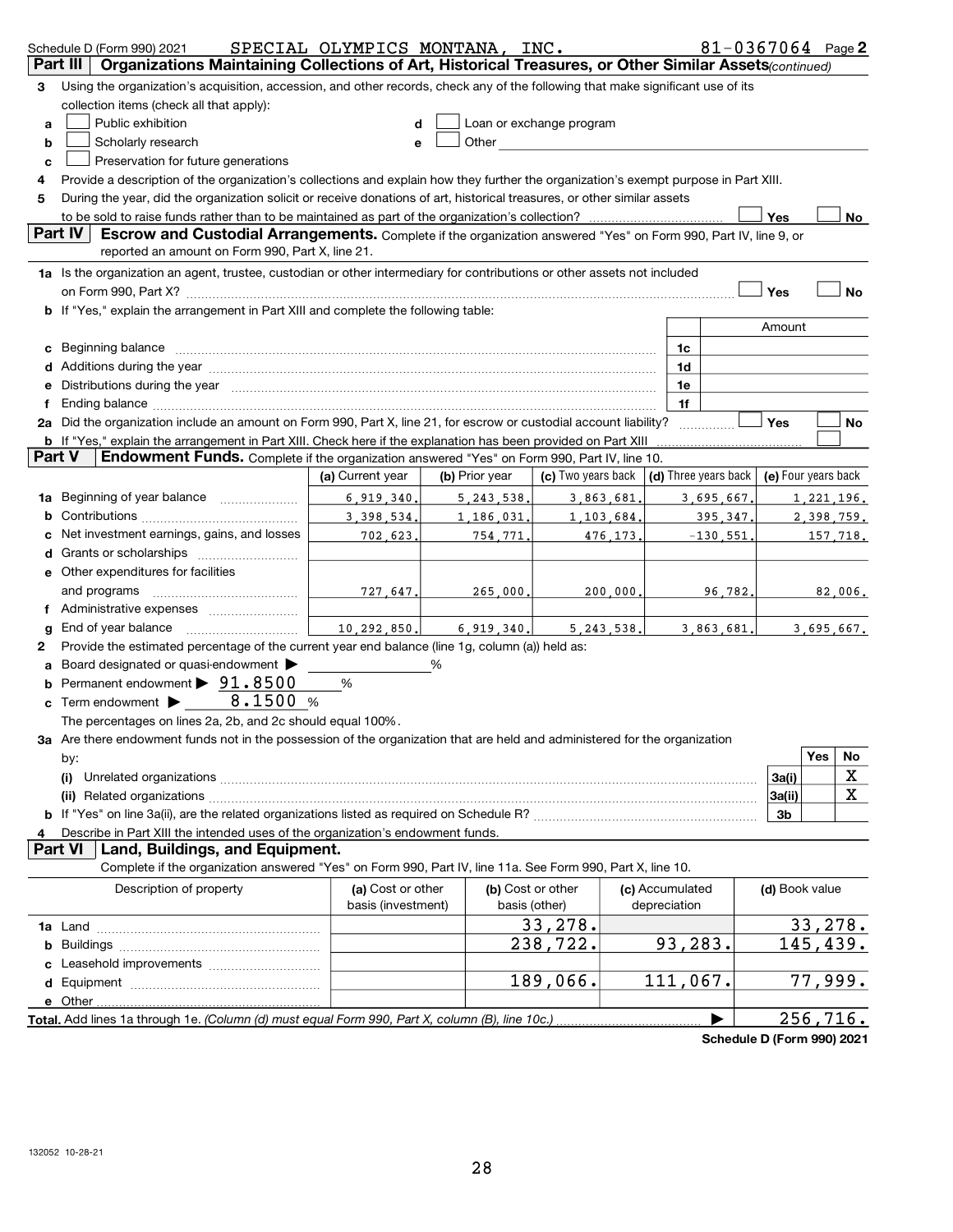| (a) Description of security or category (including name of security)                                                                                    | (b) Book value  | (c) Method of valuation: Cost or end-of-year market value |                            |
|---------------------------------------------------------------------------------------------------------------------------------------------------------|-----------------|-----------------------------------------------------------|----------------------------|
| (1) Financial derivatives                                                                                                                               |                 |                                                           |                            |
|                                                                                                                                                         |                 |                                                           |                            |
| $(3)$ Other                                                                                                                                             |                 |                                                           |                            |
| (A)                                                                                                                                                     |                 |                                                           |                            |
| (B)                                                                                                                                                     |                 |                                                           |                            |
| (C)                                                                                                                                                     |                 |                                                           |                            |
| (D)                                                                                                                                                     |                 |                                                           |                            |
| (E)                                                                                                                                                     |                 |                                                           |                            |
| (F)                                                                                                                                                     |                 |                                                           |                            |
| (G)                                                                                                                                                     |                 |                                                           |                            |
| (H)                                                                                                                                                     |                 |                                                           |                            |
| Total. (Col. (b) must equal Form 990, Part X, col. (B) line $12$ .)                                                                                     |                 |                                                           |                            |
| Part VIII Investments - Program Related.                                                                                                                |                 |                                                           |                            |
| Complete if the organization answered "Yes" on Form 990, Part IV, line 11c. See Form 990, Part X, line 13.                                              |                 |                                                           |                            |
| (a) Description of investment                                                                                                                           | (b) Book value  | (c) Method of valuation: Cost or end-of-year market value |                            |
| (1)                                                                                                                                                     |                 |                                                           |                            |
| (2)                                                                                                                                                     |                 |                                                           |                            |
| (3)                                                                                                                                                     |                 |                                                           |                            |
| (4)                                                                                                                                                     |                 |                                                           |                            |
| (5)                                                                                                                                                     |                 |                                                           |                            |
| (6)                                                                                                                                                     |                 |                                                           |                            |
| (7)                                                                                                                                                     |                 |                                                           |                            |
| (8)                                                                                                                                                     |                 |                                                           |                            |
| (9)                                                                                                                                                     |                 |                                                           |                            |
| Total. (Col. (b) must equal Form 990, Part X, col. (B) line 13.)                                                                                        |                 |                                                           |                            |
| Part IX<br><b>Other Assets.</b>                                                                                                                         |                 |                                                           |                            |
| Complete if the organization answered "Yes" on Form 990, Part IV, line 11d. See Form 990, Part X, line 15.                                              |                 |                                                           |                            |
|                                                                                                                                                         | (a) Description |                                                           | (b) Book value             |
| (1)                                                                                                                                                     |                 |                                                           |                            |
| (2)                                                                                                                                                     |                 |                                                           |                            |
| (3)                                                                                                                                                     |                 |                                                           |                            |
| (4)                                                                                                                                                     |                 |                                                           |                            |
| (5)                                                                                                                                                     |                 |                                                           |                            |
| (6)                                                                                                                                                     |                 |                                                           |                            |
| (7)                                                                                                                                                     |                 |                                                           |                            |
| (8)                                                                                                                                                     |                 |                                                           |                            |
| (9)                                                                                                                                                     |                 |                                                           |                            |
|                                                                                                                                                         |                 |                                                           |                            |
| <b>Other Liabilities.</b><br>Part X                                                                                                                     |                 |                                                           |                            |
| Complete if the organization answered "Yes" on Form 990, Part IV, line 11e or 11f. See Form 990, Part X, line 25.                                       |                 |                                                           |                            |
| (a) Description of liability<br>1.                                                                                                                      |                 |                                                           | (b) Book value             |
| Federal income taxes<br>(1)                                                                                                                             |                 |                                                           |                            |
| ANNUITIES PAYABLE<br>(2)                                                                                                                                |                 |                                                           | <u>115,570.</u>            |
| (3)                                                                                                                                                     |                 |                                                           |                            |
| (4)                                                                                                                                                     |                 |                                                           |                            |
| (5)                                                                                                                                                     |                 |                                                           |                            |
| (6)                                                                                                                                                     |                 |                                                           |                            |
| (7)                                                                                                                                                     |                 |                                                           |                            |
| (8)                                                                                                                                                     |                 |                                                           |                            |
| (9)                                                                                                                                                     |                 |                                                           |                            |
|                                                                                                                                                         |                 |                                                           | 115,570.                   |
| Liability for uncertain tax positions. In Part XIII, provide the text of the footnote to the organization's financial statements that reports the<br>2. |                 |                                                           |                            |
| organization's liability for uncertain tax positions under FASB ASC 740. Check here if the text of the footnote has been provided in Part XIII          |                 |                                                           |                            |
|                                                                                                                                                         |                 |                                                           | Schedule D (Form 990) 2021 |

Complete if the organization answered "Yes" on Form 990, Part IV, line 11b. See Form 990, Part X, line 12.

Schedule D (Form 990) 2021 SPECIAL OI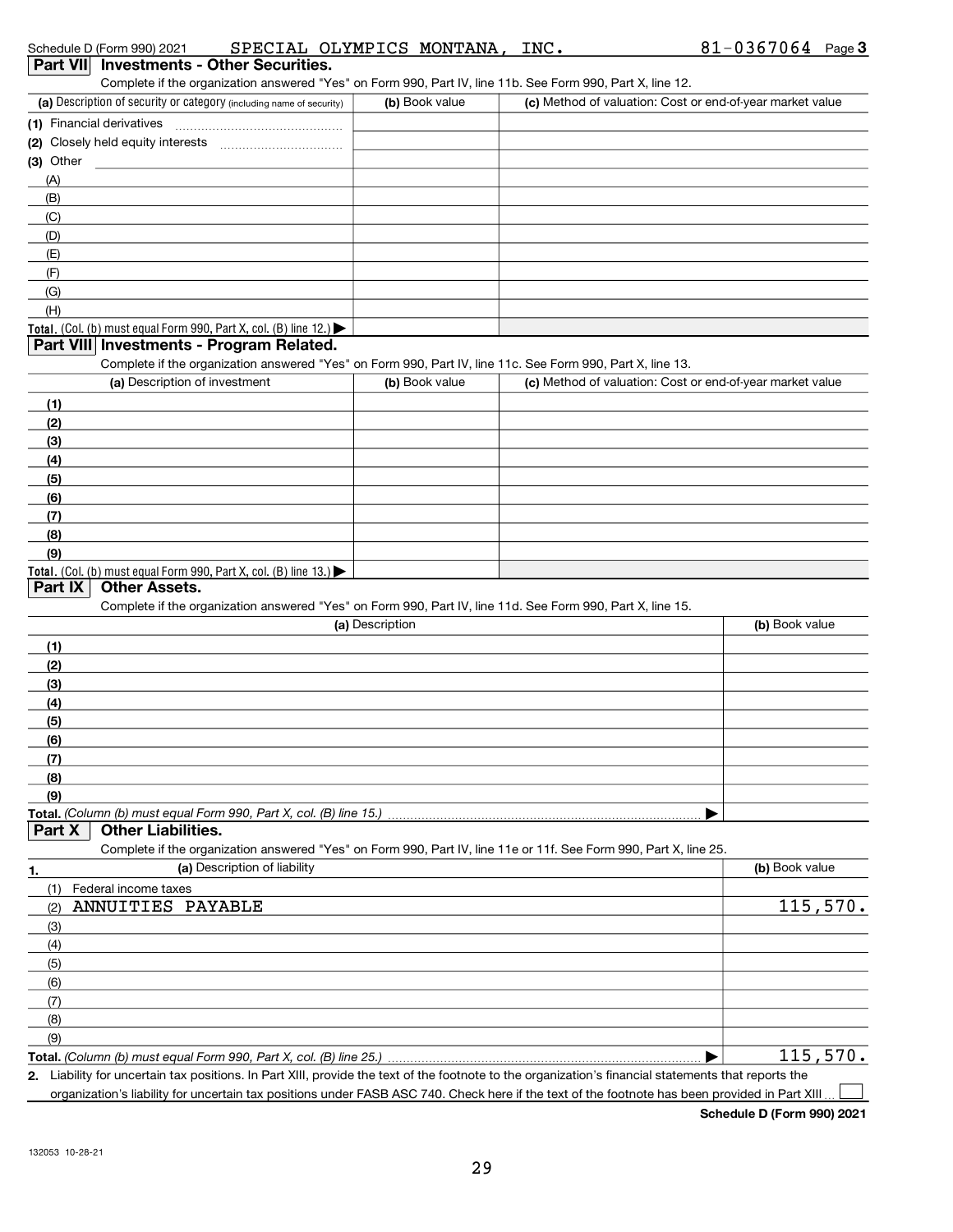|    |                                                                            |                |          | $\mathbf{1}$ | 2,466,419.      |
|----|----------------------------------------------------------------------------|----------------|----------|--------------|-----------------|
| 1. |                                                                            |                |          |              |                 |
| 2  | Amounts included on line 1 but not on Form 990, Part IX, line 25:          |                |          |              |                 |
| a  |                                                                            | 2a             | 245,006. |              |                 |
| b  | Prior year adjustments <i>www.www.www.www.www.www.www.www.www.</i> ww.     | 2 <sub>b</sub> |          |              |                 |
| C  |                                                                            | 2с             |          |              |                 |
| d  |                                                                            | 2d             | 57,481.  |              |                 |
| е  |                                                                            |                |          | 2e           | <u>302,487.</u> |
| 3  |                                                                            |                |          | 3            | 2, 163, 932.    |
| 4  | Amounts included on Form 990, Part IX, line 25, but not on line 1:         |                |          |              |                 |
| a  | Investment expenses not included on Form 990, Part VIII, line 7b           | - 4a           |          |              |                 |
| b  |                                                                            | 4 <sub>b</sub> |          |              |                 |
|    | c Add lines 4a and 4b                                                      |                |          | 4c           |                 |
| 5  |                                                                            |                |          | 5            | 2,163,932.      |
|    | Part XIII Supplemental Information.                                        |                |          |              |                 |
|    | PART V, LINE 4:                                                            |                |          |              |                 |
|    | SPECIAL OLYMPICS MONTANA, INC.'S ENDOWMENT CONSISTS OF FUNDS RECEIVED FROM |                |          |              |                 |
|    | MANY DONORS AND ESTABLISHED FOR A VARIETY OF PURPOSES. ITS ENDOWMENT       |                |          |              |                 |
|    | INCLUDES BOTH DONOR-RESTRICTED FUNDS AND FUNDS DESIGNATED BY THE BOARD OF  |                |          |              |                 |
|    | DIRECTORS TO FUNCTION AS ENDOWMENTS.                                       |                |          |              |                 |
|    |                                                                            |                |          |              |                 |

| adula D (Earm 000) 2021 | SPECIAL OLVMPICS MONTANA |  |
|-------------------------|--------------------------|--|

a Net unrealized gains (losses) on investments ~~~~~~~~~~~~~~~~~~ b Donated services and use of facilities ~~~~~~~~~~~~~~~~~~~~~~ c Recoveries of prior year grants ~~~~~~~~~~~~~~~~~~~~~~~~~ d Other (Describe in Part XIII.) ~~~~~~~~~~~~~~~~~~~~~~~~~~

Amounts included on line 1 but not on Form 990, Part VIII, line 12:

Amounts included on Form 990, Part VIII, line 12, but not on line 1:

a Investment expenses not included on Form 990, Part VIII, line 7b ~~~~~~~~ b Other (Describe in Part XIII.) ~~~~~~~~~~~~~~~~~~~~~~~~~~

Total revenue. Add lines 3 and 4c. (This must equal Form 990, Part I, line 12.)

Complete if the organization answered "Yes" on Form 990, Part IV, line 12a.

Schedule D (Form 990) 2021 SPECIAL OLYMPICS MONTANA, INC.  $81-0367064$  Page Complete if the organization answered "Yes" on Form 990, Part IV, line 12a. Part XI Reconciliation of Revenue per Audited Financial Statements With Revenue per Return.

> $2a$ 2b 2c 2d

4a 4b

e 2a 2d 2e Add lines through ~~~~~~~~~~~~~~~~~~~~~~~~~~~~~~~~~~~~~~~~~~~

Total revenue, gains, and other support per audited financial statements [100011111111111111111111111111111111

c 4a 4b Add lines and ~~~~~~~~~~~~~~~~~~~~~~~~~~~~~~~~~~~~~~~~~~~~~

Subtract line  $2$ e from line  $1$   $\ldots$   $\ldots$   $\ldots$   $\ldots$   $\ldots$   $\ldots$   $\ldots$   $\ldots$   $\ldots$   $\ldots$   $\ldots$   $\ldots$   $\ldots$   $\ldots$   $\ldots$   $\ldots$   $\ldots$   $\ldots$   $\ldots$   $\ldots$   $\ldots$   $\ldots$   $\ldots$ 

Part XII Reconciliation of Expenses per Audited Financial Statements With Expenses per Return.

# INCREASE IN VALUE OF LIFE INSURANCE **3,553.**

## PART XI, LINE 4B - OTHER ADJUSTMENTS:

#### GAMING EXPENSES -50, 2008 -50, 2009 - 50, 2009 - 50, 2009 - 50, 2009 - 50, 2009 - 50, 2009 - 50, 2009 - 50, 20

## FUNDRAISING EXPENSES  $-6,831$ .

1  $\overline{2}$ 

3 4

5

Schedule D (Form 990) 2021

6,962,034.

438,268. 6,523,766.

-57,481. 6,466,285.

1

189,709. 245,006.

3,553.

-57,481.

4c 5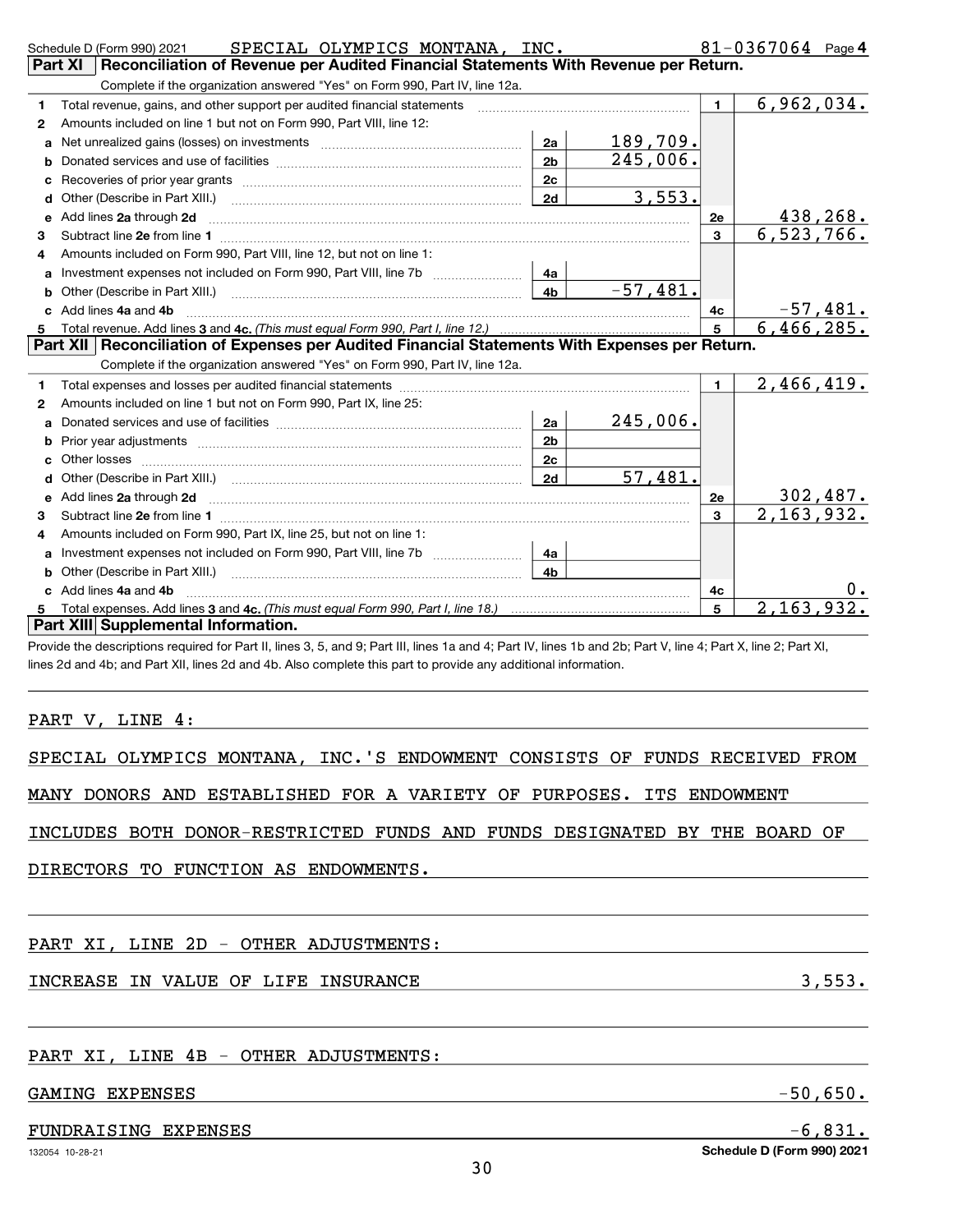| Schedule D (Form 990) 2021 SPECIAL OLYMPICS MONTANA, INC. 81-0367064 Page 5<br><b>Part XIII Supplemental Information (continued)</b>         |            |
|----------------------------------------------------------------------------------------------------------------------------------------------|------------|
| ROUNDING<br><u> 1989 - Jan Sterlinger, skriuwer fan it ferstjer fan it ferstjer fan it ferstjer fan it ferstjer fan it fers</u>              |            |
| TOTAL TO SCHEDULE D, PART XI, LINE 4B                                                                                                        | $-57,481.$ |
| PART XII, LINE 2D - OTHER ADJUSTMENTS:                                                                                                       |            |
| GAMING EXPENSES<br><u> 1989 - Johann Stoff, deutscher Stoff, der Stoff, der Stoff, der Stoff, der Stoff, der Stoff, der Stoff, der S</u>     | 50,650.    |
| FUNDRAISING EXPENSES<br><u> 1989 - Johann Stein, mars an deutscher Stein und der Stein und der Stein und der Stein und der Stein und der</u> | 6,831.     |
| TOTAL TO SCHEDULE D, PART XII, LINE 2D                                                                                                       | 57,481.    |
|                                                                                                                                              |            |
|                                                                                                                                              |            |
|                                                                                                                                              |            |
|                                                                                                                                              |            |
|                                                                                                                                              |            |
|                                                                                                                                              |            |
|                                                                                                                                              |            |
|                                                                                                                                              |            |
|                                                                                                                                              |            |
|                                                                                                                                              |            |
|                                                                                                                                              |            |
|                                                                                                                                              |            |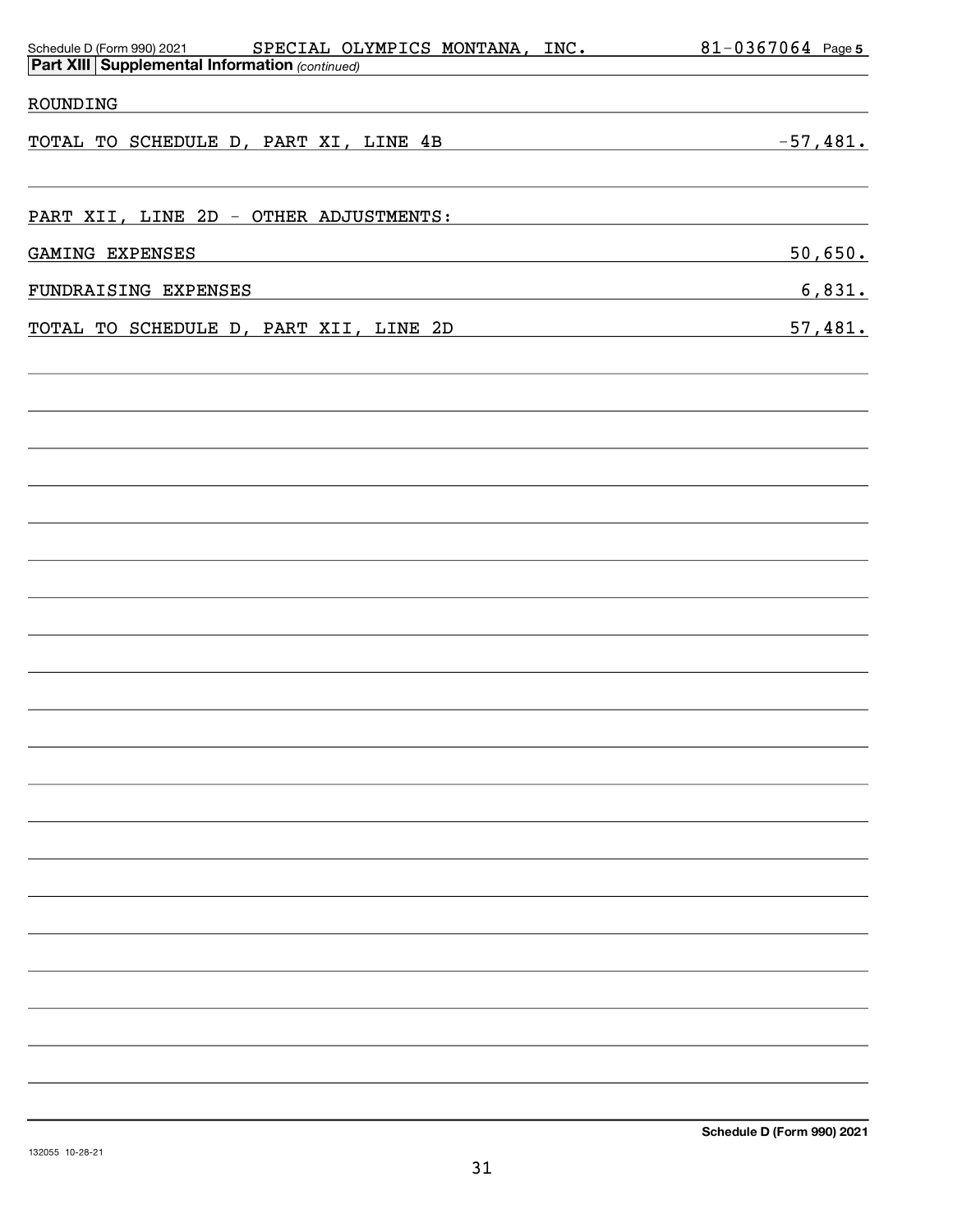| <b>SCHEDULE G</b>                                                                        |                                  | <b>Supplemental Information Regarding Fundraising or Gaming Activities</b>                                                                                                                                                                           |                                                           |               |                                                                            |                                                                            | OMB No. 1545-0047                                       |
|------------------------------------------------------------------------------------------|----------------------------------|------------------------------------------------------------------------------------------------------------------------------------------------------------------------------------------------------------------------------------------------------|-----------------------------------------------------------|---------------|----------------------------------------------------------------------------|----------------------------------------------------------------------------|---------------------------------------------------------|
| (Form 990)                                                                               |                                  | Complete if the organization answered "Yes" on Form 990, Part IV, line 17, 18, or 19, or if the<br>organization entered more than \$15,000 on Form 990-EZ, line 6a.                                                                                  |                                                           |               |                                                                            |                                                                            | 2021                                                    |
| Department of the Treasury                                                               |                                  | <b>Open to Public</b>                                                                                                                                                                                                                                |                                                           |               |                                                                            |                                                                            |                                                         |
| Internal Revenue Service<br>Name of the organization                                     |                                  | Go to www.irs.gov/Form990 for instructions and the latest information.                                                                                                                                                                               |                                                           |               |                                                                            |                                                                            | Inspection<br><b>Employer identification number</b>     |
|                                                                                          |                                  | <u>SPECIAL OLYMPICS MONTANA,</u>                                                                                                                                                                                                                     | INC.                                                      |               |                                                                            | 81-0367064                                                                 |                                                         |
| Part I                                                                                   |                                  | Fundraising Activities. Complete if the organization answered "Yes" on Form 990, Part IV, line 17. Form 990-EZ filers are not                                                                                                                        |                                                           |               |                                                                            |                                                                            |                                                         |
|                                                                                          | required to complete this part.  |                                                                                                                                                                                                                                                      |                                                           |               |                                                                            |                                                                            |                                                         |
| Mail solicitations<br>a<br>b<br>Phone solicitations<br>c<br>In-person solicitations<br>d | Internet and email solicitations | 1 Indicate whether the organization raised funds through any of the following activities. Check all that apply.<br>e<br>f<br>Special fundraising events<br>g                                                                                         |                                                           |               | Solicitation of non-government grants<br>Solicitation of government grants |                                                                            |                                                         |
|                                                                                          |                                  | 2 a Did the organization have a written or oral agreement with any individual (including officers, directors, trustees, or                                                                                                                           |                                                           |               |                                                                            |                                                                            |                                                         |
|                                                                                          |                                  | key employees listed in Form 990, Part VII) or entity in connection with professional fundraising services?<br>b If "Yes," list the 10 highest paid individuals or entities (fundraisers) pursuant to agreements under which the fundraiser is to be |                                                           |               |                                                                            |                                                                            | <b>Yes</b><br><b>No</b>                                 |
| compensated at least \$5,000 by the organization.                                        |                                  |                                                                                                                                                                                                                                                      |                                                           |               |                                                                            |                                                                            |                                                         |
| (i) Name and address of individual<br>or entity (fundraiser)                             |                                  | (ii) Activity                                                                                                                                                                                                                                        | (iii) Did<br>fundraiser<br>have custody<br>contributions? | or control of | (iv) Gross receipts<br>from activity                                       | (v) Amount paid<br>to (or retained by)<br>fundraiser<br>listed in col. (i) | (vi) Amount paid<br>to (or retained by)<br>organization |
|                                                                                          |                                  |                                                                                                                                                                                                                                                      | <b>Yes</b>                                                | No            |                                                                            |                                                                            |                                                         |
|                                                                                          |                                  |                                                                                                                                                                                                                                                      |                                                           |               |                                                                            |                                                                            |                                                         |
|                                                                                          |                                  |                                                                                                                                                                                                                                                      |                                                           |               |                                                                            |                                                                            |                                                         |
|                                                                                          |                                  |                                                                                                                                                                                                                                                      |                                                           |               |                                                                            |                                                                            |                                                         |
|                                                                                          |                                  |                                                                                                                                                                                                                                                      |                                                           |               |                                                                            |                                                                            |                                                         |
|                                                                                          |                                  |                                                                                                                                                                                                                                                      |                                                           |               |                                                                            |                                                                            |                                                         |
|                                                                                          |                                  |                                                                                                                                                                                                                                                      |                                                           |               |                                                                            |                                                                            |                                                         |
|                                                                                          |                                  |                                                                                                                                                                                                                                                      |                                                           |               |                                                                            |                                                                            |                                                         |
|                                                                                          |                                  |                                                                                                                                                                                                                                                      |                                                           |               |                                                                            |                                                                            |                                                         |
|                                                                                          |                                  |                                                                                                                                                                                                                                                      |                                                           |               |                                                                            |                                                                            |                                                         |
| Total                                                                                    |                                  |                                                                                                                                                                                                                                                      |                                                           |               |                                                                            |                                                                            |                                                         |
| or licensing.                                                                            |                                  | 3 List all states in which the organization is registered or licensed to solicit contributions or has been notified it is exempt from registration                                                                                                   |                                                           |               |                                                                            |                                                                            |                                                         |
|                                                                                          |                                  |                                                                                                                                                                                                                                                      |                                                           |               |                                                                            |                                                                            |                                                         |
|                                                                                          |                                  |                                                                                                                                                                                                                                                      |                                                           |               |                                                                            |                                                                            |                                                         |
|                                                                                          |                                  |                                                                                                                                                                                                                                                      |                                                           |               |                                                                            |                                                                            |                                                         |
|                                                                                          |                                  |                                                                                                                                                                                                                                                      |                                                           |               |                                                                            |                                                                            |                                                         |
|                                                                                          |                                  |                                                                                                                                                                                                                                                      |                                                           |               |                                                                            |                                                                            |                                                         |
|                                                                                          |                                  |                                                                                                                                                                                                                                                      |                                                           |               |                                                                            |                                                                            |                                                         |
|                                                                                          |                                  |                                                                                                                                                                                                                                                      |                                                           |               |                                                                            |                                                                            |                                                         |
|                                                                                          |                                  |                                                                                                                                                                                                                                                      |                                                           |               |                                                                            |                                                                            |                                                         |

LHA For Paperwork Reduction Act Notice, see the Instructions for Form 990 or 990-EZ. Schedule G (Form 990) 2021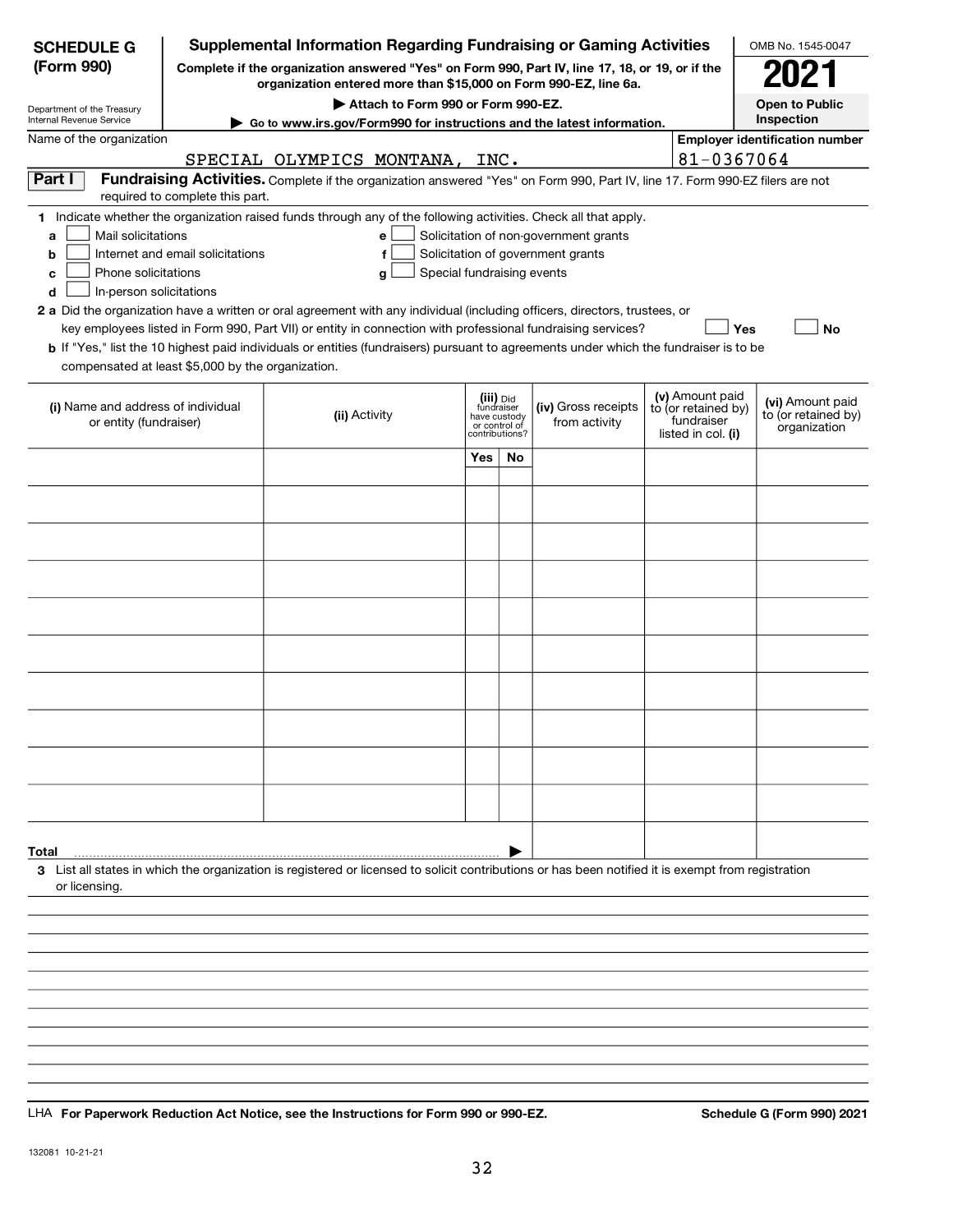|                           |    | Schedule G (Form 990) 2021                                                                                                                                                                                                                                                 | SPECIAL OLYMPICS MONTANA, INC. |                                                                                                                 |                           | $81 - 0367064$ Page 2                                  |
|---------------------------|----|----------------------------------------------------------------------------------------------------------------------------------------------------------------------------------------------------------------------------------------------------------------------------|--------------------------------|-----------------------------------------------------------------------------------------------------------------|---------------------------|--------------------------------------------------------|
| Part II                   |    | Fundraising Events. Complete if the organization answered "Yes" on Form 990, Part IV, line 18, or reported more than \$15,000<br>of fundraising event contributions and gross income on Form 990-EZ, lines 1 and 6b. List events with gross receipts greater than \$5,000. |                                |                                                                                                                 |                           |                                                        |
|                           |    |                                                                                                                                                                                                                                                                            | (a) Event $#1$                 | (b) Event #2                                                                                                    | (c) Other events          | (d) Total events                                       |
|                           |    |                                                                                                                                                                                                                                                                            |                                | PRESIDENT'S                                                                                                     |                           | (add col. (a) through                                  |
|                           |    |                                                                                                                                                                                                                                                                            | POLAR PLUNGEPLUNGE             |                                                                                                                 | 15                        | col. (c)                                               |
|                           |    |                                                                                                                                                                                                                                                                            | (event type)                   | (event type)                                                                                                    | (total number)            |                                                        |
| Revenue                   | 1. |                                                                                                                                                                                                                                                                            | 29,048.                        | 25,746.                                                                                                         | 247,696.                  | 302,490.                                               |
|                           |    |                                                                                                                                                                                                                                                                            | 29,048.                        | <u>25,746.</u>                                                                                                  | 247,696.                  | <u>302,490.</u>                                        |
|                           | 3  | Gross income (line 1 minus line 2)                                                                                                                                                                                                                                         |                                |                                                                                                                 |                           |                                                        |
|                           |    |                                                                                                                                                                                                                                                                            |                                |                                                                                                                 |                           |                                                        |
|                           | 4  |                                                                                                                                                                                                                                                                            |                                |                                                                                                                 |                           |                                                        |
|                           | 5  |                                                                                                                                                                                                                                                                            |                                |                                                                                                                 |                           |                                                        |
| Direct Expenses           | 6  |                                                                                                                                                                                                                                                                            |                                |                                                                                                                 |                           |                                                        |
|                           | 7  |                                                                                                                                                                                                                                                                            |                                |                                                                                                                 |                           |                                                        |
|                           | 8  |                                                                                                                                                                                                                                                                            |                                |                                                                                                                 |                           |                                                        |
|                           | 9  |                                                                                                                                                                                                                                                                            | 4, 100.                        | 2,731.                                                                                                          |                           | 6,831.                                                 |
|                           | 10 | Direct expense summary. Add lines 4 through 9 in column (d)                                                                                                                                                                                                                |                                |                                                                                                                 |                           | 6,831.                                                 |
|                           |    | 11 Net income summary. Subtract line 10 from line 3, column (d)                                                                                                                                                                                                            |                                |                                                                                                                 |                           | $-6,831.$                                              |
| Part III                  |    | Gaming. Complete if the organization answered "Yes" on Form 990, Part IV, line 19, or reported more than<br>\$15,000 on Form 990-EZ, line 6a.                                                                                                                              |                                |                                                                                                                 |                           |                                                        |
| Revenue                   |    |                                                                                                                                                                                                                                                                            | (a) Bingo                      | (b) Pull tabs/instant<br>bingo/progressive bingo                                                                | (c) Other gaming          | (d) Total gaming (add<br>$ col.$ (a) through col. (c)) |
|                           | 1. |                                                                                                                                                                                                                                                                            |                                |                                                                                                                 | 571,878.                  | 571,878.                                               |
|                           |    |                                                                                                                                                                                                                                                                            |                                |                                                                                                                 |                           |                                                        |
| Expenses                  | 3  |                                                                                                                                                                                                                                                                            |                                |                                                                                                                 |                           |                                                        |
| $\ddot{\circ}$<br>e<br>Öi | 4  |                                                                                                                                                                                                                                                                            |                                |                                                                                                                 |                           |                                                        |
|                           | 5  |                                                                                                                                                                                                                                                                            |                                |                                                                                                                 | 50,650.                   | 50,650.                                                |
|                           |    |                                                                                                                                                                                                                                                                            | Yes<br>%                       | Yes<br>%                                                                                                        | <b>Yes</b><br>%           |                                                        |
|                           | 6  | Volunteer labor                                                                                                                                                                                                                                                            | No                             | No                                                                                                              | $\lfloor x \rfloor$<br>No |                                                        |
|                           | 7  | Direct expense summary. Add lines 2 through 5 in column (d)                                                                                                                                                                                                                |                                | the contract of the contract of the contract of the contract of the contract of the contract of the contract of |                           | <u>50,650.</u>                                         |
|                           | 8  |                                                                                                                                                                                                                                                                            |                                |                                                                                                                 |                           | <u>521,228.</u>                                        |
|                           |    |                                                                                                                                                                                                                                                                            |                                |                                                                                                                 |                           |                                                        |
| 9.                        |    | Enter the state(s) in which the organization conducts gaming activities: $MT$                                                                                                                                                                                              |                                |                                                                                                                 |                           |                                                        |
|                           |    |                                                                                                                                                                                                                                                                            |                                |                                                                                                                 |                           | $\boxed{\mathbf{X}}$ No<br>Yes                         |
|                           |    | b If "No," explain: MONTANA DOES NOT REQUIRE ORGANIZATIONS CONDUCTING RAFFLES TO BE<br>LICENSED OR TO OBTAIN A PERMIT. THE ORGANIZATION FOLLOWS MONTANA LAW.                                                                                                               |                                |                                                                                                                 |                           |                                                        |
|                           |    |                                                                                                                                                                                                                                                                            |                                |                                                                                                                 |                           |                                                        |
|                           |    | <b>b</b> If "Yes," explain:                                                                                                                                                                                                                                                |                                |                                                                                                                 |                           | $\lfloor x \rfloor$ No<br>Yes                          |
|                           |    |                                                                                                                                                                                                                                                                            |                                |                                                                                                                 |                           |                                                        |

Schedule G (Form 990) 2021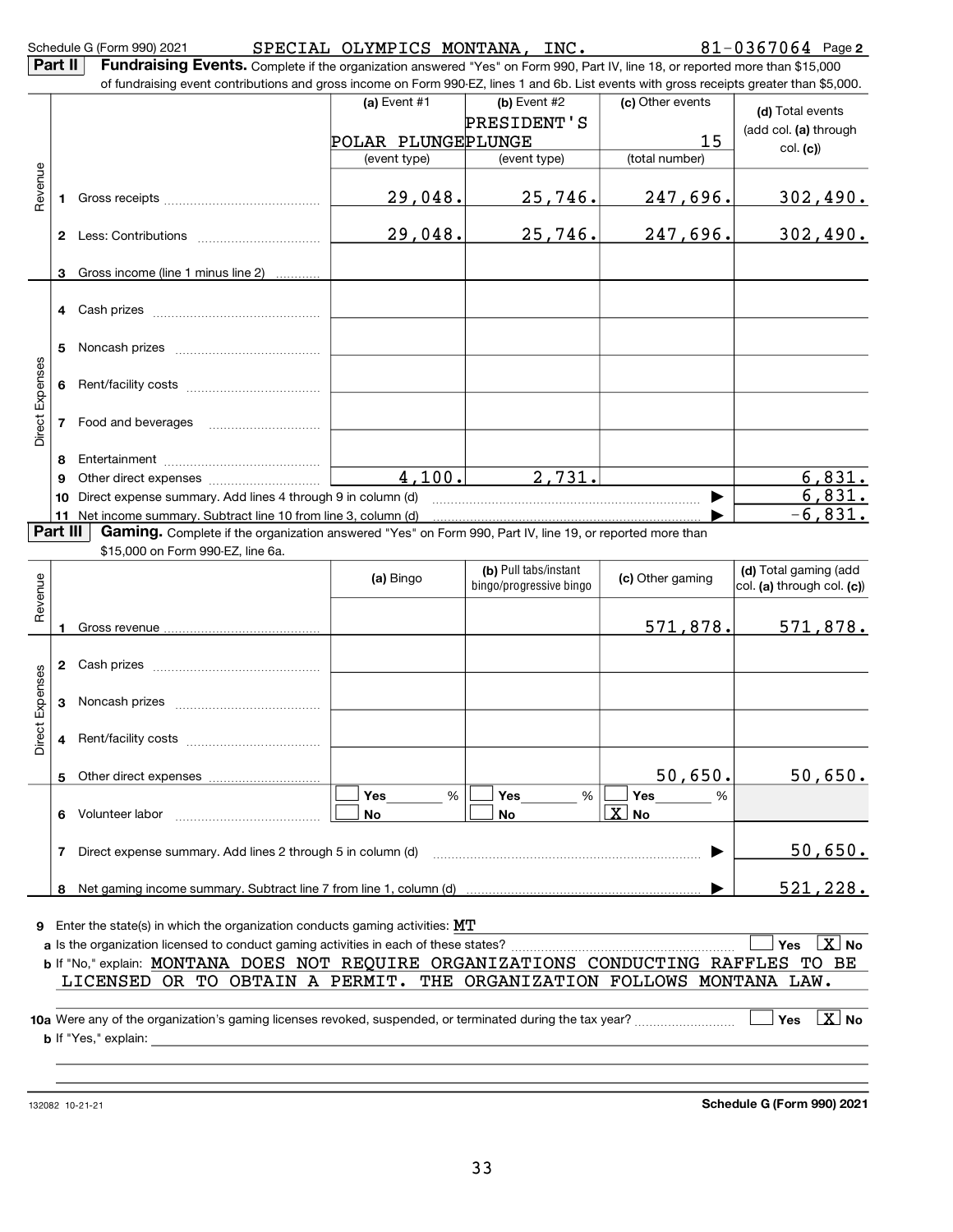| Schedule G (Form 990) 2021         |                                                                                                                                     | SPECIAL OLYMPICS MONTANA, INC. |                        |                                                                                                                                                                                                                                                | $81 - 0367064$ Page 3       |                         |
|------------------------------------|-------------------------------------------------------------------------------------------------------------------------------------|--------------------------------|------------------------|------------------------------------------------------------------------------------------------------------------------------------------------------------------------------------------------------------------------------------------------|-----------------------------|-------------------------|
|                                    |                                                                                                                                     |                                |                        |                                                                                                                                                                                                                                                | Yes                         | $ X $ No                |
|                                    | 12 Is the organization a grantor, beneficiary or trustee of a trust, or a member of a partnership or other entity formed            |                                |                        |                                                                                                                                                                                                                                                |                             |                         |
|                                    |                                                                                                                                     |                                |                        |                                                                                                                                                                                                                                                | $\sqrt{}$ Yes $\sqrt{X}$ No |                         |
|                                    | 13 Indicate the percentage of gaming activity conducted in:                                                                         |                                |                        |                                                                                                                                                                                                                                                |                             |                         |
|                                    |                                                                                                                                     |                                |                        |                                                                                                                                                                                                                                                |                             | %                       |
|                                    |                                                                                                                                     |                                |                        | <b>b</b> An outside facility <i>[[[[[[[[[[[[[[[]]]</i> ] An outside facility <i>[[[[[[[[[[[[[[[]]]]]</i> and an anti-manufacture of the state of the state of the state of the state of the state of the state of the state of the state of th | 13b                         | $\%$                    |
|                                    | 14 Enter the name and address of the person who prepares the organization's gaming/special events books and records:                |                                |                        |                                                                                                                                                                                                                                                |                             |                         |
|                                    | Name $\blacktriangleright$ PAT MCCRANEY, SPECIAL OLYMPICS MONTANA, INC.                                                             |                                |                        |                                                                                                                                                                                                                                                |                             |                         |
|                                    | Address $\triangleright$ 710 1ST AVE N - GREAT FALLS, MT 59401                                                                      |                                |                        |                                                                                                                                                                                                                                                |                             |                         |
|                                    |                                                                                                                                     |                                |                        | <b>15a</b> Does the organization have a contract with a third party from whom the organization receives gaming revenue? <b>COMAT THEOT ASSEM</b> No                                                                                            |                             |                         |
|                                    |                                                                                                                                     |                                |                        |                                                                                                                                                                                                                                                |                             |                         |
|                                    | of gaming revenue retained by the third party $\triangleright$ \$                                                                   |                                |                        |                                                                                                                                                                                                                                                |                             |                         |
|                                    | c If "Yes," enter name and address of the third party:                                                                              |                                |                        |                                                                                                                                                                                                                                                |                             |                         |
|                                    |                                                                                                                                     |                                |                        |                                                                                                                                                                                                                                                |                             |                         |
|                                    | Name $\blacktriangleright$                                                                                                          |                                |                        |                                                                                                                                                                                                                                                |                             |                         |
|                                    |                                                                                                                                     |                                |                        |                                                                                                                                                                                                                                                |                             |                         |
| 16 Gaming manager information:     |                                                                                                                                     |                                |                        |                                                                                                                                                                                                                                                |                             |                         |
| Name $\blacktriangleright$         | <u> 1989 - Johann Barbara, martin amerikan basal dan berasal dan berasal dalam basal dan berasal dan berasal dan</u>                |                                |                        |                                                                                                                                                                                                                                                |                             |                         |
|                                    | Gaming manager compensation > \$                                                                                                    |                                |                        |                                                                                                                                                                                                                                                |                             |                         |
|                                    |                                                                                                                                     |                                |                        |                                                                                                                                                                                                                                                |                             |                         |
|                                    |                                                                                                                                     |                                |                        | Description of services provided states and the service of the service of the services provided states are serviced to the service of the services provided states are services of the services of the services of the service                 |                             |                         |
|                                    |                                                                                                                                     |                                |                        |                                                                                                                                                                                                                                                |                             |                         |
|                                    |                                                                                                                                     |                                |                        |                                                                                                                                                                                                                                                |                             |                         |
|                                    | Director/officer                                                                                                                    | Employee                       | Independent contractor |                                                                                                                                                                                                                                                |                             |                         |
| <b>17</b> Mandatory distributions: |                                                                                                                                     |                                |                        |                                                                                                                                                                                                                                                |                             |                         |
|                                    | a Is the organization required under state law to make charitable distributions from the gaming proceeds to                         |                                |                        |                                                                                                                                                                                                                                                |                             |                         |
|                                    | retain the state gaming license?                                                                                                    |                                |                        |                                                                                                                                                                                                                                                | $\Box$ Yes                  | $\boxed{\mathbf{X}}$ No |
|                                    | <b>b</b> Enter the amount of distributions required under state law to be distributed to other exempt organizations or spent in the |                                |                        |                                                                                                                                                                                                                                                |                             |                         |
|                                    | organization's own exempt activities during the tax year $\triangleright$ \$                                                        |                                |                        |                                                                                                                                                                                                                                                |                             |                         |
| Part IV                            |                                                                                                                                     |                                |                        | Supplemental Information. Provide the explanations required by Part I, line 2b, columns (iii) and (v); and Part III, lines 9, 9b, 10b,                                                                                                         |                             |                         |
|                                    | 15b, 15c, 16, and 17b, as applicable. Also provide any additional information. See instructions.                                    |                                |                        |                                                                                                                                                                                                                                                |                             |                         |
|                                    |                                                                                                                                     |                                |                        |                                                                                                                                                                                                                                                |                             |                         |
|                                    |                                                                                                                                     |                                |                        |                                                                                                                                                                                                                                                |                             |                         |
|                                    |                                                                                                                                     |                                |                        |                                                                                                                                                                                                                                                |                             |                         |
|                                    |                                                                                                                                     |                                |                        |                                                                                                                                                                                                                                                |                             |                         |
|                                    |                                                                                                                                     |                                |                        |                                                                                                                                                                                                                                                |                             |                         |
|                                    |                                                                                                                                     |                                |                        |                                                                                                                                                                                                                                                |                             |                         |
|                                    |                                                                                                                                     |                                |                        |                                                                                                                                                                                                                                                |                             |                         |
|                                    |                                                                                                                                     |                                |                        |                                                                                                                                                                                                                                                |                             |                         |
|                                    |                                                                                                                                     |                                |                        |                                                                                                                                                                                                                                                |                             |                         |
|                                    |                                                                                                                                     |                                |                        |                                                                                                                                                                                                                                                |                             |                         |
|                                    |                                                                                                                                     |                                |                        |                                                                                                                                                                                                                                                |                             |                         |
|                                    |                                                                                                                                     |                                |                        |                                                                                                                                                                                                                                                |                             |                         |
|                                    |                                                                                                                                     |                                |                        |                                                                                                                                                                                                                                                |                             |                         |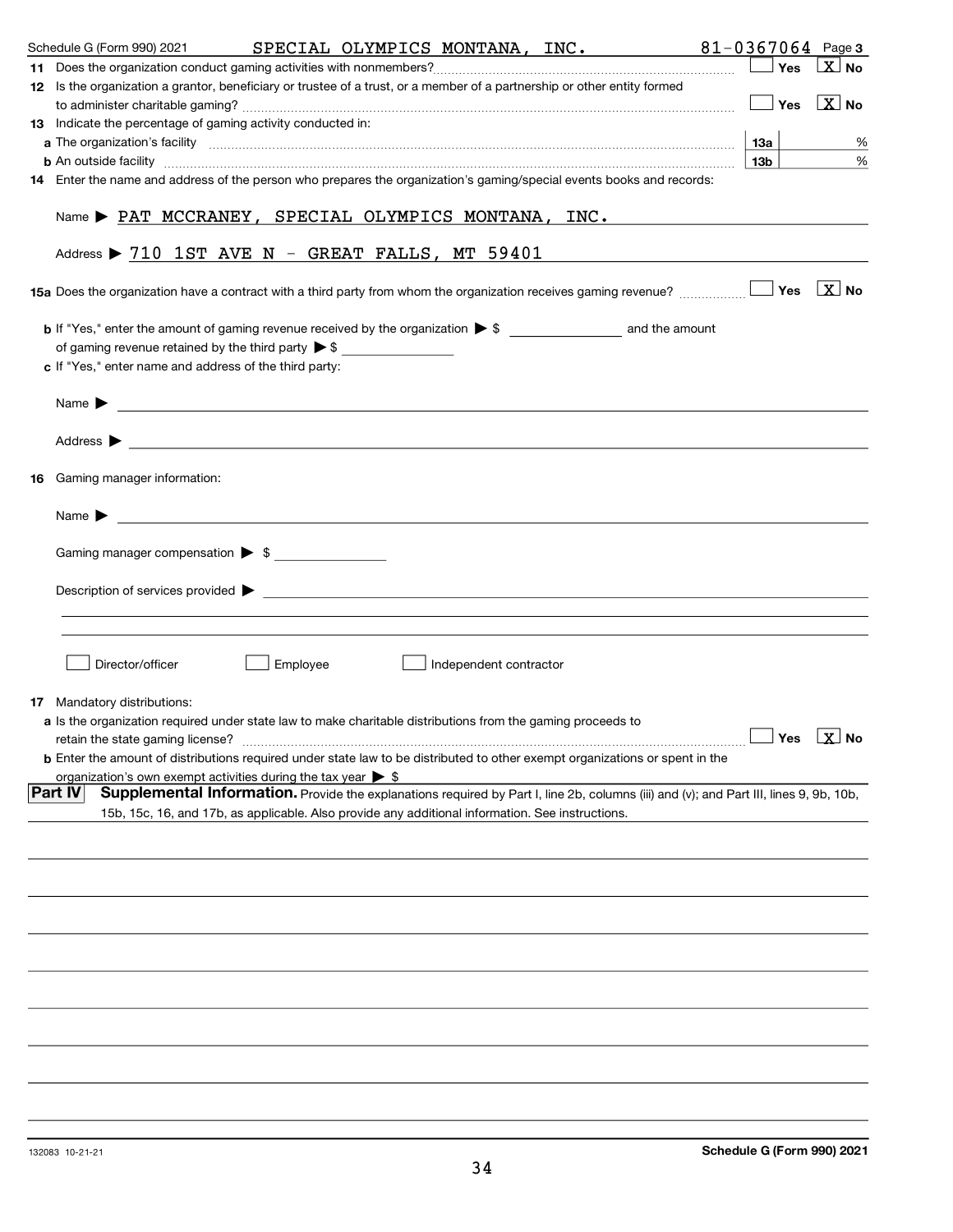| Schedule G (Form 990) |  |
|-----------------------|--|
| $R = 1.1$             |  |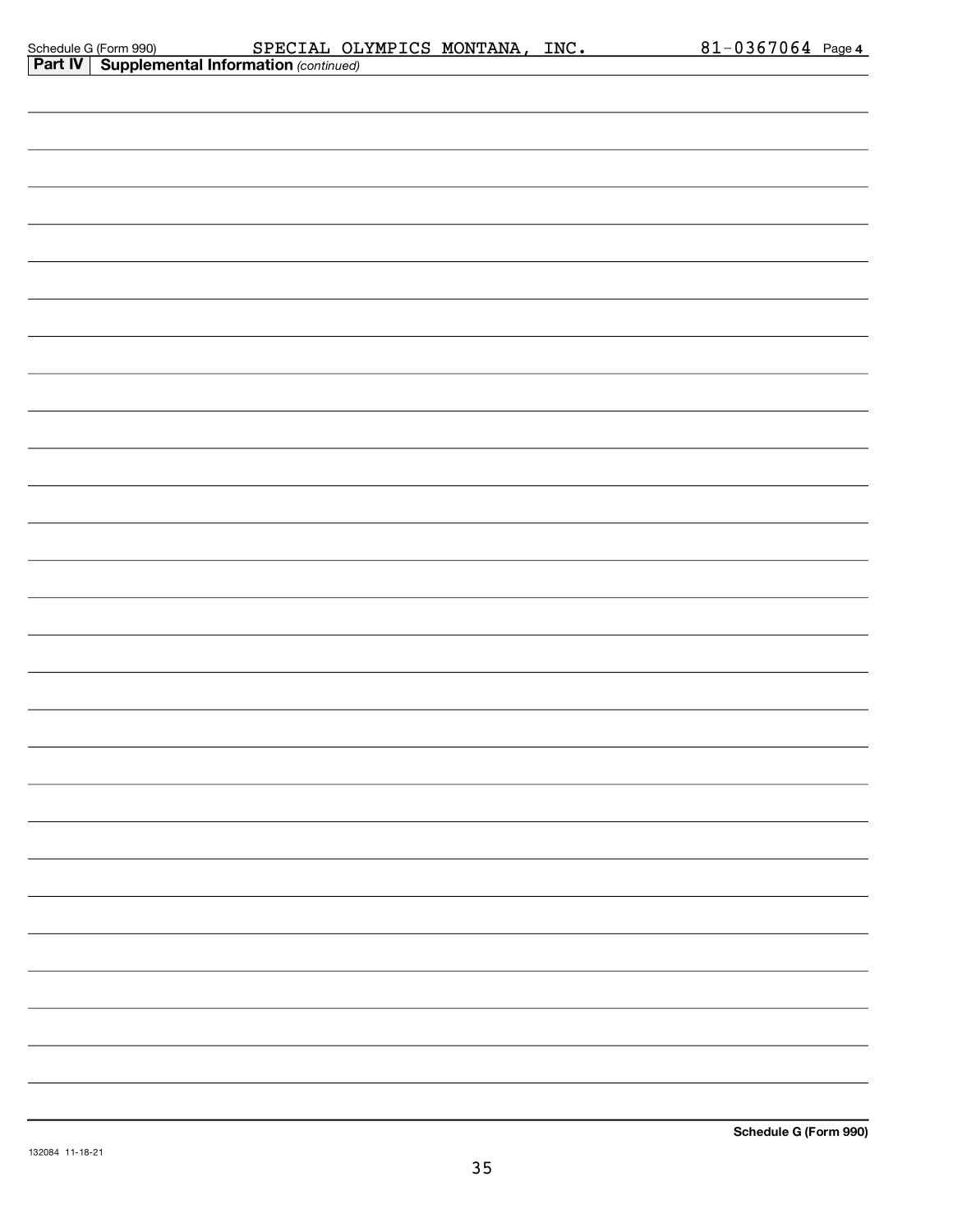Department of the Treasury Internal Revenue Service

# Noncash Contributions

| OMB No 1545-0047             |
|------------------------------|
| 02                           |
| Open to Public<br>Inspection |

Employer identification number

Name of the organization

Complete if the organizations answered "Yes" on Form 990, Part IV, lines 29 or 30.

Attach to Form 990.

▶ Go to www.irs.gov/Form990 for instructions and the latest information.

#### **Part I** Types of Property SPECIAL OLYMPICS MONTANA, INC. 81-0367064

|                |                                                                                                                                | (a)<br>Check if<br>applicable | (b)<br>Number of<br>contributions or | (c)<br>Noncash contribution<br>amounts reported on<br>items contributed Form 990, Part VIII, line 1g | (d)<br>Method of determining<br>noncash contribution amounts |     |            |    |
|----------------|--------------------------------------------------------------------------------------------------------------------------------|-------------------------------|--------------------------------------|------------------------------------------------------------------------------------------------------|--------------------------------------------------------------|-----|------------|----|
| 1.             |                                                                                                                                |                               |                                      |                                                                                                      |                                                              |     |            |    |
| $\mathbf{2}$   | Art - Historical treasures                                                                                                     |                               |                                      |                                                                                                      |                                                              |     |            |    |
| З              | Art - Fractional interests                                                                                                     |                               |                                      |                                                                                                      |                                                              |     |            |    |
| 4              |                                                                                                                                |                               |                                      |                                                                                                      |                                                              |     |            |    |
| 5              | Clothing and household goods                                                                                                   |                               |                                      |                                                                                                      |                                                              |     |            |    |
| 6              |                                                                                                                                |                               |                                      |                                                                                                      |                                                              |     |            |    |
| $\overline{7}$ |                                                                                                                                |                               |                                      |                                                                                                      |                                                              |     |            |    |
| 8              |                                                                                                                                |                               |                                      |                                                                                                      |                                                              |     |            |    |
| 9              |                                                                                                                                | $\mathbf X$                   | 4                                    |                                                                                                      | 68,710. FAIR MARKET VALUE                                    |     |            |    |
| 10             | Securities - Closely held stock                                                                                                |                               |                                      |                                                                                                      |                                                              |     |            |    |
| 11             | Securities - Partnership, LLC, or                                                                                              |                               |                                      |                                                                                                      |                                                              |     |            |    |
|                |                                                                                                                                |                               |                                      |                                                                                                      |                                                              |     |            |    |
| 12             | Securities - Miscellaneous                                                                                                     |                               |                                      |                                                                                                      |                                                              |     |            |    |
| 13             | Qualified conservation contribution -                                                                                          |                               |                                      |                                                                                                      |                                                              |     |            |    |
|                | Historic structures                                                                                                            |                               |                                      |                                                                                                      |                                                              |     |            |    |
| 14             | Qualified conservation contribution - Other                                                                                    |                               |                                      |                                                                                                      |                                                              |     |            |    |
| 15             | Real estate - Residential                                                                                                      |                               |                                      |                                                                                                      |                                                              |     |            |    |
| 16             | Real estate - Commercial                                                                                                       |                               |                                      |                                                                                                      |                                                              |     |            |    |
| 17             |                                                                                                                                |                               |                                      |                                                                                                      |                                                              |     |            |    |
| 18             |                                                                                                                                |                               |                                      |                                                                                                      |                                                              |     |            |    |
| 19             |                                                                                                                                |                               |                                      |                                                                                                      |                                                              |     |            |    |
| 20             | Drugs and medical supplies                                                                                                     |                               |                                      |                                                                                                      |                                                              |     |            |    |
| 21             |                                                                                                                                |                               |                                      |                                                                                                      |                                                              |     |            |    |
| 22             |                                                                                                                                |                               |                                      |                                                                                                      |                                                              |     |            |    |
| 23             |                                                                                                                                |                               |                                      |                                                                                                      |                                                              |     |            |    |
| 24             |                                                                                                                                |                               |                                      |                                                                                                      |                                                              |     |            |    |
| 25             | (SUPPLIES<br>Other $\blacktriangleright$                                                                                       | х                             | 14                                   |                                                                                                      | 5,500.REPLACEMENT COST                                       |     |            |    |
| 26             | $($ $)$<br>Other $\blacktriangleright$                                                                                         |                               |                                      |                                                                                                      |                                                              |     |            |    |
| 27             | Other $\blacktriangleright$                                                                                                    |                               |                                      |                                                                                                      |                                                              |     |            |    |
| 28             | Other $\blacktriangleright$                                                                                                    |                               |                                      |                                                                                                      |                                                              |     |            |    |
| 29             | Number of Forms 8283 received by the organization during the tax year for contributions                                        |                               |                                      |                                                                                                      |                                                              |     |            |    |
|                | for which the organization completed Form 8283, Part V, Donee Acknowledgement                                                  |                               |                                      | 29                                                                                                   |                                                              |     |            |    |
|                |                                                                                                                                |                               |                                      |                                                                                                      |                                                              |     | <b>Yes</b> | No |
|                | 30a During the year, did the organization receive by contribution any property reported in Part I, lines 1 through 28, that it |                               |                                      |                                                                                                      |                                                              |     |            |    |
|                | must hold for at least three years from the date of the initial contribution, and which isn't required to be used for          |                               |                                      |                                                                                                      |                                                              |     |            |    |
|                |                                                                                                                                |                               |                                      |                                                                                                      |                                                              | 30a |            | X  |
|                | <b>b</b> If "Yes," describe the arrangement in Part II.                                                                        |                               |                                      |                                                                                                      |                                                              |     |            |    |
| 31             | Does the organization have a gift acceptance policy that requires the review of any nonstandard contributions?                 |                               |                                      |                                                                                                      |                                                              | 31  |            | х  |

**31** Does the organization have a gift acceptance policy that requires the review of any nonstandard contributions?  $\ldots\ldots\ldots\ldots\ldots$ 32a Does the organization hire or use third parties or related organizations to solicit, process, or sell noncash 33 b If "Yes," describe in Part II.  $\text{contributions?}$   $\ldots$   $\ldots$   $\ldots$   $\ldots$   $\ldots$   $\ldots$   $\ldots$   $\ldots$   $\ldots$   $\ldots$   $\ldots$   $\ldots$   $\ldots$   $\ldots$   $\ldots$   $\ldots$   $\ldots$   $\ldots$   $\ldots$   $\ldots$   $\ldots$   $\ldots$   $\ldots$   $\ldots$   $\ldots$   $\ldots$   $\ldots$   $\ldots$   $\ldots$   $\ldots$   $\ldots$   $\ldots$   $\ldots$   $\ldots$   $\ldots$  If the organization didn't report an amount in column (c) for a type of property for which column (a) is checked,

For Paperwork Reduction Act Notice, see the Instructions for Form 990. Schedule M (Form 990) 2021 LHA

32a

X

describe in Part II.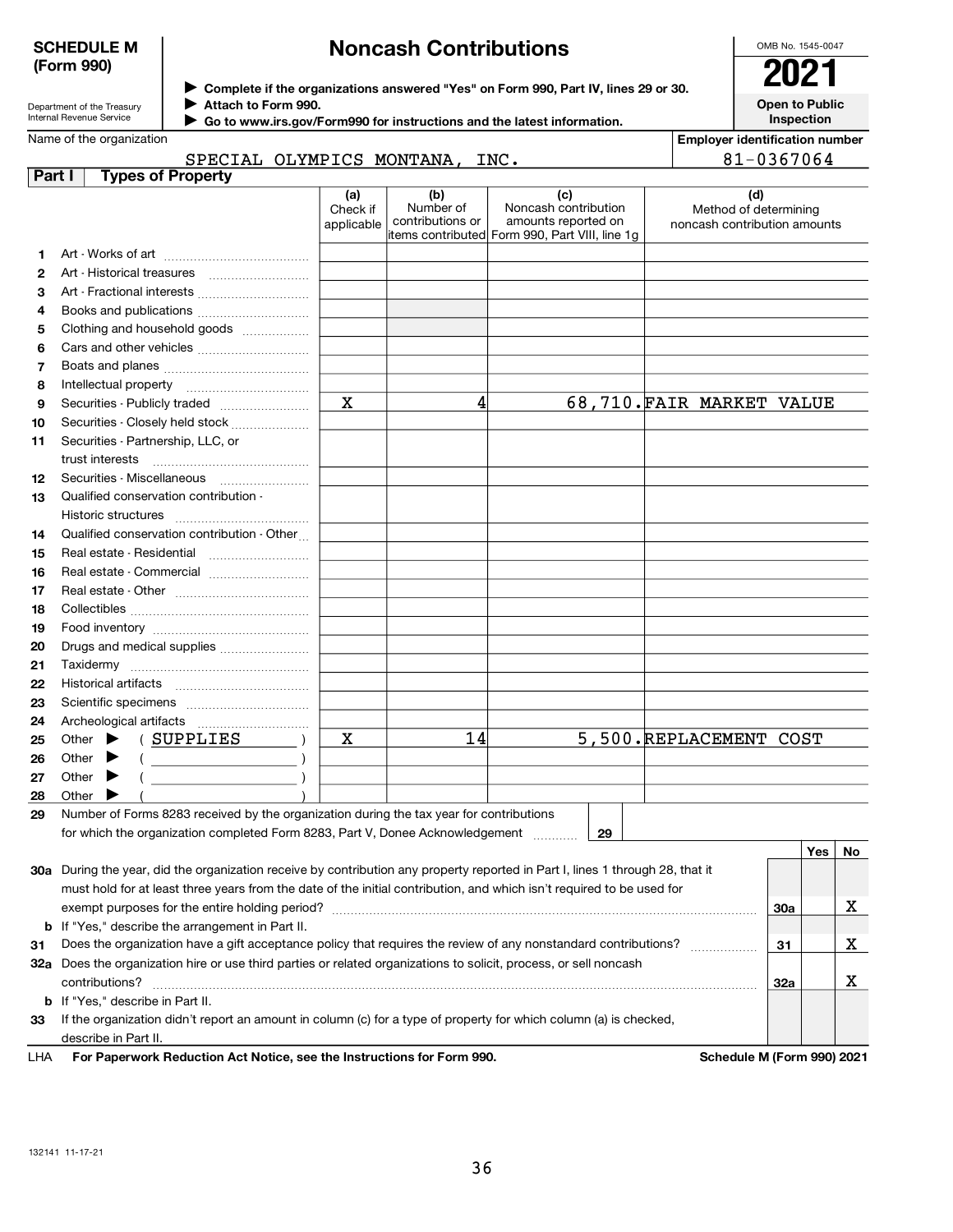|         | Schedule M (Form 990) 2021 SPECIAL OLYMPICS MONTANA, INC. |  |  | $81 - 0367064$                                                                                                                                                                                                                      | Page 2 |
|---------|-----------------------------------------------------------|--|--|-------------------------------------------------------------------------------------------------------------------------------------------------------------------------------------------------------------------------------------|--------|
| Part II | this part for any additional information.                 |  |  | <b>Supplemental Information.</b> Provide the information required by Part I, lines 30b, 32b, and 33, and whether the organization is reporting in Part I, column (b), the number of contributions, the number of items received, or |        |
|         |                                                           |  |  |                                                                                                                                                                                                                                     |        |
|         |                                                           |  |  |                                                                                                                                                                                                                                     |        |
|         |                                                           |  |  |                                                                                                                                                                                                                                     |        |
|         |                                                           |  |  |                                                                                                                                                                                                                                     |        |
|         |                                                           |  |  |                                                                                                                                                                                                                                     |        |
|         |                                                           |  |  |                                                                                                                                                                                                                                     |        |
|         |                                                           |  |  |                                                                                                                                                                                                                                     |        |
|         |                                                           |  |  |                                                                                                                                                                                                                                     |        |
|         |                                                           |  |  |                                                                                                                                                                                                                                     |        |
|         |                                                           |  |  |                                                                                                                                                                                                                                     |        |
|         |                                                           |  |  |                                                                                                                                                                                                                                     |        |
|         |                                                           |  |  |                                                                                                                                                                                                                                     |        |
|         |                                                           |  |  |                                                                                                                                                                                                                                     |        |
|         |                                                           |  |  |                                                                                                                                                                                                                                     |        |
|         |                                                           |  |  |                                                                                                                                                                                                                                     |        |
|         |                                                           |  |  |                                                                                                                                                                                                                                     |        |
|         |                                                           |  |  |                                                                                                                                                                                                                                     |        |
|         |                                                           |  |  |                                                                                                                                                                                                                                     |        |
|         |                                                           |  |  |                                                                                                                                                                                                                                     |        |
|         |                                                           |  |  |                                                                                                                                                                                                                                     |        |
|         |                                                           |  |  |                                                                                                                                                                                                                                     |        |
|         |                                                           |  |  |                                                                                                                                                                                                                                     |        |
|         |                                                           |  |  |                                                                                                                                                                                                                                     |        |
|         |                                                           |  |  |                                                                                                                                                                                                                                     |        |
|         |                                                           |  |  |                                                                                                                                                                                                                                     |        |
|         |                                                           |  |  |                                                                                                                                                                                                                                     |        |
|         |                                                           |  |  |                                                                                                                                                                                                                                     |        |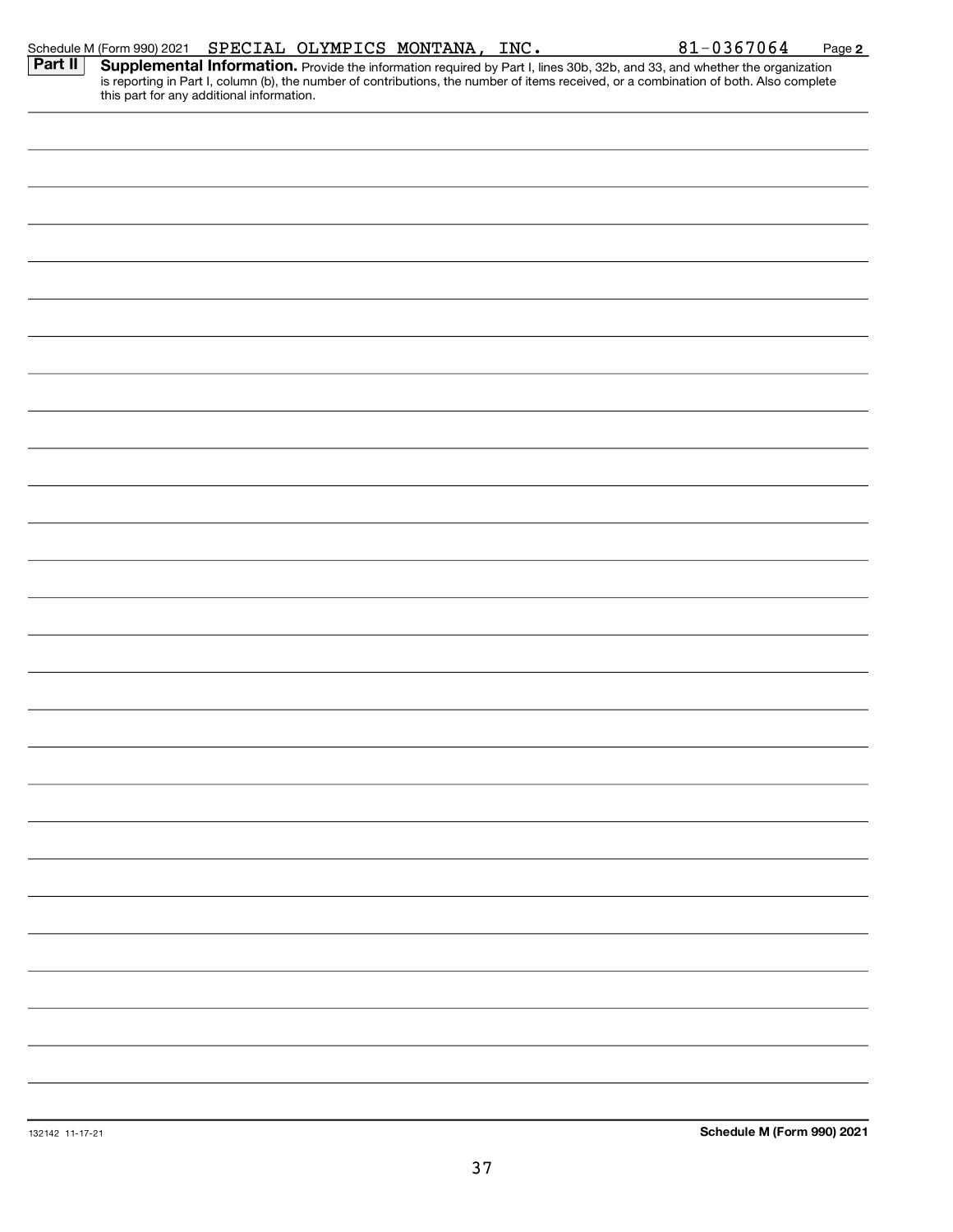(Form 990)

Department of the Treasury Internal Revenue Service

Name of the organization

Complete to provide information for responses to specific questions on Form 990 or 990-EZ or to provide any additional information. | Attach to Form 990 or Form 990-EZ. SCHEDULE 0 | Supplemental Information to Form 990 or 990-EZ

| Go to www.irs.gov/Form990 for the latest information.



Employer identification number SPECIAL OLYMPICS MONTANA, INC. 81-0367064

FORM 990, PART I, LINE 1, DESCRIPTION OF ORGANIZATION MISSION:

A VARIETY OF OLYMPIC-TYPE SPORTS FOR CHILDREN AND ADULTS WITH

INTELLECTUAL DISABILITIES, GIVING THEM CONTINUING OPPORTUNITIES TO

DEVELOP PHYSICAL FITNESS, DEMONSTRATE COURAGE, EXPERIENCE JOY AND

PARTICIPATE IN A SHARING OF GIFTS, SKILLS AND FRIENDSHIP WITH THEIR

FAMILIES, OTHER SPECIAL OLYMPICS ATHLETES AND THE COMMUNITY.

FORM 990, PART III, LINE 1, DESCRIPTION OF ORGANIZATION MISSION:

COURAGE, EXPERIENCE JOY AND PARTICIPATE IN A SHARING OF GIFTS, SKILLS

AND FRIENDSHIP WITH THEIR FAMILIES, OTHER SPECIAL OLYMPICS ATHLETES AND THE COMMUNITY.

FORM 990, PART VI, SECTION B, LINE 11B:

A COPY OF FORM 990 IS REVIEWED BY THE FINANCE COMMITTEE PRIOR TO FILING THE RETURN. THE FINANCE COMMITTEE REPORTS TO THE BOARD OF DIRECTORS, WHO ARE PROVIDED THE FILED 990 FOR FINAL APPROVAL AS PER THE RECOMMENDATION OF THE FINANCE COMMITTEE.

FORM 990, PART VI, SECTION B, LINE 12C:

SPECIAL OLYMPICS MONTANA, INC HAS A WRITTEN CONFLICT OF INTEREST POLICY. THE CONFLICT OF INTEREST DISCLOSURE FORM IS READ AND SIGNED BY STAFF AND

THE BOARD MEMBERS.

FORM 990, PART VI, SECTION B, LINE 15:

A SUB-COMMITTEE OF THE EXECUTIVE COMMITTEE PERFORMS AN ANNUAL PERFORMANCE

132211 11-11-21 LHA For Paperwork Reduction Act Notice, see the Instructions for Form 990 or 990-EZ. Schedule O (Form 990) 2021 REVIEW OF THE CEO AND THEN REPORTS TO THE EXECUTIVE COMMITTEE. THEY ARE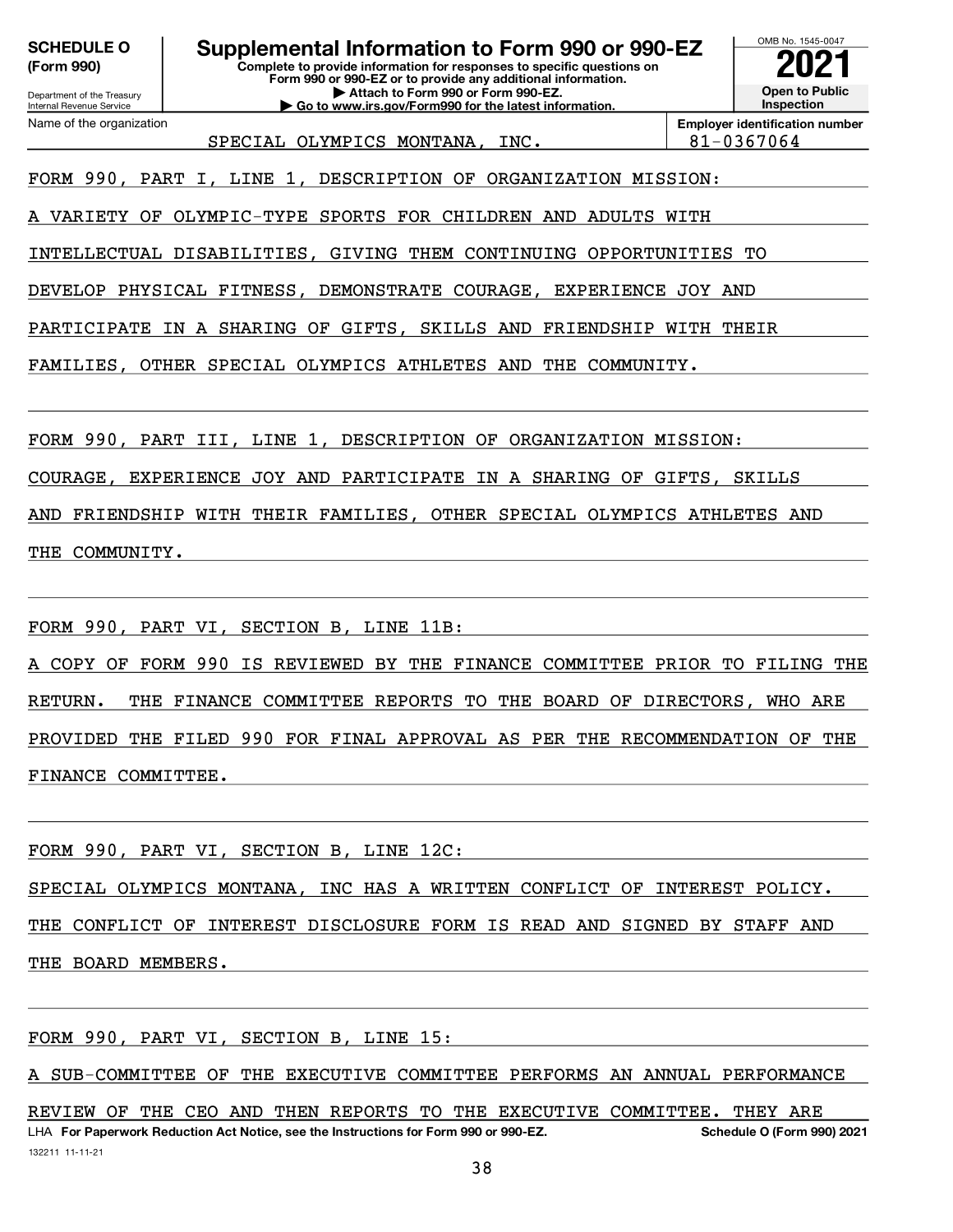| Schedule O (Form 990) 2021                                                                                                                                 | Page 2                                              |
|------------------------------------------------------------------------------------------------------------------------------------------------------------|-----------------------------------------------------|
| Name of the organization<br>SPECIAL OLYMPICS MONTANA, INC.                                                                                                 | <b>Employer identification number</b><br>81-0367064 |
| SUPPLIED WITH SALARY INFORMATION THAT COMPARES THOSE OF SIMILAR ROLES AND                                                                                  |                                                     |
| SIMILAR REGIONS. TOP MANAGEMENT ARE ALSO GIVEN ANNUAL REVIEWS AND THE<br>IN.                                                                               |                                                     |
| COMPARES THE SALARY DATA OF THOSE EMPLOYEES WITH OTHERS OF SIMILAR<br>COO                                                                                  |                                                     |
| ROLES AND IN SIMILAR REGIONS.                                                                                                                              |                                                     |
| FORM 990, PART VI, SECTION C, LINE 19:                                                                                                                     |                                                     |
| SPECIAL OLYMPICS MONTANA, INC MAKES ITS GOVERNING DOCUMENTS AND CONFLICT OF                                                                                |                                                     |
| INTEREST POLICY AVAILABLE TO THE PUBLIC UPON WRITTEN OR VERBAL REQUEST.                                                                                    |                                                     |
| AUDITED FINANCIAL STATEMENTS AND THE 990 ARE POSTED ON SPECIAL OLYMPICS                                                                                    |                                                     |
| MONTANA, INC. 'S OWN WEBSITE (SOMT.ORG).                                                                                                                   |                                                     |
|                                                                                                                                                            |                                                     |
| FORM 990, PART XI, LINE 9, CHANGES IN NET ASSETS:                                                                                                          |                                                     |
| INCREASE IN LIFE INSURANCE VALUE<br><u> 1989 - Johann Stoff, deutscher Stoffen und der Stoffen und der Stoffen und der Stoffen und der Stoffen und der</u> | 3,553.                                              |
|                                                                                                                                                            |                                                     |
|                                                                                                                                                            |                                                     |
|                                                                                                                                                            |                                                     |
|                                                                                                                                                            |                                                     |
|                                                                                                                                                            |                                                     |
|                                                                                                                                                            |                                                     |
|                                                                                                                                                            |                                                     |
|                                                                                                                                                            |                                                     |
|                                                                                                                                                            |                                                     |
|                                                                                                                                                            |                                                     |
|                                                                                                                                                            |                                                     |
|                                                                                                                                                            |                                                     |
|                                                                                                                                                            |                                                     |
|                                                                                                                                                            |                                                     |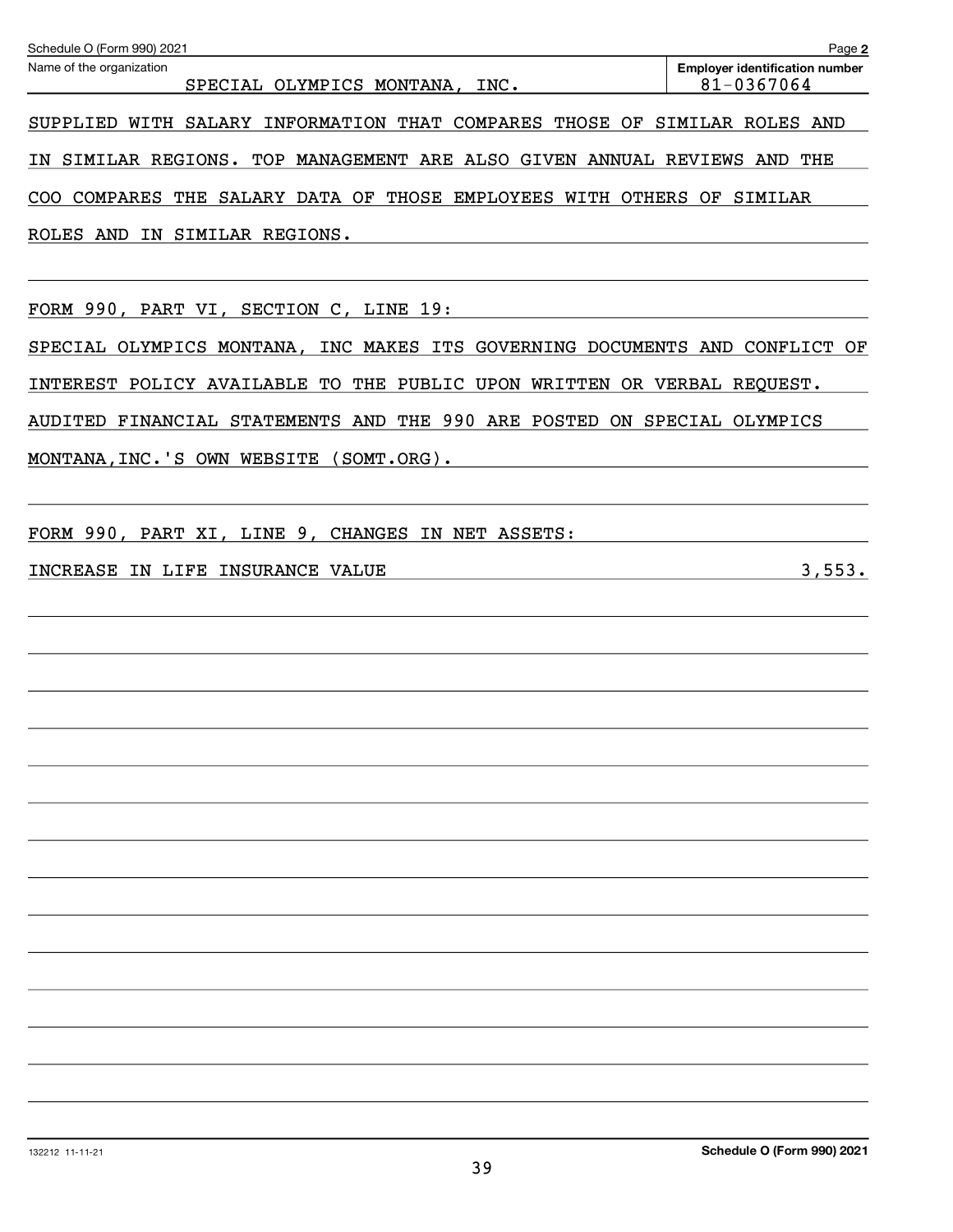# (Rev. January 2022)  $\begin{array}{|c|c|c|c|c|}\n\hline\n\textbf{Example} & \textbf{Exempt Organization Return} & \textbf{S} & \textbf{S} & \textbf{S} & \textbf{S} & \textbf{S} & \textbf{S} & \textbf{S} & \textbf{S} & \textbf{S} & \textbf{S} & \textbf{S} & \textbf{S} & \textbf{S} & \textbf{S} & \textbf{S} & \textbf{S} & \textbf{S} & \textbf{S} & \textbf{S} & \textbf{S} & \textbf{S} & \textbf{S} & \textbf{S} &$ Form 8868 Application for Automatic Extension of Time To File an **Automatic Extension of Time To File an**

Department of the Treasury Internal Revenue Service

| File a separate application for each return.

| Go to www.irs.gov/Form8868 for the latest information.

Electronic filing (e-file). You can electronically file Form 8868 to request a 6-month automatic extension of time to file any of the filing of this form, visit www.irs.gov/e-file-providers/e-file-for-charities-and-non-profits. forms listed below with the exception of Form 8870, Information Return for Transfers Associated With Certain Personal Benefit Contracts, for which an extension request must be sent to the IRS in paper format (see instructions). For more details on the electronic

#### Automatic 6-Month Extension of Time. Only submit original (no copies needed).

All corporations required to file an income tax return other than Form 990-T (including 1120-C filers), partnerships, REMICs, and trusts must use Form 7004 to request an extension of time to file income tax returns.

| Type or                                                   | Name of exempt organization or other filer, see instructions.                                                                                                                                                                                                                                                                                                                                                                                                                                                                                                                                                                                  |              |                                                                                                                                                                                                                                                                                                  | Taxpayer identification number (TIN) |       |                             |
|-----------------------------------------------------------|------------------------------------------------------------------------------------------------------------------------------------------------------------------------------------------------------------------------------------------------------------------------------------------------------------------------------------------------------------------------------------------------------------------------------------------------------------------------------------------------------------------------------------------------------------------------------------------------------------------------------------------------|--------------|--------------------------------------------------------------------------------------------------------------------------------------------------------------------------------------------------------------------------------------------------------------------------------------------------|--------------------------------------|-------|-----------------------------|
| print                                                     | SPECIAL OLYMPICS MONTANA, INC.                                                                                                                                                                                                                                                                                                                                                                                                                                                                                                                                                                                                                 |              |                                                                                                                                                                                                                                                                                                  | 81-0367064                           |       |                             |
| File by the<br>due date for<br>filing your<br>return. See | Number, street, and room or suite no. If a P.O. box, see instructions.<br>P.O. BOX 3507                                                                                                                                                                                                                                                                                                                                                                                                                                                                                                                                                        |              |                                                                                                                                                                                                                                                                                                  |                                      |       |                             |
| instructions.                                             | City, town or post office, state, and ZIP code. For a foreign address, see instructions.<br>59403<br>GREAT FALLS, MT                                                                                                                                                                                                                                                                                                                                                                                                                                                                                                                           |              |                                                                                                                                                                                                                                                                                                  |                                      |       |                             |
|                                                           | Enter the Return Code for the return that this application is for (file a separate application for each return)                                                                                                                                                                                                                                                                                                                                                                                                                                                                                                                                |              |                                                                                                                                                                                                                                                                                                  |                                      |       | $\mathbf 0$<br>$\mathbf{1}$ |
| <b>Application</b>                                        |                                                                                                                                                                                                                                                                                                                                                                                                                                                                                                                                                                                                                                                | Return       | Application                                                                                                                                                                                                                                                                                      |                                      |       | Return                      |
| Is For                                                    |                                                                                                                                                                                                                                                                                                                                                                                                                                                                                                                                                                                                                                                | Code         | Is For                                                                                                                                                                                                                                                                                           |                                      |       | Code                        |
|                                                           | Form 990 or Form 990-EZ                                                                                                                                                                                                                                                                                                                                                                                                                                                                                                                                                                                                                        | 01           | Form 1041-A                                                                                                                                                                                                                                                                                      |                                      |       | 08                          |
|                                                           | Form 4720 (individual)                                                                                                                                                                                                                                                                                                                                                                                                                                                                                                                                                                                                                         | 03           | Form 4720 (other than individual)                                                                                                                                                                                                                                                                |                                      |       | 09                          |
| Form 990-PF                                               |                                                                                                                                                                                                                                                                                                                                                                                                                                                                                                                                                                                                                                                | 04           | Form 5227                                                                                                                                                                                                                                                                                        |                                      |       | 10                          |
|                                                           | Form 990-T (sec. 401(a) or 408(a) trust)                                                                                                                                                                                                                                                                                                                                                                                                                                                                                                                                                                                                       | 05           | Form 6069                                                                                                                                                                                                                                                                                        |                                      |       | 11                          |
|                                                           | Form 990-T (trust other than above)                                                                                                                                                                                                                                                                                                                                                                                                                                                                                                                                                                                                            | 06           | Form 8870                                                                                                                                                                                                                                                                                        |                                      |       | 12                          |
|                                                           | Form 990-T (corporation)<br>THE ORGANIZATION                                                                                                                                                                                                                                                                                                                                                                                                                                                                                                                                                                                                   | 07           |                                                                                                                                                                                                                                                                                                  |                                      |       |                             |
| $box \blacktriangleright$<br>1<br>$\mathbf{2}$            | Telephone No. $\blacktriangleright$ (406) 268-6759<br>• If this is for a Group Return, enter the organization's four digit Group Exemption Number (GEN) [16] If this is for the whole group, check this<br>. If it is for part of the group, check this box $\blacktriangleright$<br>I request an automatic 6-month extension of time until<br>the organization named above. The extension is for the organization's return for:<br>$\blacktriangleright$ $\lfloor$ X $\rfloor$ calendar year 2021 or<br>tax year beginning<br>▶<br>If the tax year entered in line 1 is for less than 12 months, check reason:<br>Change in accounting period | , and ending | Fax No. $\blacktriangleright$<br>the control of the control of the control of the control of the control of the control of<br>and attach a list with the names and TINs of all members the extension is for.<br>NOVEMBER 15, 2022 , to file the exempt organization return for<br>Initial return | Final return                         |       |                             |
| За                                                        | If this application is for Forms 990-PF, 990-T, 4720, or 6069, enter the tentative tax, less<br>any nonrefundable credits. See instructions.                                                                                                                                                                                                                                                                                                                                                                                                                                                                                                   |              |                                                                                                                                                                                                                                                                                                  | За                                   | \$    | 0.                          |
| b                                                         | If this application is for Forms 990-PF, 990-T, 4720, or 6069, enter any refundable credits and                                                                                                                                                                                                                                                                                                                                                                                                                                                                                                                                                |              |                                                                                                                                                                                                                                                                                                  |                                      |       |                             |
|                                                           | estimated tax payments made. Include any prior year overpayment allowed as a credit.                                                                                                                                                                                                                                                                                                                                                                                                                                                                                                                                                           |              | 3b                                                                                                                                                                                                                                                                                               |                                      | $0$ . |                             |
| c                                                         | <b>Balance due.</b> Subtract line 3b from line 3a. Include your payment with this form, if required, by                                                                                                                                                                                                                                                                                                                                                                                                                                                                                                                                        |              |                                                                                                                                                                                                                                                                                                  |                                      |       |                             |
|                                                           | using EFTPS (Electronic Federal Tax Payment System). See instructions.                                                                                                                                                                                                                                                                                                                                                                                                                                                                                                                                                                         |              |                                                                                                                                                                                                                                                                                                  | Зc                                   |       | 0.                          |
| instructions.<br>LHA                                      | Caution: If you are going to make an electronic funds withdrawal (direct debit) with this Form 8868, see Form 8453-TE and Form 8879-TE for payment<br>For Privacy Act and Paperwork Reduction Act Notice, see instructions.                                                                                                                                                                                                                                                                                                                                                                                                                    |              |                                                                                                                                                                                                                                                                                                  |                                      |       | Form 8868 (Rev. 1-2022)     |